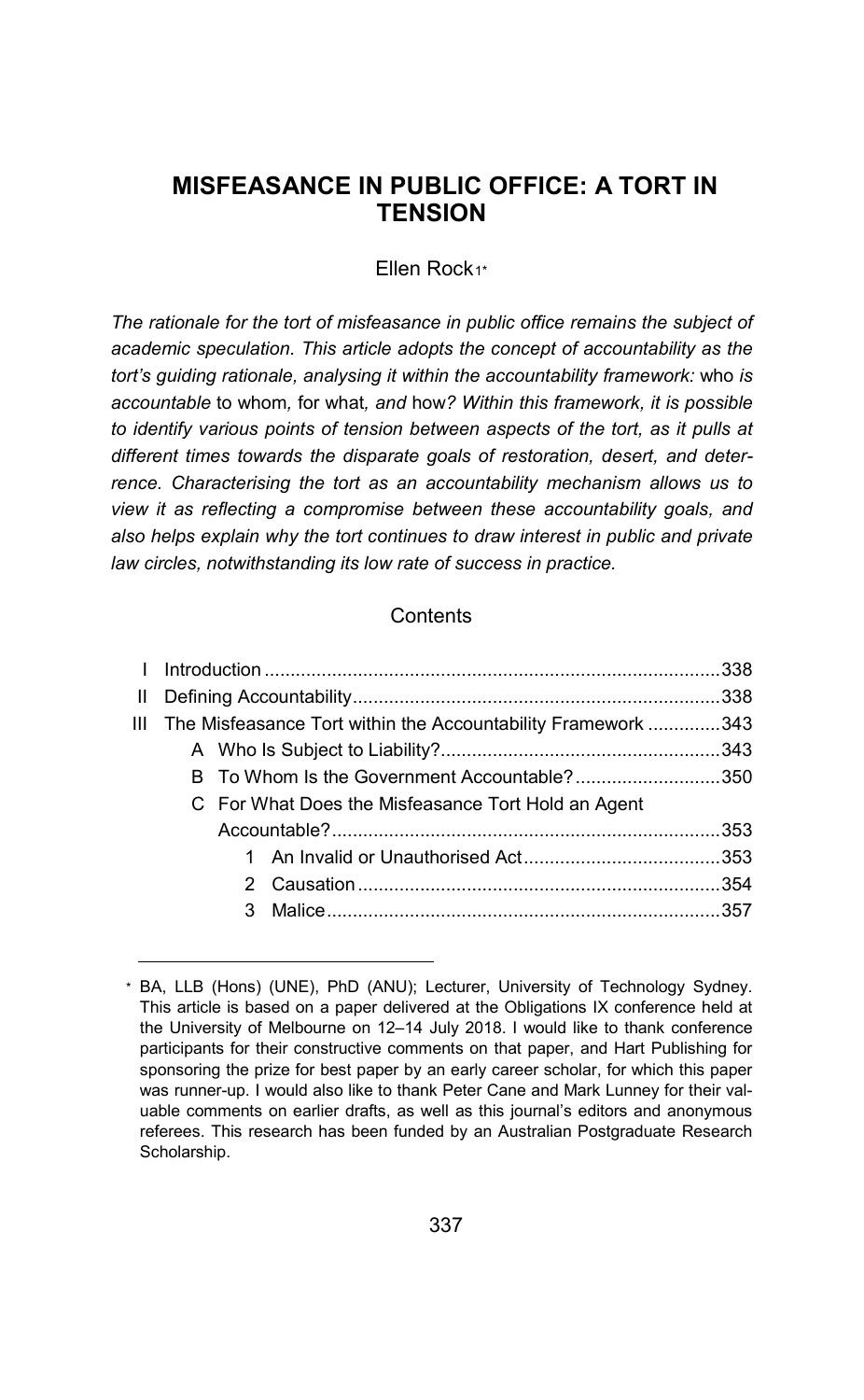| IV The Misfeasance Tort: Caught between Accountability Rationales 363 |  |
|-----------------------------------------------------------------------|--|
|                                                                       |  |
|                                                                       |  |

### <span id="page-1-0"></span>Introduction

<span id="page-1-2"></span>The tort of misfeasance in public office occupies an uncomfortable position in the private law sphere. Tortious in form, it is a cause of action commenced by individuals for the purpose of repairing harm occasioned by a breach of obligations. Moves to reclassify it as a 'public law tort'[2](#page-1-1) reflect some of its more anomalous features — most notably, the significant hurdles imposed by the high-grade mental elements that restrict liability to knowing or subjectively reckless behaviour; the narrow meaning of 'public office'; and the application of principles of vicarious liability. This article explores the concept of accountability as a possible rationale for the misfeasance tort and asks whether adopting this view might assist in explaining some of its more anomalous aspects. Accountability theorists analyse mechanisms within the framework of *who* is accountable *to whom*, *for what*, and *how*? This article adopts that accountability framework to examine the shape of the misfeasance tort. Having done so, it is possible to identify a number of points of tension in the tort, where it pulls towards different goals of accountability: restoration, desert and deterrence. This article concludes that, when conceptualised as an accountability mechanism, the misfeasance tort reflects a compromise between these various rationales for accountability. So, for instance, we can view the highgrade mental element of malice as accommodating the desert rationale (in preference to the restoration rationale), and the requirement of proof of damage as accommodating the restoration rationale (in preference to the desert rationale). Ultimately, thinking of the tort of misfeasance in public office as an accountability mechanism may assist in explaining why the tort remains a focus of fascination for public and private lawyers alike, notwithstanding that public officials are only rarely held accountable for the wrong that it reflects.

<span id="page-1-1"></span><sup>2</sup> Mark Aronson, 'Misfeasance in Public Office: Some Unfinished Business' (2016) 132 (July) *Law Quarterly Review* 427, 428 ('Unfinished Business'); Donal Nolan, 'A Public Law Tort: Understanding Misfeasance in Public Office' in Kit Barker et al (eds), *Private Law and Power* (Hart Publishing, 2017) 177; Donal Nolan, 'Tort and Public Law: Overlapping Categories?' (2019) 135 (April) *Law Quarterly Review* 272 ('Tort and Public Law').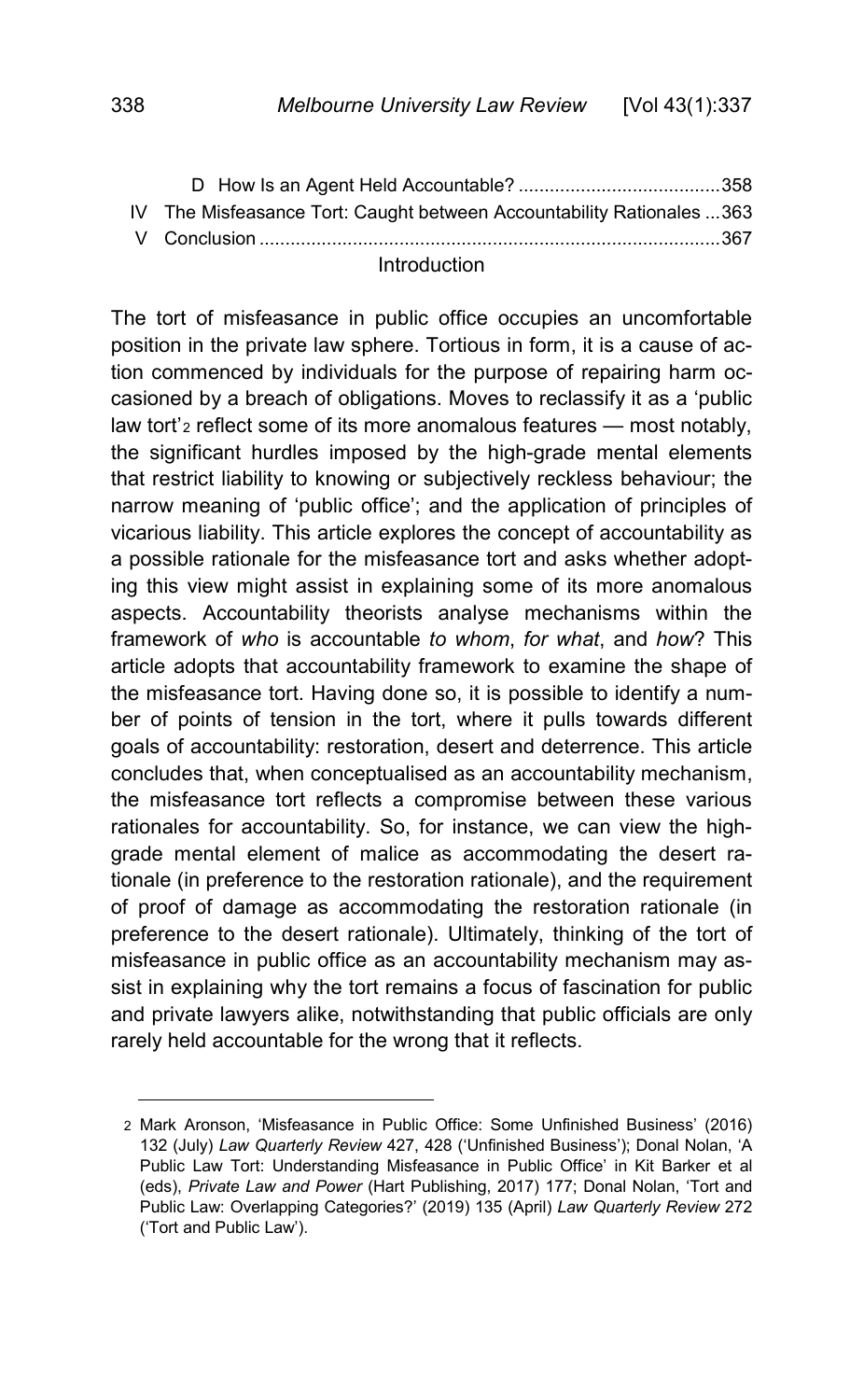<span id="page-2-7"></span>j

### <span id="page-2-9"></span><span id="page-2-8"></span><span id="page-2-1"></span>I Defining Accountability

<span id="page-2-0"></span>The literature on accountability is replete with competing definitions.[3](#page-2-2) While almost universally regarded as a desired feature of modern democratic regimes,[4](#page-2-3) the precise content of the concept remains elusive.[5](#page-2-4) One of the more widely accepted definitions is that offered by Bovens, who defines accountability as 'a relationship between an actor and a forum, in which the actor has an obligation to explain and to justify his or her conduct, the forum can pose questions and pass judgement, and the actor may face consequences'.<sup>[6](#page-2-5)</sup> While many theorists dispute the content of the concept of accountability, most agree that accountability mechanisms can be mapped out by reference to the answers to a series of questions: *who* is accountable *to whom*, *for what*, and *how*?[7](#page-2-6) When asking *who* is held accountable, authors are

- <span id="page-2-4"></span>5 Sinclair describes the study of accountability as the exploration of 'a "bottomless swamp", where the more definitive we attempt to render the concept, the more murky it becomes': Amanda Sinclair, 'The Chameleon of Accountability: Forms and Discourses' (1995) 20(2–3) *Accounting, Organizations and Society* 219, 221. Sinclair borrows this phrasing from Robert A Dahl, 'The Concept of Power' (1957) 2(3) *Behavioral Science* 201, 201.
- <span id="page-2-5"></span>6 Bovens, 'Analysing and Assessing Accountability' ([n 4\)](#page-2-1) 450. See also Mark Bovens, 'Two Concepts of Accountability: Accountability as a Virtue and as a Mechanism' (2010) 33(5) *West European Politics* 946, 951; Mark Bovens, Thomas Schillemans and Paul 't Hart, 'Does Public Accountability Work? An Assessment Tool' (2008) 86(1) *Public Administration* 225, 225.
- <span id="page-2-6"></span>7 See, eg, Bovens, 'Analysing and Assessing Accountability' (n [4\)](#page-2-1) 454–5; Richard Mulgan, *Holding Power to Account: Accountability in Modern Democracies* (Palgrave Macmillan, 2003) 22–3; Jerry L Mashaw, 'Accountability and Institutional Design: Some Thoughts on the Grammar of Governance' in Michael W Dowdle (ed), *Public Accountability: Designs, Dilemmas and Experiences* (Cambridge University Press, 2006) 115, 118; Mark Philp, 'Delimiting Democratic Accountability' (2009) 57(1) *Political Studies* 28, 42; Colin Scott, 'Accountability in the Regulatory State' (2000) 27(1) *Journal of Law and Society* 38, 41; Ruth W Grant and Robert O Keohane, 'Accountability and Abuses of Power in World Politics' (2005) 99(1) *American Political Science Review* 29, 34.

<span id="page-2-2"></span><sup>3</sup> See generally Ellen Rock, 'Accountability: A Core Public Law Value?' (2017) 24(3) *Australian Journal of Administrative Law* 189, 192–3 nn 14–38 ('A Core Public Law Value?').

<span id="page-2-3"></span><sup>4</sup> Mark Bovens, 'Analysing and Assessing Accountability: A Conceptual Framework' (2007) 13(4) *European Law Journal* 447, 448–9 ('Analysing and Assessing Accountability'). It is described as a 'golden [concept] that no one can be against': at 448.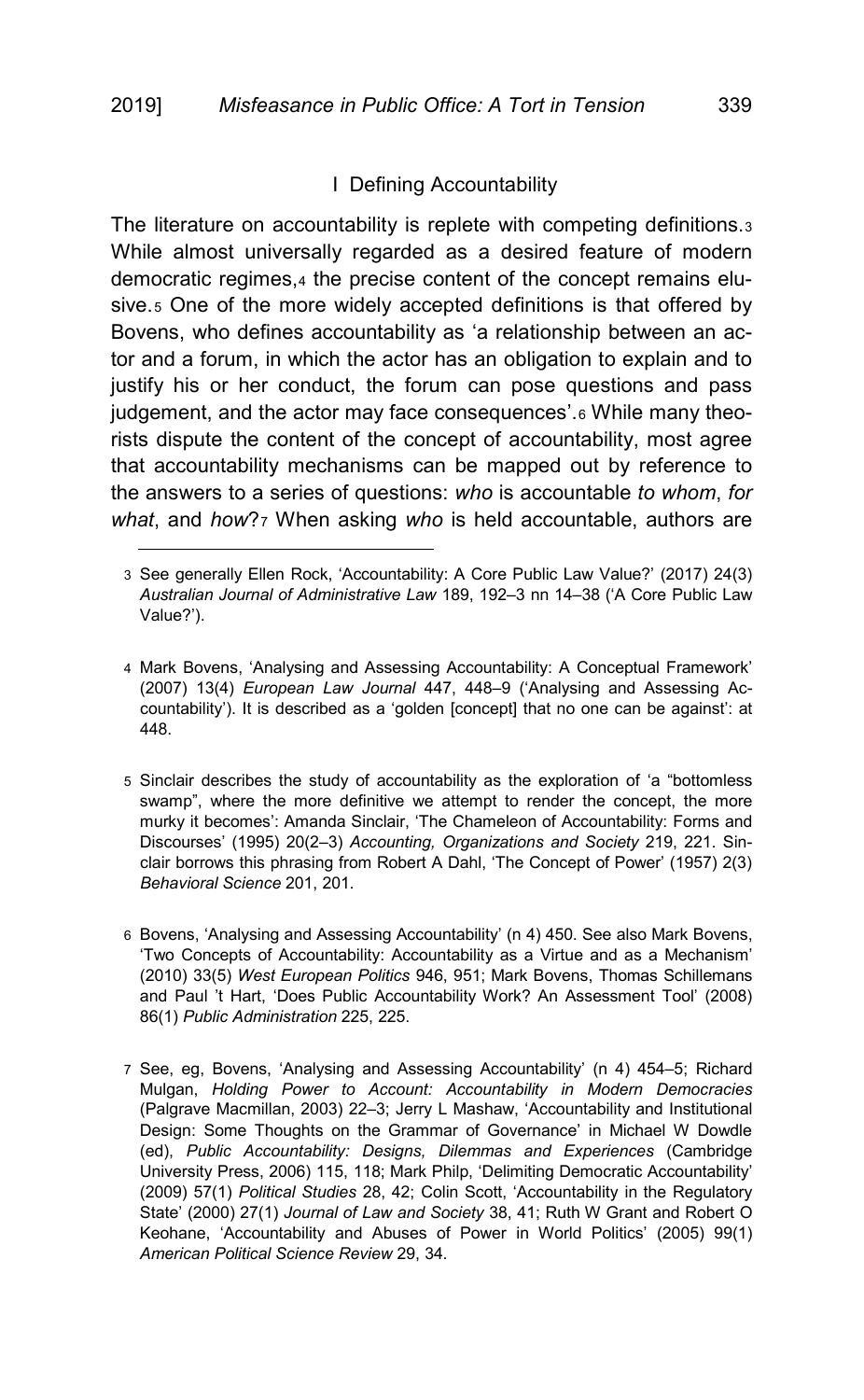seeking to identify the party that will play the role of account-giver in a particular situation.<sup>[8](#page-3-0)</sup> The answer might be relatively straightforward in cases where one person is solely and directly responsible for exercising a particular power and producing a particular result (individual accountability). However, the answer to this question will be more complex in cases where multiple parties have contributed to an impugned outcome, or where the responsibility for performance rests on someone other than the person who has in fact exercised the power. In such cases, it may be appropriate to designate a group entity as the relevant account-giver (corporate accountability), [9](#page-3-1) or to hold a superior accountable for the conduct of inferiors (hierarchical accountability).[10](#page-3-2) The analysis will be further complicated in circumstances where there are multiple contributors who have no direct relationship with one another — for example, where two separate entities each made decisions that were partly responsible for the impugned result.[11](#page-3-3) In the context of public law accountability, one important subsidiary question is whether private contractors should fall within the class of government officials *who* should be held accountable for the exercise of pub-lic power.[12](#page-3-4)

When asking *to whom* an account is rendered, there is a divergence in the literature. Some authors focus on the identification of the forum in which accountability is to be adjudicated, such as the courts.[13](#page-3-5) Other authors are more concerned with identifying the party who is entitled to bring the actor before that forum. The entitlement to hold someone accountable may arise on the basis that a person who

- <span id="page-3-0"></span>8 See, eg, Mulgan (n [7\)](#page-2-7) 23; Bovens, 'Analysing and Assessing Accountability' (n [4\)](#page-2-1) 454.
- <span id="page-3-1"></span>9 Bovens, 'Analysing and Assessing Accountability' (n [4\)](#page-2-1) 458. Bovens also identifies 'collective' accountability as a dynamic in which various actors are jointly accountable for the result: at 458–9.
- <span id="page-3-2"></span>10 Ibid 458.

- <span id="page-3-3"></span>11 Mulgan (n [7\)](#page-2-7) 23.
- <span id="page-3-4"></span>12 See, eg, Scott (n [7\)](#page-2-7) 41; Mashaw (n [7\)](#page-2-7) 151–2.
- <span id="page-3-5"></span>13 See, eg, Bovens, 'Analysing and Assessing Accountability' (n [4\)](#page-2-1) 455–7.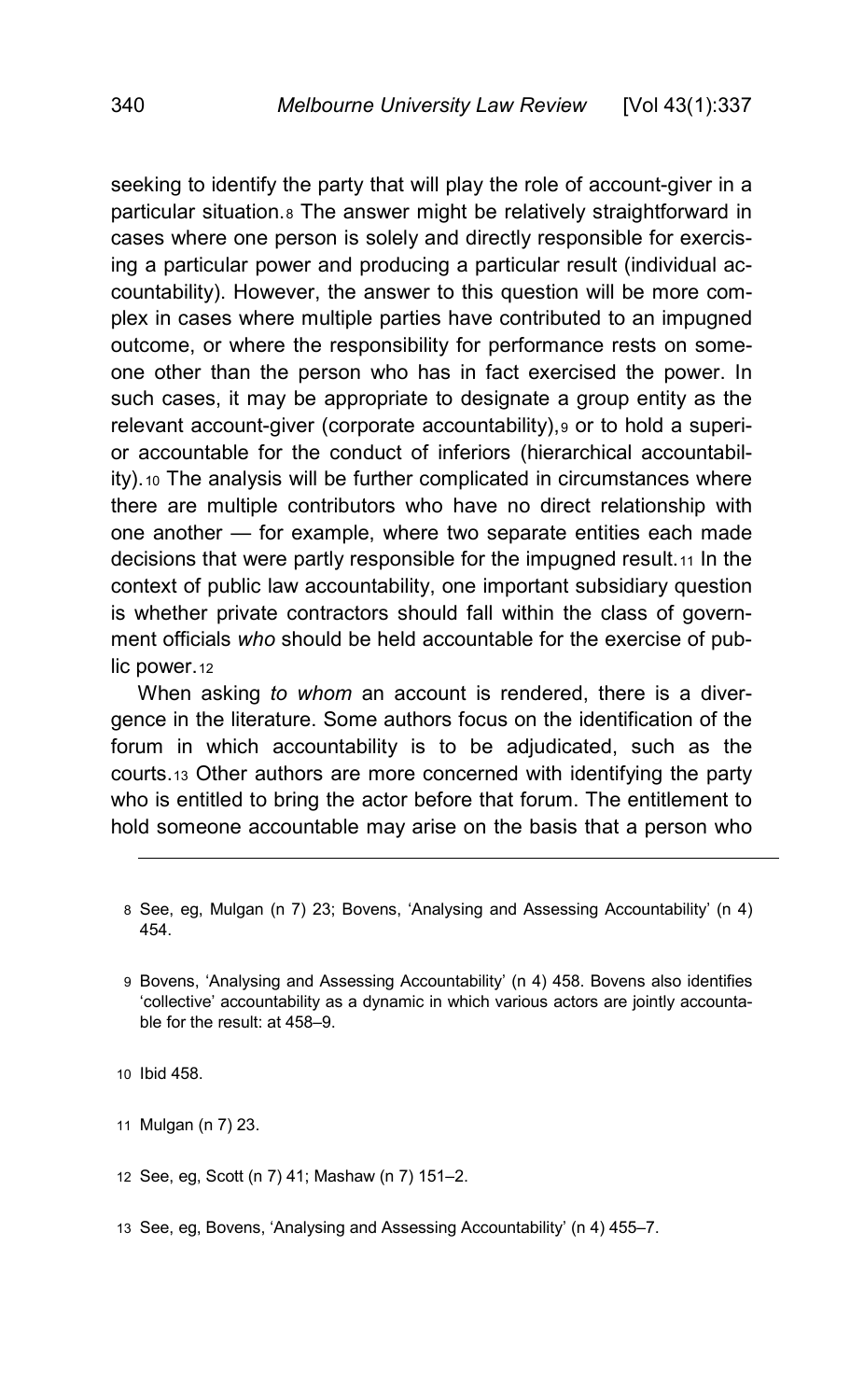authorised the exercise of power in the first place is entitled to supervise its performance (delegation model).[14](#page-4-0) Alternatively, a person who is affected by the exercise of power may be seen as entitled to hold the person who exercised it accountable.[15](#page-4-1) In the case of this latter premise, there may be a need to distinguish between those who are affected by the exercise of power, so as to afford them a formal right to demand an account, and those stakeholders who are merely inter-ested in the outcome [16](#page-4-2)

The question of *about what* an account is rendered is necessarily context-specific, to the extent that it involves analysis of an actor's compliance with standards of conduct. At a general level, it is possible to think about the sources of such standards (for example, legal instruments, economic imperatives, and social or democratic obligations),[17](#page-4-3) or the nature of the conduct that might be the subject of those standards (for example, contravention of rules relating to procedure, performance, fairness, continuity, and security).[18](#page-4-4)

<span id="page-4-7"></span>The question of *how* accountability is enforced is focused on the procedure pursuant to which an actor is held accountable. For some authors, this question is already answered in part by the second question — *to whom* an account should be rendered — as they focus on the relevant forum in which accountability is adjudicated.[19](#page-4-5) For others, this question involves a more in-depth analysis, not only of the accountability forum, but also of the process, procedure, and outcome of the enquiry.[20](#page-4-6) For example, Mulgan sees the accountability process as

<span id="page-4-1"></span>15 Ibid.

-

<span id="page-4-3"></span>17 Ibid 28.

- <span id="page-4-4"></span>18 See Scott (n [7\)](#page-2-7) 42; Bovens, 'Analysing and Assessing Accountability' (n [4\)](#page-2-1) 459–60; Robert D Behn, *Rethinking Democratic Accountability* (Brookings Institution Press, 2001) 6–10.
- <span id="page-4-5"></span>19 See, eg, Mulgan ([n 7\)](#page-2-7) 24–8; Bovens, 'Analysing and Assessing Accountability' ([n 4\)](#page-2-1) 455–7.
- <span id="page-4-6"></span>20 See, eg, Mashaw (n [7\)](#page-2-7) 118. Mashaw addresses the *how* question by asking '*through what processes* accountability is to be assured; *by what standards* the pu-

<span id="page-4-0"></span><sup>14</sup> Grant and Keohane ([n 7\)](#page-2-7) 31.

<span id="page-4-2"></span><sup>16</sup> Mulgan (n [7\)](#page-2-7) 24–5.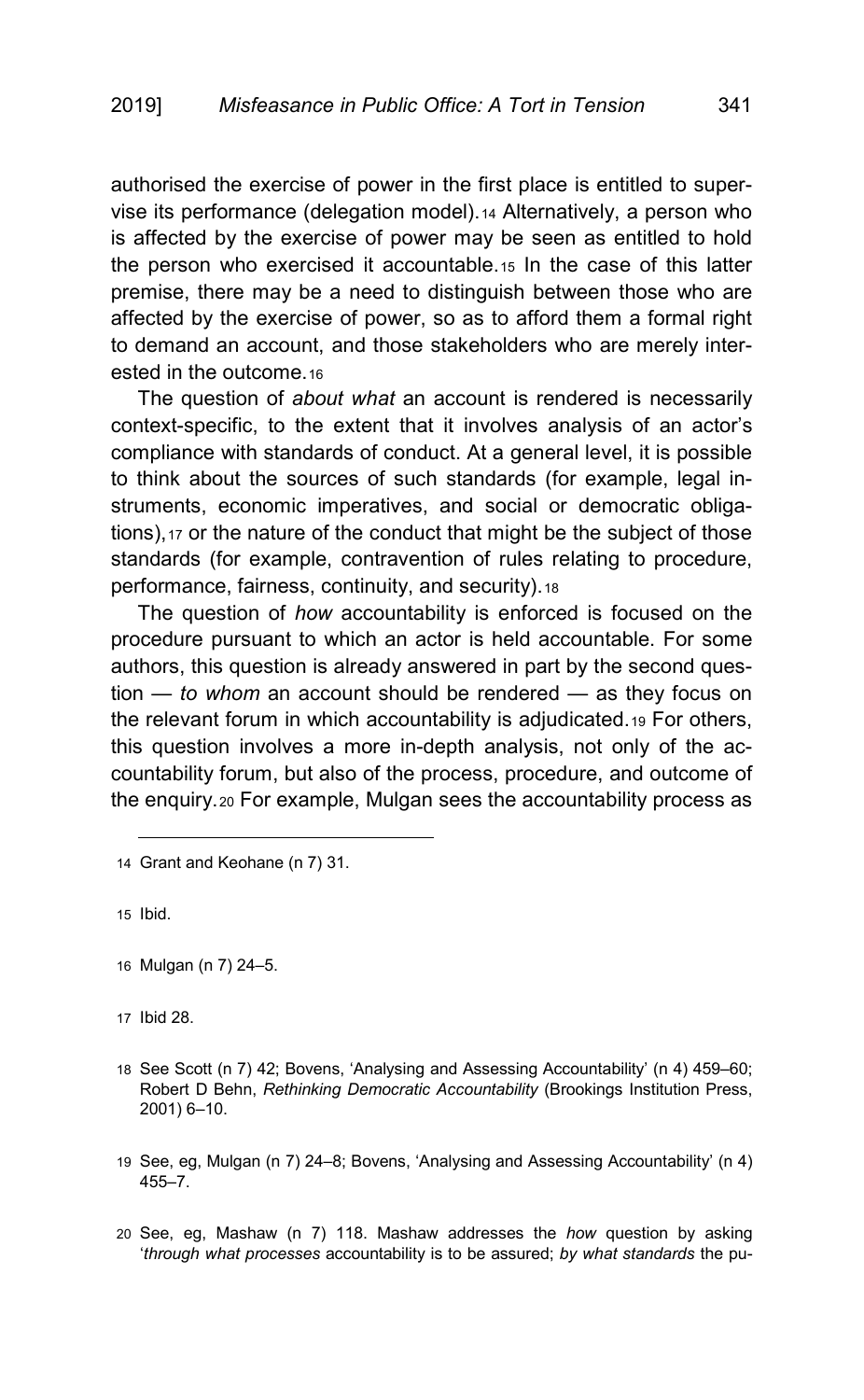involving the three stages of 'information' (being 'initial reporting and investigating'), 'discussion' (being 'justification and critical debate'), and 'rectification' (being 'the imposition of remedies and sanctions').[21](#page-5-0) Other authors do not adopt a prescriptive approach to the question of how accountability is to be enforced, preferring the view that the relevant procedure should be the one best suited to serving the purposes of accountability.[22](#page-5-1)

Beyond this mechanical framework for analysis of accountability mechanisms, however, the literature again diverges in specifying the purpose of (or rationale for) accountability. There are a number of potential rationales evident in the literature. Perhaps the broadest overarching rationale for accountability is to support the legitimacy of government.[23](#page-5-2) On this view, we are more likely to regard our system of government as legitimate if we regard it as accountable, and less likely to regard it as legitimate if accountability mechanisms are lacking.[24](#page-5-3) But this broad objective does not take us very far in thinking about what we expect of accountability mechanisms in concrete terms. For that answer, we need to look at the more tangible rationales of transparency, control, restoration, desert, and deterrence.[25](#page-5-4) According to

j tatively accountable behaviour is to be judged; and, what the potential *effects* are of finding that those standards have been breached' (emphasis in original).

- <span id="page-5-0"></span>21 Mulgan (n [7\)](#page-2-7) 30.
- <span id="page-5-1"></span>22 See, eg, Philp ([n 7\)](#page-2-7) 42.
- <span id="page-5-2"></span>23 Frederick M Barnard, *Democratic Legitimacy: Plural Values and Political Power* (McGill-Queen's University Press, 2001) xi; Bovens, Schillemans and 't Hart (n [6\)](#page-2-8) 239; Mark Bovens, Deirdre Curtin and Paul 't Hart, 'Studying the Real World of EU Accountability: Framework and Design' in Mark Bovens, Deirdre Curtin and Paul 't Hart (eds), *The Real World of EU Accountability: What Deficit?* (Oxford University Press, 2010) 31, 53.
- <span id="page-5-3"></span>24 See, eg, Bovens, Schillemans and 't Hart (n [6\)](#page-2-8) 239.
- <span id="page-5-4"></span>25 For further detail, see Rock, 'A Core Public Law Value?' (n [3\)](#page-2-9) 189, 194–6; Ellen Rock, 'Fault and Accountability in Public Law' in Mark Elliott, Jason NE Varuhas and Shona Wilson Stark (eds), *The Unity of Public Law? Doctrinal, Theoretical and Comparative Perspectives* (Hart Publishing, 2018) 171, 173–4. I have previously referred to the desert and deterrence rationales jointly as the 'punitive' objective of accountability. For present purposes, it is important to draw out these two ideas as separate rationales.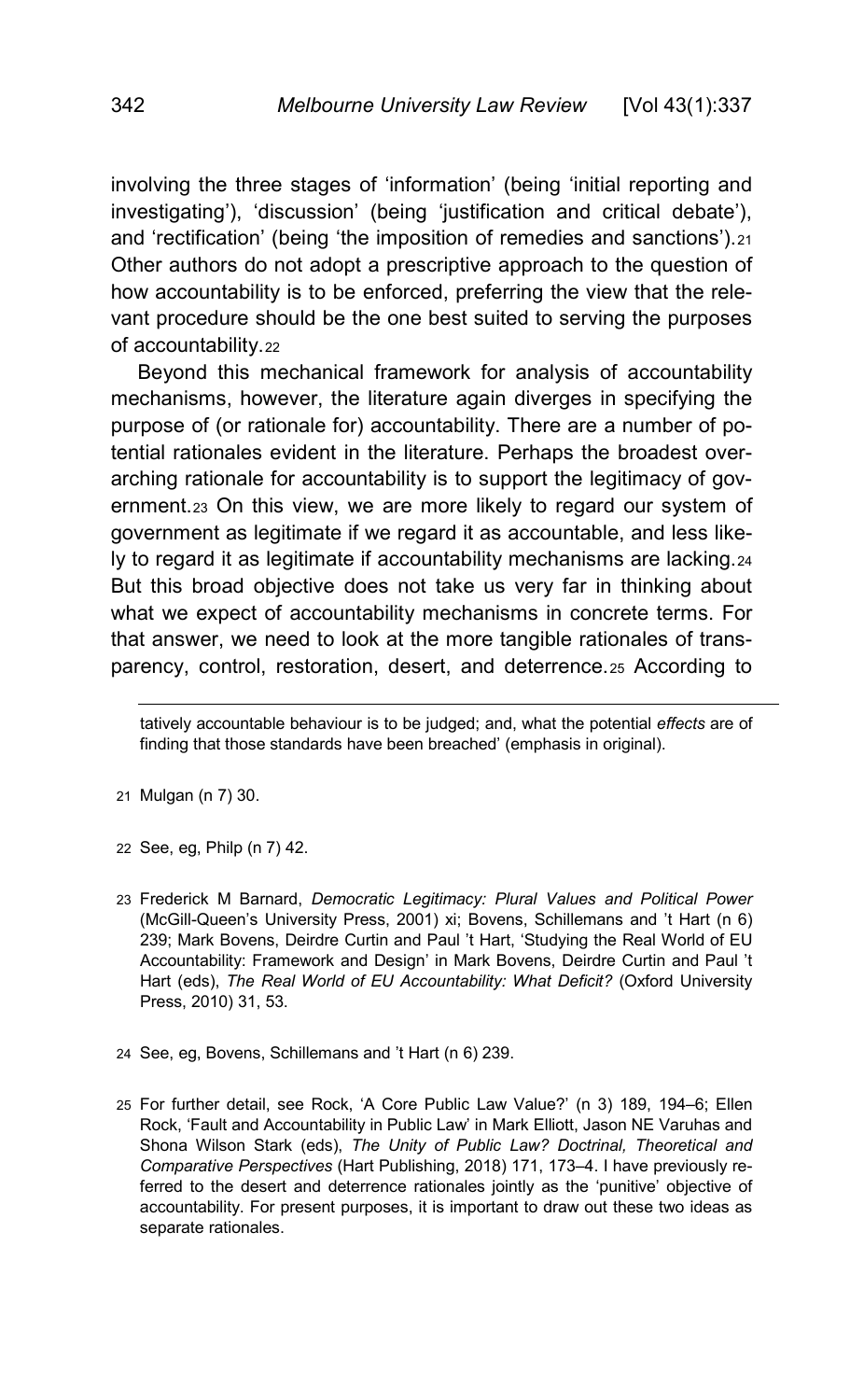the transparency rationale, the core focus of accountability is to provide the public with a means of scrutinising government decisionmaking and operations. The control rationale is concerned with providing those who have delegated power with a means to dictate the terms on which it is exercised, and to bring that exercise back within legal boundaries. Restoration is concerned with righting wrongs by providing a means of redress where an excess of power has caused loss or harm. The desert rationale is concerned with condemning the abuse of power. Finally, the deterrence rationale is concerned with discouraging the wrongful exercise of power and encouraging improved performance going forward. Of course, as with definitions of accountability more broadly, there are disputes amongst theorists as to whether all of these rationales are critical to achieving government accountability.[26](#page-6-0) For present purposes, it is not necessary to come to a landing on which rationale is most important and whether others ought to be disregarded. Instead, this article proceeds on the basis that accountability is broadly concerned with furthering each of these five goals, and focuses on the role played by the misfeasance tort in that context.

At the outset, it is important to bear in mind that if we expect accountability to perform the various tasks of supporting transparency, control, restoration, desert, and deterrence, there will be circumstances in which these goals will come into conflict with one another. For instance, the transparency rationale might appear to demand a very open accountability regime, pursuant to which there would be a general right of access to government information. However, this might place the transparency rationale in potential conflict with the deterrence rationale, which is concerned with fostering improved performance; as O'Neill puts it, '[p]lants don't flourish when we pull them up too often to check how their roots are growing'.[27](#page-6-1) A further example of potential tension might be between the desert and deterrence rationales. We might think that the desert rationale is best served through

<span id="page-6-0"></span><sup>26</sup> For instance, some would view accountability as focused only on the obligation to provide an account, and dispute the relevance of punishment for the content of that account: see, eg, Philp ([n 7\)](#page-2-7) 37–8.

<span id="page-6-1"></span><sup>27</sup> Onora O'Neill, *A Question of Trust* (Cambridge University Press, 2002) 19, quoted in Jane Mansbridge, 'A Contingency Theory of Accountability' in Mark Bovens, Robert E Goodin and Thomas Schillemans (eds), *The Oxford Handbook of Public Accountability* (Oxford University Press, 2014) 55, 57.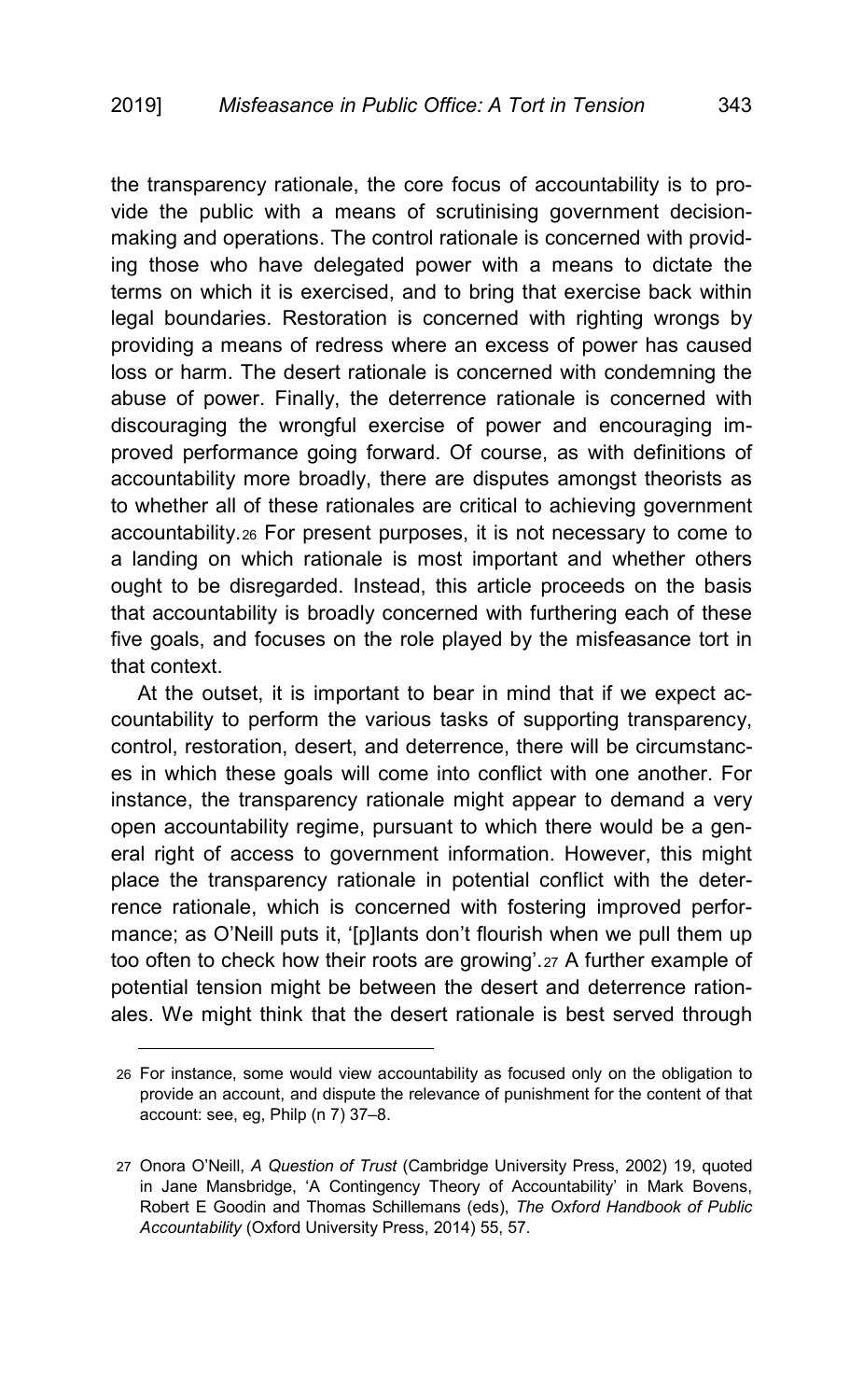the imposition of highly punitive sanctions in order to carry the requisite degree of condemnation that is appropriate in responding to abuses of public power. However, there is a risk that such an approach might undermine the deterrence rationale, as highly punitive sanctions carry a risk of producing a defiant reaction which may lead to a reduction, rather than improvement, in performance.[28](#page-7-2)

<span id="page-7-7"></span>All of this tells us that we need either to narrow our expectations of accountability, or to be conscious of these potential tensions in designing and analysing accountability mechanisms. We can choose either to tailor our mechanisms to suit a single rationale of accountability, or to attempt to find a 'middle ground' that goes some way towards accommodating both rationales. This article demonstrates that the tort of misfeasance in public office is a good reflection of this 'middle ground' approach.

<span id="page-7-0"></span>II The Misfeasance Tort within the Accountability Framework

As our 'only truly public law tort',[29](#page-7-3) it is clear why we might be particularly interested in the tort of misfeasance in public office for the purpose of facilitating government accountability.[30](#page-7-4) This section utilises the accountability framework set out in Part I to map out the scope of the tort in that context.

## *A Who Is Subject to Liability?*

<span id="page-7-6"></span><span id="page-7-1"></span>Misfeasance in public office is limited in its application to 'public officers'.[31](#page-7-5) Courts have indicated that '[i]t is not sufficient merely to be em-

-

<span id="page-7-4"></span>30 Carol Harlow, *Understanding Tort Law* (Sweet & Maxwell, 3rd ed, 2005) 142–4.

<span id="page-7-2"></span><sup>28</sup> See John Braithwaite, 'On Speaking Softly and Carrying Big Sticks: Neglected Dimensions of a Republican Separation of Powers' (1997) 47(3) *University of Toronto Law Journal* 305, 322–4. Braithwaite explores the concept of 'reactance', which is 'greatest when the freedom subjected to control is something the regulated actor deeply cares about': at 322.

<span id="page-7-3"></span><sup>29</sup> Aronson, 'Unfinished Business' (n [2\)](#page-1-2) 428.

<span id="page-7-5"></span><sup>31</sup> *Northern Territory v Mengel* (1995) 185 CLR 307, 370 (Deane J) ('*Mengel*'); *Dunlop v Woollahra Municipal Council* [1982] AC 158, 172 (Lord Diplock for the Court) (Privy Council) ('*Dunlop*').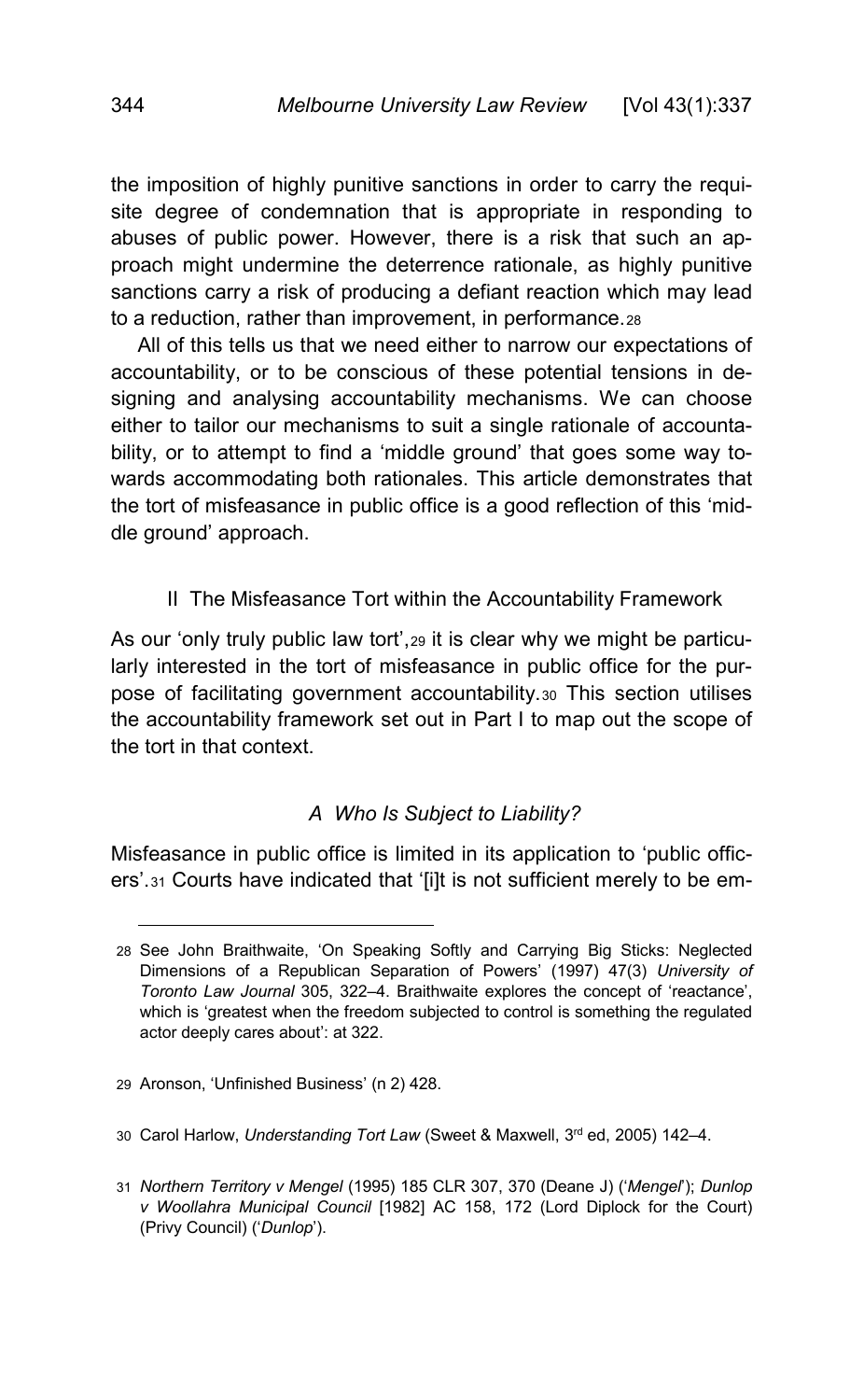<span id="page-8-14"></span><span id="page-8-13"></span><span id="page-8-12"></span><span id="page-8-11"></span>ployed by a public authority for public purposes'.[32](#page-8-1) Instead, the position held by a government official must entail a 'relevant power' and 'one to which [public] duties attach in the discharge of which the public has an interest'.[33](#page-8-2) In *Obeid v Lockley* ('*Obeid*'),[34](#page-8-3) a recent Australian misfeasance case, Bathurst CJ noted that 'the degree of "attachment"' required between the office and the power was 'not entirely clear',[35](#page-8-4) though his Honour accepted that it was not necessary to point to an express link.[36](#page-8-5) For his Honour, the definition of public officer would 'at least include persons who, by virtue of the particular positions they hold, are entitled to exercise executive powers in the public interest'.[37](#page-8-6) On this basis, Bathurst CJ was willing to accept that 'senior investigators' of the New South Wales Independent Commission Against Corruption were 'public officers'.[38](#page-8-7) Although the investigators did not hold formal offices, his Honour had no doubt that they were 'exercising the functions of a public officer, namely, the performance of their role as "senior investigators" which … they were obliged to carry out in the public interest'.[39](#page-8-8) As it stands, the tort has also been pleaded against officials ranging from government Ministers,[40](#page-8-9) to police officers,[41](#page-8-10) and

- <span id="page-8-3"></span>34 (2018) 355 ALR 615 (Supreme Court of New South Wales) ('*Obeid*').
- <span id="page-8-4"></span>35 Ibid 638 [97].

- <span id="page-8-5"></span>36 Ibid 640 [103].
- <span id="page-8-6"></span>37 Ibid 642 [114]. See also at 658 [206] (Beazley P), 659 [212] (Leeming JA).
- <span id="page-8-7"></span>38 Ibid 642 [118].
- <span id="page-8-8"></span>39 Ibid.
- <span id="page-8-9"></span>40 *Cornwall v Rowan* (2004) 90 SASR 269, 334 [257] (Bleby, Besanko and Sulan JJ) ('*Cornwall*'), cited in Jim Davis, 'Misfeasance in Public Office, Exemplary Damages and Vicarious Liability' (2010) 64 *AIAL Forum* 59, 60.
- <span id="page-8-10"></span>41 *Farrington v Thomson* [1959] VR 286, cited in Davis ([n 40\)](#page-8-0) 60–1.

<span id="page-8-1"></span><span id="page-8-0"></span><sup>32</sup> *Leerdam v Noori* (2009) 255 ALR 553, 556 [16] (Spigelman CJ) (New South Wales Court of Appeal) ('*Leerdam*').

<span id="page-8-2"></span><sup>33</sup> *Cannon v Tahche* (2002) 5 VR 317, 337 [49]–[50] (Winneke P, Charles and Chernov JJA) ('*Cannon*').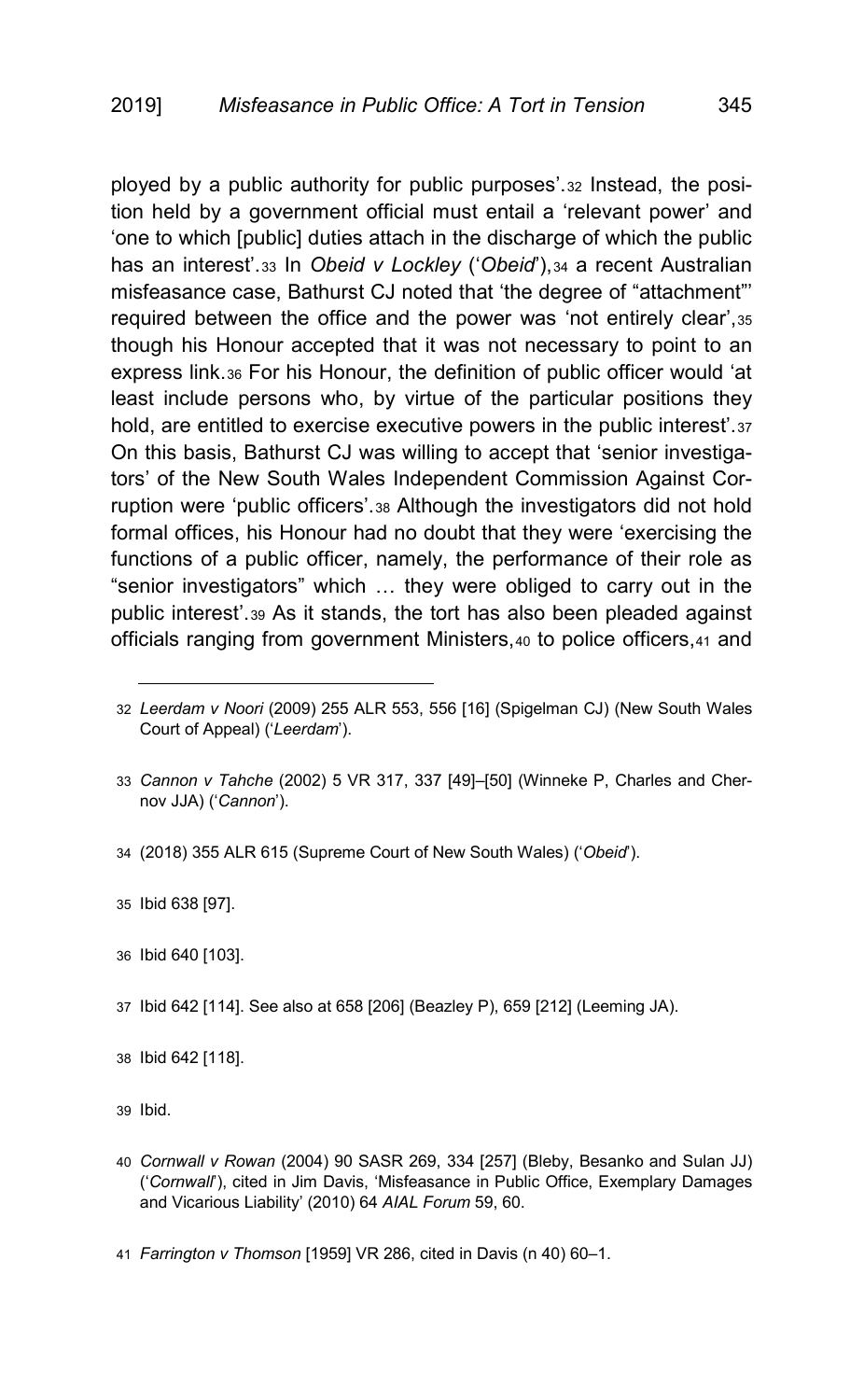<span id="page-9-8"></span><span id="page-9-7"></span>to planning officers within a local council.[42](#page-9-0) However, the tort may not extend to offices in respect of which there is no duty owed to the public, such as that of a prosecutor,[43](#page-9-1) a solicitor representing a Minister in tribunal proceedings,[44](#page-9-2) or public servants more generally.[45](#page-9-3) Aronson has argued for a wider application of the tort than that envisaged by these cases, suggesting that there is no reason to limit the tort to those who, in a strict sense, are 'holders' of a 'public office', and that it should extend to public servants more broadly.<sub>[46](#page-9-4)</sub> He responds to concerns about the extension of liability to low-level officials by noting that the tort would remain confined by reference to the burdensome fault elements that require intentional or consciously reckless wrongdoing.[47](#page-9-5) Low-level officials, Aronson suggests, are unlikely to consciously consider the legality of their conduct, let alone proceed in the face of suspected illegality.[48](#page-9-6)

A further interesting question arises as to the extended application of the tort in the context of outsourced powers. As the law presently stands, a private contractor exercising outsourced powers is unlikely to fall within the meaning of 'public officer' for the purpose of the tort.

- <span id="page-9-3"></span>45 See *Obeid* ([n 34\)](#page-8-13) 641–2 [113] (Bathurst CJ).
- <span id="page-9-4"></span>46 Mark Aronson, 'Misfeasance in Public Office: A Very Peculiar Tort' (2011) 35(1) *Melbourne University Law Review* 1, 49–50 ('A Very Peculiar Tort').
- <span id="page-9-5"></span>47 Ibid 50.

<span id="page-9-6"></span>48 Ibid.

<span id="page-9-0"></span><sup>42</sup> *MM Constructions (Aust) Pty Ltd v Port Stephens Council [No 6]* (2011) 185 LGERA 276, 337–8 [270]–[273] (Johnson J) (Supreme Court of New South Wales).

<span id="page-9-1"></span><sup>43</sup> *Cannon* (n [33\)](#page-8-11) 342–7 [61]–[76] (Winneke P, Charles and Chernov JJA). This can be compared with the approach taken in other jurisdictions: see, eg, *Elguzouli-Daf v Commissioner of Police for the Metropolis* [1995] QB 335, 347 (Steyn LJ, Rose and Morritt LJJ agreeing) (England and Wales Court of Appeal); *Milgaard v Kujawa*  $(1994)$  118 DLR  $(4<sup>th</sup>)$  653, 660-1 (Sherstobitoff JA for the Court) (Saskatchewan Court of Appeal). For discussion, see Erika Chamberlain, *Misfeasance in a Public Office* (Thomson Reuters, 2016) 108–11.

<span id="page-9-2"></span><sup>44</sup> *Leerdam* (n [32\)](#page-8-12) 558 [25]–[26] (Spigelman CJ), 564 [58] (Allsop P).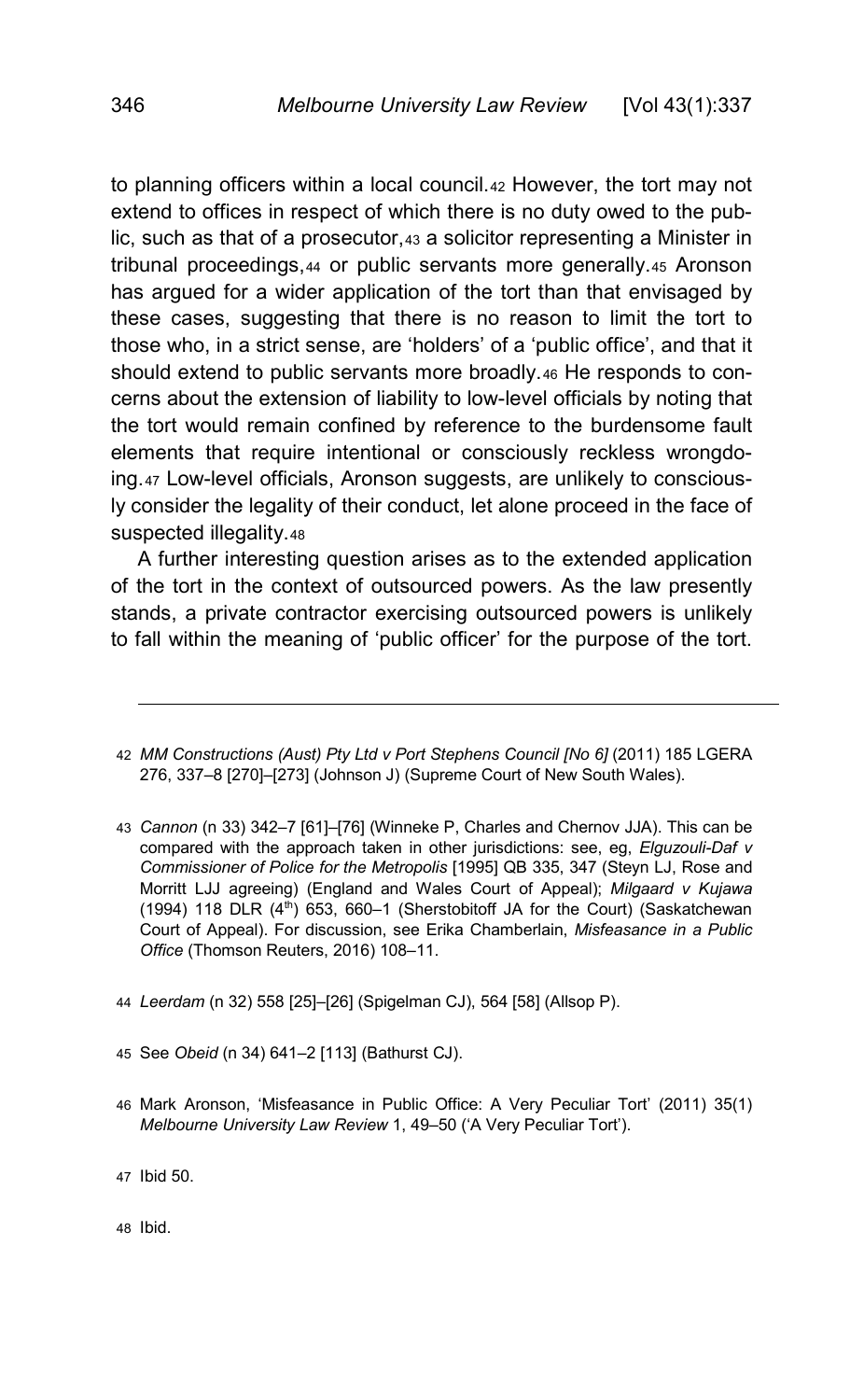In *New South Wales v Roberson*,[49](#page-10-0) Basten JA was not required to determine whether a doctor exercising statutory powers would be captured by the tort, noting in obiter that 'in an age when many statutory functions (including basic custodial services) are "contracted out", the scope of the tort (as with the scope of judicial review) remains uncertain'.[50](#page-10-1) Aronson has forcefully argued that the tort should indeed extend to private contractors.[51](#page-10-2) In his view:

<span id="page-10-7"></span>The essence of misfeasance is surely that it is a deliberate abuse of public power, and it should be no excuse that a particular defendant is not subject to the internal disciplinary processes of the public service. If anything, that should be seen as an argument for liability, because there are fewer alternative remedies against the contractor.[52](#page-10-3)

While the extension of judicial review to private contractors is an issue that has received some attention,[53](#page-10-4) the scope of the 'public officer' element of the tort of misfeasance in public office appears, to date, to have been defined more in institutional, rather than functional, terms.[54](#page-10-5) There has been no real shift in approach that would see private contractors held liable for the tort simply on the basis that they are performing public functions.[55](#page-10-6)

There are also serious doubts as to whether the misfeasance tort is

<span id="page-10-1"></span>50 Ibid 183 [75].

- <span id="page-10-2"></span>51 Aronson, 'A Very Peculiar Tort' (n [46\)](#page-9-7) 49.
- <span id="page-10-3"></span>52 Ibid (emphasis omitted).
- <span id="page-10-4"></span>53 The case of *R v Panel on Take-Overs and Mergers; Ex parte Datafin plc* [1987] 1 QB 815 is relevant in that context and is discussed in Mark Aronson, Matthew Groves and Greg Weeks, *Judicial Review of Administrative Action and Government Liability* (Lawbook, 6th ed, 2017) 149–56 [3.180]–[3.200].
- <span id="page-10-5"></span>54 This may be viewed in contrast to the position adopted in the United Kingdom: see, eg, Aronson, 'Unfinished Business' ([n 2\)](#page-1-2) 436–7.
- <span id="page-10-6"></span>55 In *Obeid* (n [34\)](#page-8-13), Bathurst CJ noted that the Australian approach 'is not as broad' as the English approach in this respect: at 641 [113].

<span id="page-10-0"></span><sup>49</sup> (2016) 338 ALR 166 (New South Wales Court of Appeal).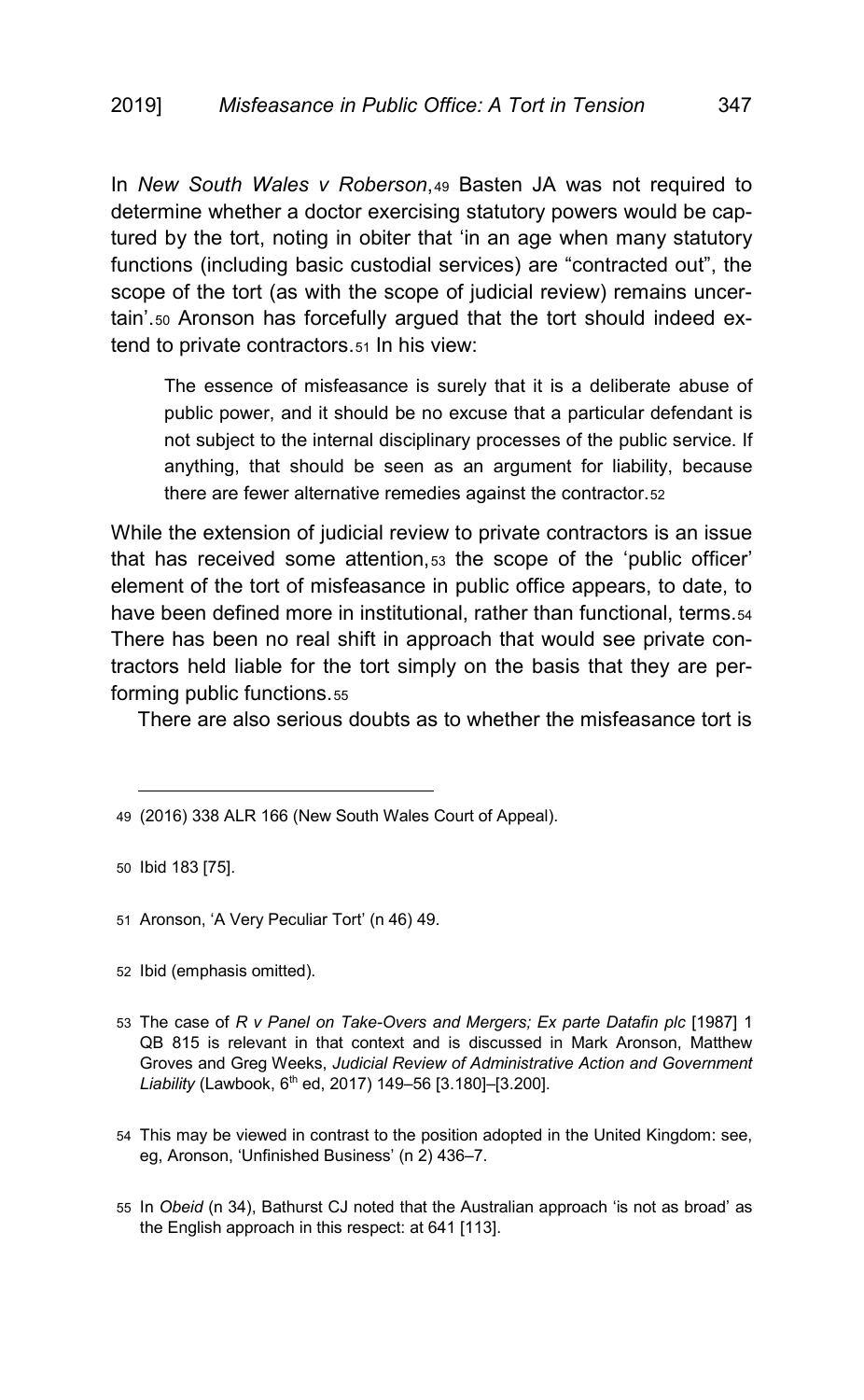<span id="page-11-0"></span>capable of accommodating notions of corporate liability.[56](#page-11-1) There are cases in which an entity (such as a local council) has been considered capable of committing the tort. For instance, in *Dunlop v Woollahra Municipal Council*,[57](#page-11-2) Lord Diplock approved of the approach taken by the Supreme Court of New South Wales in accepting that the Council was a public officer for the purpose of the tort.[58](#page-11-3) Similarly, in *Nyoni v Shire of Kellerberrin* ('*Nyoni*'),[59](#page-11-4) North and Rares JJ found that the malicious conduct of the CEO of the Shire of Kellerberrin 'should be imputed' to his employer.[60](#page-11-5) For their Honours, the CEO 'was the mind of the Shire … and, because he was "the hands and brains" of the Shire, the Shire became directly (and not vicariously) liable for any misfeasance in public office'.[61](#page-11-6) On a broader scale, Gray J in *Trevorrow v South Australia [No 5]*[62](#page-11-7) found that the State and the Aborigines Protection Board were directly liable for misfeasance in public office for harm suffered by an Aboriginal child as a result of his illegal removal from his family.[63](#page-11-8) Critical to that finding were the facts that the removal was effected pursuant to government policy, that various Crown Ministers and employees held positions on the Board, that the Board acted 'as an emanation and agent of the State', and that the State in effect 'authorised the conduct'.[64](#page-11-9) On appeal, the Full Court of the Supreme Court of South Australia altered the character of the

<span id="page-11-3"></span>58 Ibid 172.

<span id="page-11-10"></span>j

- <span id="page-11-4"></span>59 (2017) 248 FCR 311 ('*Nyoni*').
- <span id="page-11-5"></span>60 Ibid 329 [85]. Special leave was refused: Transcript of Proceedings, *Shire of Kellerberrin v Nyoni* [2018] HCATrans 27.
- <span id="page-11-6"></span>61 *Nyoni* (n [59\)](#page-11-0) 329 [85].
- <span id="page-11-7"></span>62 (2007) 98 SASR 136 ('*Trevorrow [No 5]*').
- <span id="page-11-8"></span>63 Ibid 338 [978]–[981].

<span id="page-11-9"></span>64 Ibid 338 [980].

<span id="page-11-1"></span><sup>56</sup> But see *Hart-Roach v Public Trustee* (Supreme Court of Western Australia, Murray J, 11 February 1998) 17.

<span id="page-11-2"></span><sup>57</sup> *Dunlop* (n [31\)](#page-7-6).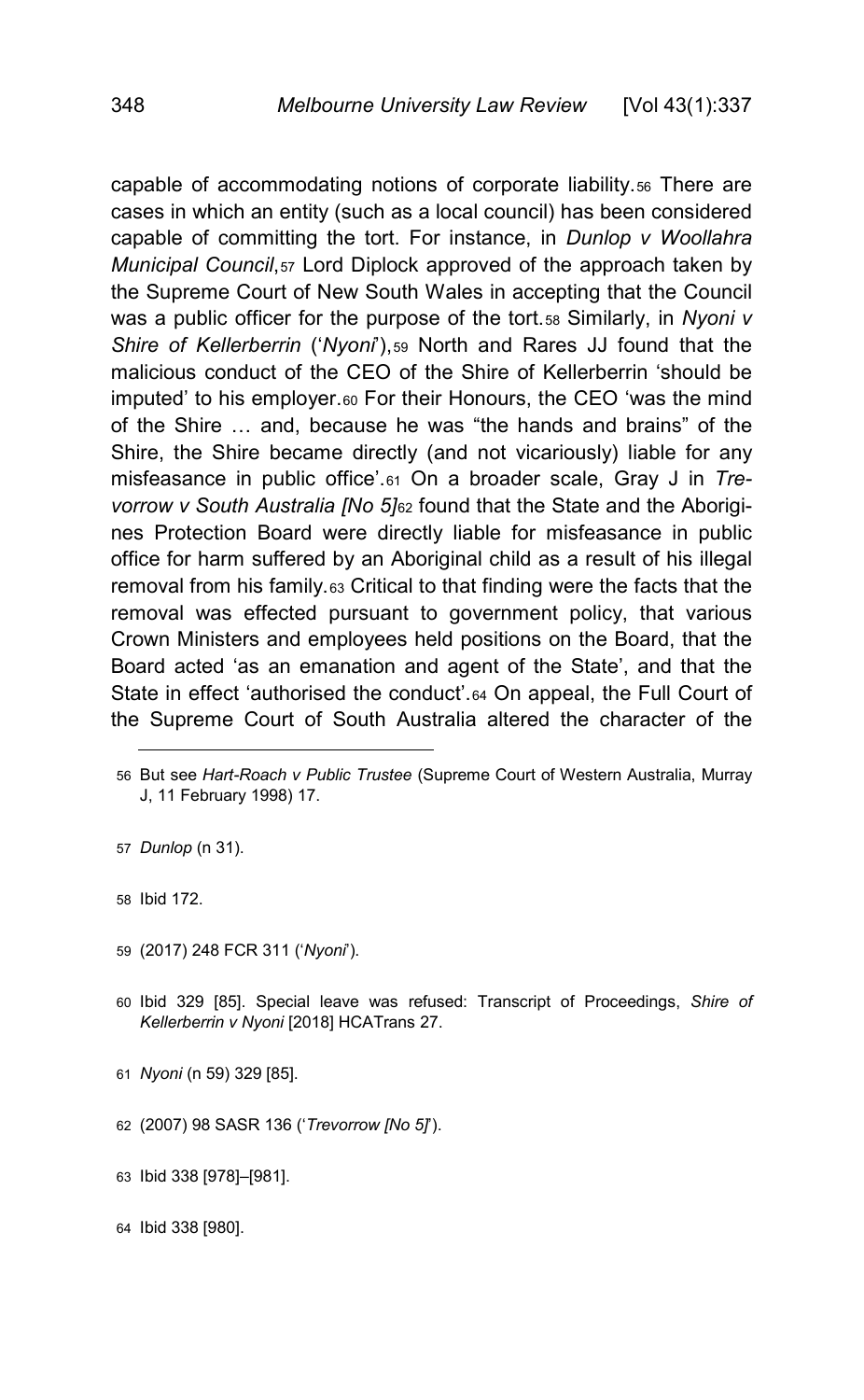State's liability to vicarious, as opposed to direct (see below).[65](#page-12-0) However, the Court was prepared to accept that the Board met the de-scription of a public officer, notwithstanding its corporate nature.[66](#page-12-1)

In contrast with these cases, there are statements to the effect that corporate entities cannot engage in misfeasance in public office. In *Emanuele v Hedley*,[67](#page-12-2) one of the claims made was that the Commonwealth was directly liable for misfeasance.[68](#page-12-3) The Court indicated that

<span id="page-12-8"></span>it is a legal nonsense to suggest there can be conduct of the Commonwealth itself that constitutes a misfeasance in public office. The Commonwealth of Australia is a legal entity created by the *Commonwealth of Australia Constitution Act 1900* (Imp). It is a juristic person but, of course, is incapable of acting except through agents. It is incapable itself of committing misfeasance in public office; it does not hold public office[.69](#page-12-4)

Similarly, in *Bailey v Director General, Department of Natural Resources*,[70](#page-12-5) Fullerton J was critical of the nomination of the Water Administration Ministerial Corporation as a defendant in a misfeasance in public office claim, stating that '[a] ministerial corporation cannot be a public officer on any view'.[71](#page-12-6) This approach is at odds with that adopted in the United Kingdom, pursuant to which various corporate-style entities have been held liable for the tort.[72](#page-12-7) While institutions cannot

<span id="page-12-1"></span>66 Ibid 388 [265]–[266] (Doyle CJ, Duggan and White JJ).

<span id="page-12-2"></span>67 (1998) 179 FCR 290.

<span id="page-12-3"></span>68 The Court wondered why the claims had been framed as misfeasance; the nature of the allegations fell more squarely within the torts of abuse of process or malicious prosecution: ibid 300 [36] (Wilcox, Miles and RD Nicholson JJ).

<span id="page-12-4"></span>69 Ibid.

- <span id="page-12-5"></span>70 [2014] NSWSC 1012.
- <span id="page-12-6"></span>71 Ibid [531], cited in Aronson, 'Unfinished Business' (n [2\)](#page-1-2) 437.
- <span id="page-12-7"></span>72 See, eg, Aronson, 'A Very Peculiar Tort' (n [46\)](#page-9-7) 43–4; Aronson, 'Unfinished Business' (n [2\)](#page-1-2) 437–8.

<span id="page-12-0"></span><sup>65</sup> *South Australia v Lampard-Trevorrow* (2010) 106 SASR 331, 390 [275] (Doyle CJ, Duggan and White JJ) ('*Lampard-Trevorrow*'). See below 349.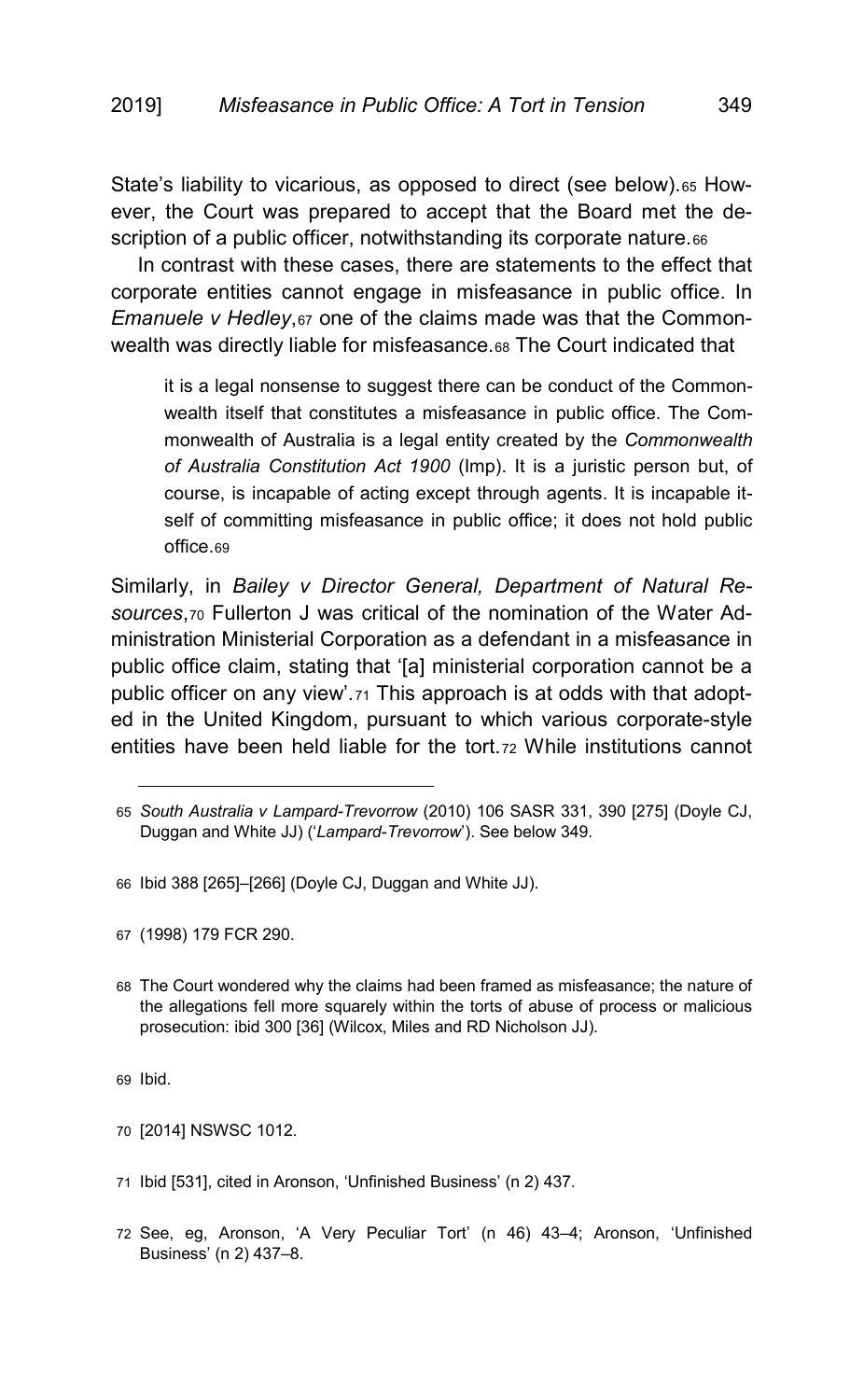themselves maintain a mental state that would satisfy the intentional requirements of the tort, the cases cited in the preceding paragraph certainly demonstrate the possibility of imputing to an institution the mental states of its agents.[73](#page-13-0) If followed, this approach might lead to the result that the bad faith actions of an individual member of a corporation are taken to be the bad faith actions of the corporation itself.

However, it is important to bear in mind that, even on this extended model of corporate accountability, the corporation's intention cannot become more than the sum of its parts: 'The good faith mistakes and incompetence of a range of individuals within an organisation cannot be amalgamated to create the basis for inferring or imputing a "composite" bad faith to a fictional and "composite" officer.'[74](#page-13-1) An example of a case adopting this approach is *Chapel Road Pty Ltd v Australian Securities and Investments Commission [No 10]*,[75](#page-13-2) in which Schmidt J indicated that bad faith on the part of the Australian Securities and Investments Commission 'cannot be established simply by aggregating the acts of various public officers, or establishing a course of conduct, which it is claimed was improper or tainted in some way'.[76](#page-13-3) All of this tells us that there remains some doubt as to whether government entities (whether statutory bodies or the state itself) will, in all cases, be capable of characterisation as a 'public officer', and how the intention of individuals might be imputed to an entity for the purpose of the tort.

There is also some dispute as to the extent to which the misfeasance tort accommodates the hierarchical accountability model, which in this context would be reflected in the notion of vicarious liability. In *Northern Territory v Mengel ('Mengel'), [77](#page-13-4) the High Court indicated that* the usual position is that 'although the tort is the tort of a public officer,

<span id="page-13-3"></span>76 Ibid 444 [77].

<span id="page-13-0"></span><sup>73</sup> This is a point taken up by Aronson: see Aronson, 'A Very Peculiar Tort' (n [46\)](#page-9-7) 44; Aronson, 'Unfinished Business' (n [2\)](#page-1-2) 437.

<span id="page-13-1"></span><sup>74</sup> Aronson, 'Unfinished Business' (n [2\)](#page-1-2) 438.

<span id="page-13-2"></span><sup>75</sup> (2014) 307 ALR 428 (Supreme Court of New South Wales).

<span id="page-13-4"></span><sup>77</sup> *Mengel* (n [31\)](#page-7-6).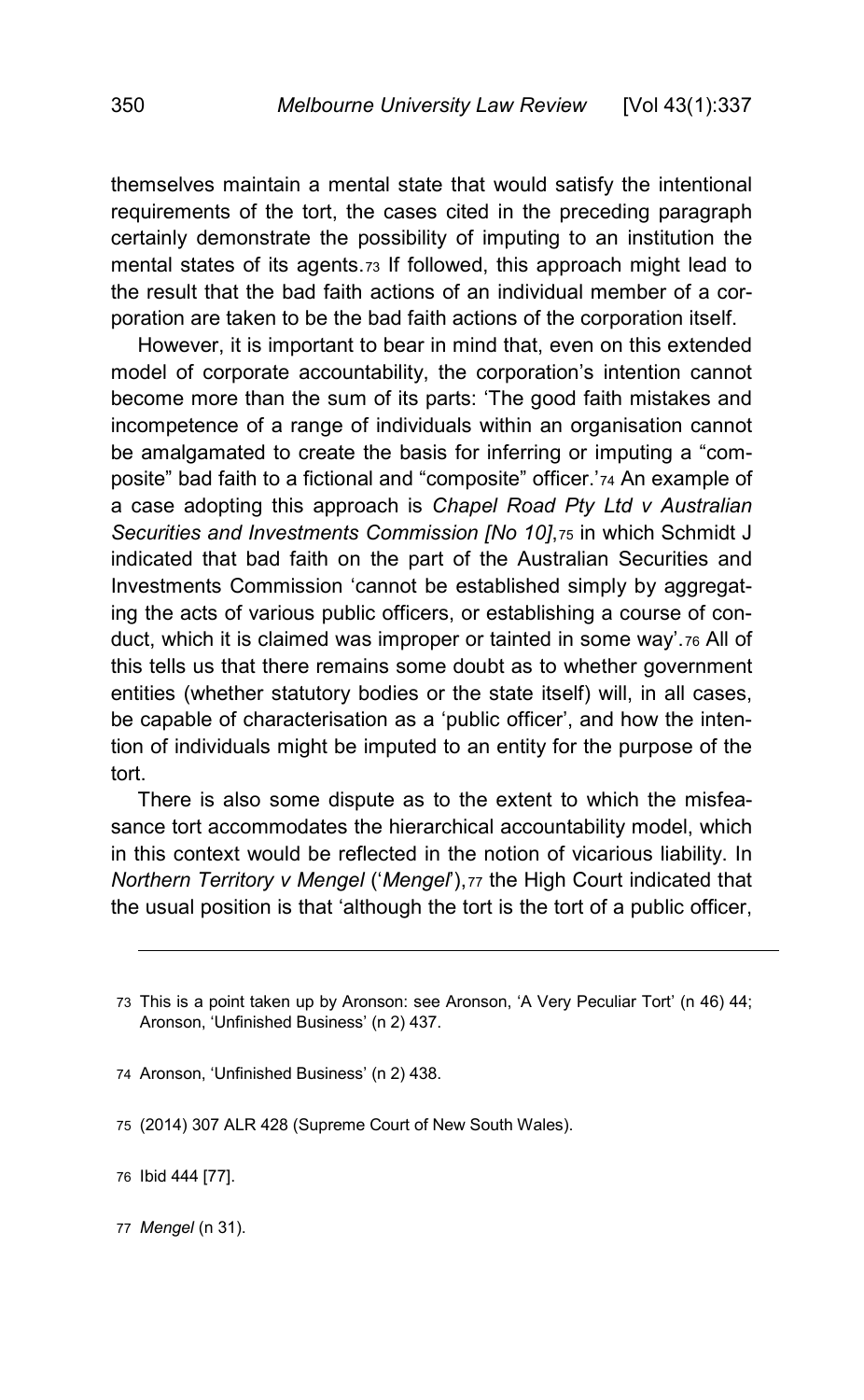he or she is liable personally and, unless there is de facto authority, there will ordinarily only be personal liability'.[78](#page-14-1) This passage points to the availability of vicarious liability where there is de facto authority.[79](#page-14-2) While there are Australian authorities that have cautioned against reading the passage in *Mengel* as an unqualified denial of the possibil-ity of vicarious liability outside cases of de facto authority, [80](#page-14-3) doubt remains as to how far this might extend. The difficulty stems from the intentional nature of the tort, as vicarious liability is framed by reference to wrongful acts of employees committed 'in the course or scope of employment'.[81](#page-14-4) As Vines puts it, '[t]he wrong in misfeasance in public office has been described as something which is an "abuse of office", and surely an abuse of an office could not be regarded as within the course of employment for that office'.[82](#page-14-5)

<span id="page-14-9"></span><span id="page-14-8"></span><span id="page-14-0"></span>One of the cases cited in *Mengel* was the English case of *Racz v Home Office*.[83](#page-14-6) In refusing to strike out a pleading of vicarious liability for misfeasance in public office, Lord Jauncey accepted the plaintiff's submission that the relevant question was whether 'the prison officers were engaged in a misguided and unauthorised method of performing their authorised duties or were engaged in what was tantamount to an unlawful frolic of their own'.[84](#page-14-7) In *South Australia v Lampard-*

- <span id="page-14-4"></span>81 *Prince Alfred College Inc v ADC* (2016) 258 CLR 134, 148 [40] (French CJ, Kiefel, Bell, Keane and Nettle JJ) ('*Prince Alfred College*').
- <span id="page-14-5"></span>82 Prue Vines, 'Misfeasance in Public Office: Old Tort, New Tricks?' in Simone Degeling, Justice James Edelman and James Goudkamp (eds), *Torts in Commercial Law* (Lawbook, 2011) 221, 228 (citations omitted).
- <span id="page-14-6"></span>83 [1994] 2 AC 45 (House of Lords) ('*Racz*'), cited in *Mengel* (n [31\)](#page-7-6) 347 (Mason CJ, Dawson, Toohey, Gaudron and McHugh JJ).

<span id="page-14-1"></span><sup>78</sup> Ibid 347 (Mason CJ, Dawson, Toohey, Gaudron and McHugh JJ).

<span id="page-14-2"></span><sup>79</sup> In *Lampard-Trevorrow* (n [65\)](#page-12-8), the Court found that the State was vicariously liable on the basis that the Secretary acted with the de facto authority of an agent of the Crown, and that the Aborigines Protection Board had acted with the de facto authority of the relevant Minister: at 390 [273] (Doyle CJ, Duggan and White JJ).

<span id="page-14-3"></span><sup>80</sup> See, eg, *Okwume v Commonwealth* [2016] FCA 1252, [207]–[211] (Charlesworth J); *Neilson v City of Swan* (2006) 147 LGERA 136, 170 [152]–[154] (Buss JA) (Western Australian Court of Appeal).

<span id="page-14-7"></span><sup>84</sup> *Racz* (n [83\)](#page-14-0) 53.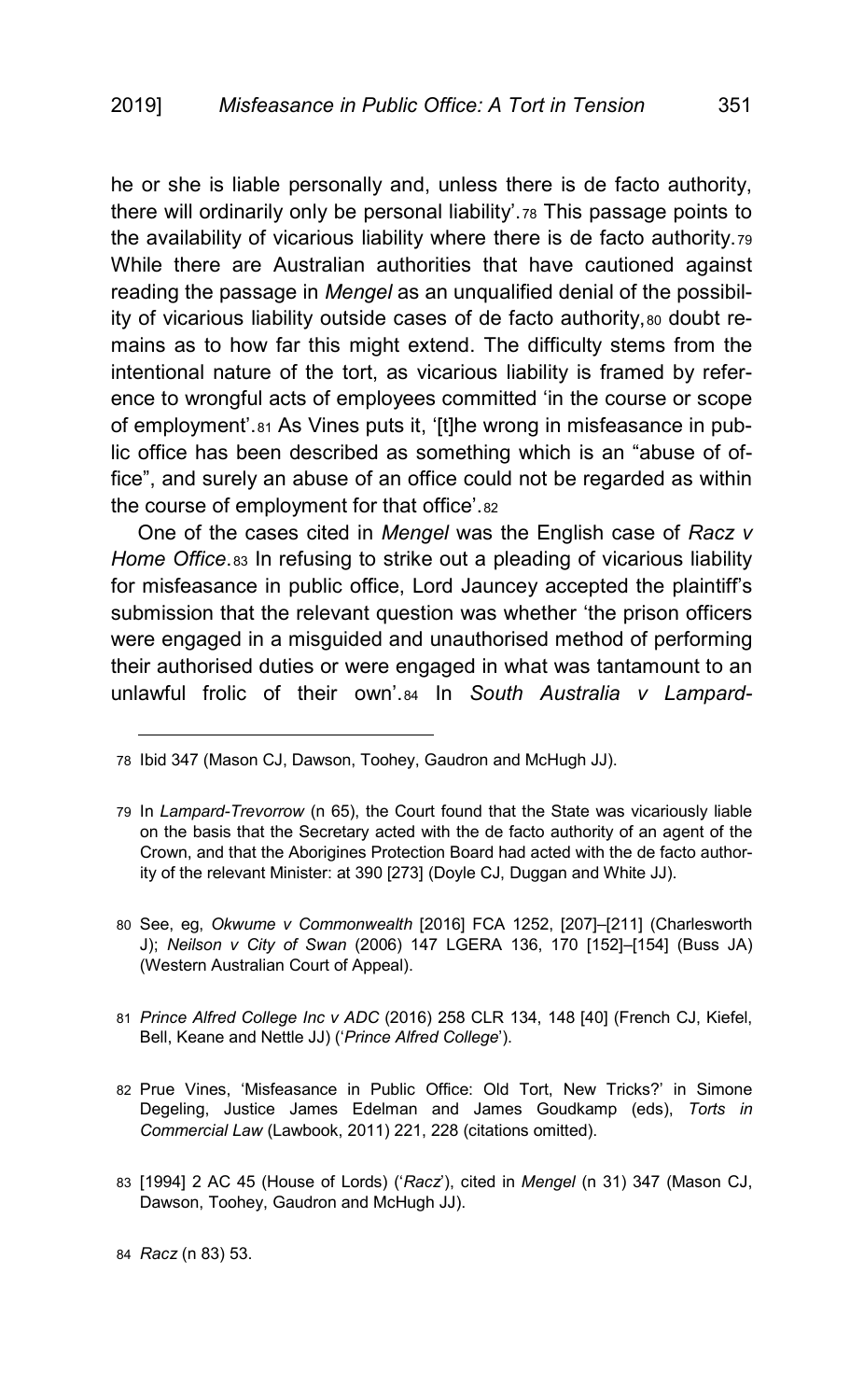*Trevorrow*,[85](#page-15-0) the Court applied this reasoning, finding the State vicariously liable for the misfeasance of its officers on the basis that the officers 'acted in apparent performance of their [statutory] duties' and in the belief that their actions were 'for the benefit of the public and of the State' rather than for personal gain.[86](#page-15-1)

It is also useful to bear in mind that misfeasance in public office is not the only cause of action where vicarious liability and intentional wrongdoing might collide. In *Prince Alfred College Inc v ADC*,[87](#page-15-2) the High Court considered the College's vicarious liability in circumstances where its employee had sexually abused a student. The High Court identified a number of factors that might assist in deciding whether such conduct fell within the scope of employment, including: (a) 'any special role that the employer has assigned to the employee and the position in which the employee is thereby placed vis-à-vis the victim';[88](#page-15-3) (b) 'whether the apparent performance of such a role may be said to give the "occasion" for the wrongful act … [including taking] into account … authority, power, trust, control and the ability to achieve inti-macy with the victim';[89](#page-15-4) and (c) whether 'the employee used or took advantage of the position in which the employment placed the employee vis-à-vis the victim'.[90](#page-15-5) These factors are particularly relevant in the context of the misfeasance tort, which can only be made out in respect of abuse of *public* powers, reflected in the requirement that the officer's act be done 'in the purported discharge of his or her public duties'.[91](#page-15-6) As Aronson puts it, the types of wrongdoing captured by the

<span id="page-15-0"></span>85 *Lampard-Trevorrow* (n [65\)](#page-12-8).

-

<span id="page-15-1"></span>86 Ibid 390 [275] (Doyle CJ, Duggan and White JJ). For a more recent discussion of the extent to which the misfeasance of an officer might be imputed to a department head or employer, see *Frangieh v Deputy Commissioner of Taxation* [2018] NSW-CA 337, [133]–[151] (White JA, Beazley P and Meagher JA agreeing).

<span id="page-15-2"></span>87 *Prince Alfred College* (n [81\)](#page-14-8).

<span id="page-15-4"></span>89 Ibid 160 [81].

<span id="page-15-5"></span>90 Ibid 159 [80].

<span id="page-15-6"></span>91 *Mengel* (n [31\)](#page-7-6) 370 (Deane J).

<span id="page-15-3"></span><sup>88</sup> Ibid 159–60 [81] (French CJ, Kiefel, Bell, Keane and Nettle JJ).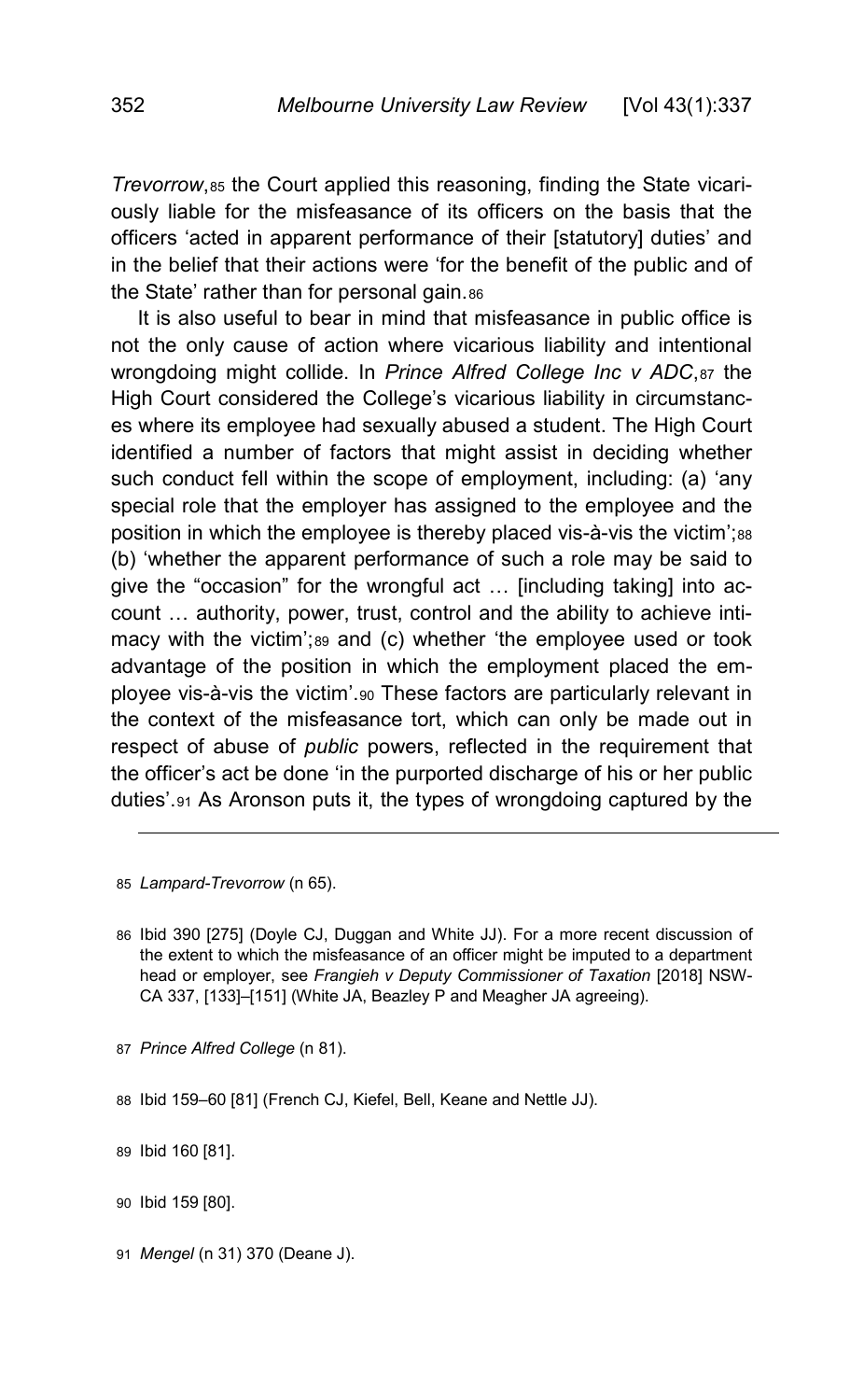misfeasance tort are of a kind that in most cases can 'only be committed "on the job"'.[92](#page-16-1)

To summarise, in looking at *who* can be held accountable pursuant to the tort of misfeasance in public office, only a subset of government officials will fall within the scope of the 'public office' requirement. There remain doubts as to the reach of the tort into the realms of corporate accountability (ie direct liability of government entities) and hierarchical accountability (ie vicarious liability for the acts of a government employee).

## <span id="page-16-5"></span>*B To Whom Is the Government Accountable?*

<span id="page-16-0"></span>The second aspect of the accountability framework looks at the party *to whom* an agent is accountable. There are really two levels of accountability holders in this context.[93](#page-16-2) At one level, we might view the court as the body *to whom* an agent is required to account for the purpose of the misfeasance tort.[94](#page-16-3) It is unnecessary to engage in any detailed analysis of the role of the courts as an accountability forum in this context, as this work has been done elsewhere.[95](#page-16-4) For present purposes, it is the second level of accountability holder that is relevant to consider, namely the party who is entitled to bring an agent before the accountability forum. In tort law, issues of standing are wrapped up in the nature of the cause of action, rather than being determined through standalone tests of eligibility to make a claim: 'In private law there is, in general, no separation of standing from the elements in a

<span id="page-16-3"></span>94 Ibid.

<span id="page-16-1"></span><sup>92</sup> Aronson, 'A Very Peculiar Tort' (n [46\)](#page-9-7) 45.

<span id="page-16-2"></span><sup>93</sup> Mulgan (n [7\)](#page-2-7) describes the requirement of accountability jointly to the courts and to the applicant as a form of accountability with a 'dual direction': at 76.

<span id="page-16-4"></span><sup>95</sup> See, eg, Dawn Oliver, *Government in the United Kingdom: The Search for Accountability, Effectiveness and Citizenship* (Open University Press, 1991) 26–7; John Goldring, 'Public Law and Accountability of Government' (1985) 15(1) *Federal Law Review* 1; Bovens, 'Analysing and Assessing Accountability' (n [4\)](#page-2-1) 456; Mashaw (n [7\)](#page-2-7) 120; Jeff King, 'The Instrumental Value of Legal Accountability' in Nicholas Bamforth and Peter Leyland (eds), *Accountability in the Contemporary Constitution* (Oxford University Press, 2013) 124; Mulgan (n [7\)](#page-2-7) 76–7.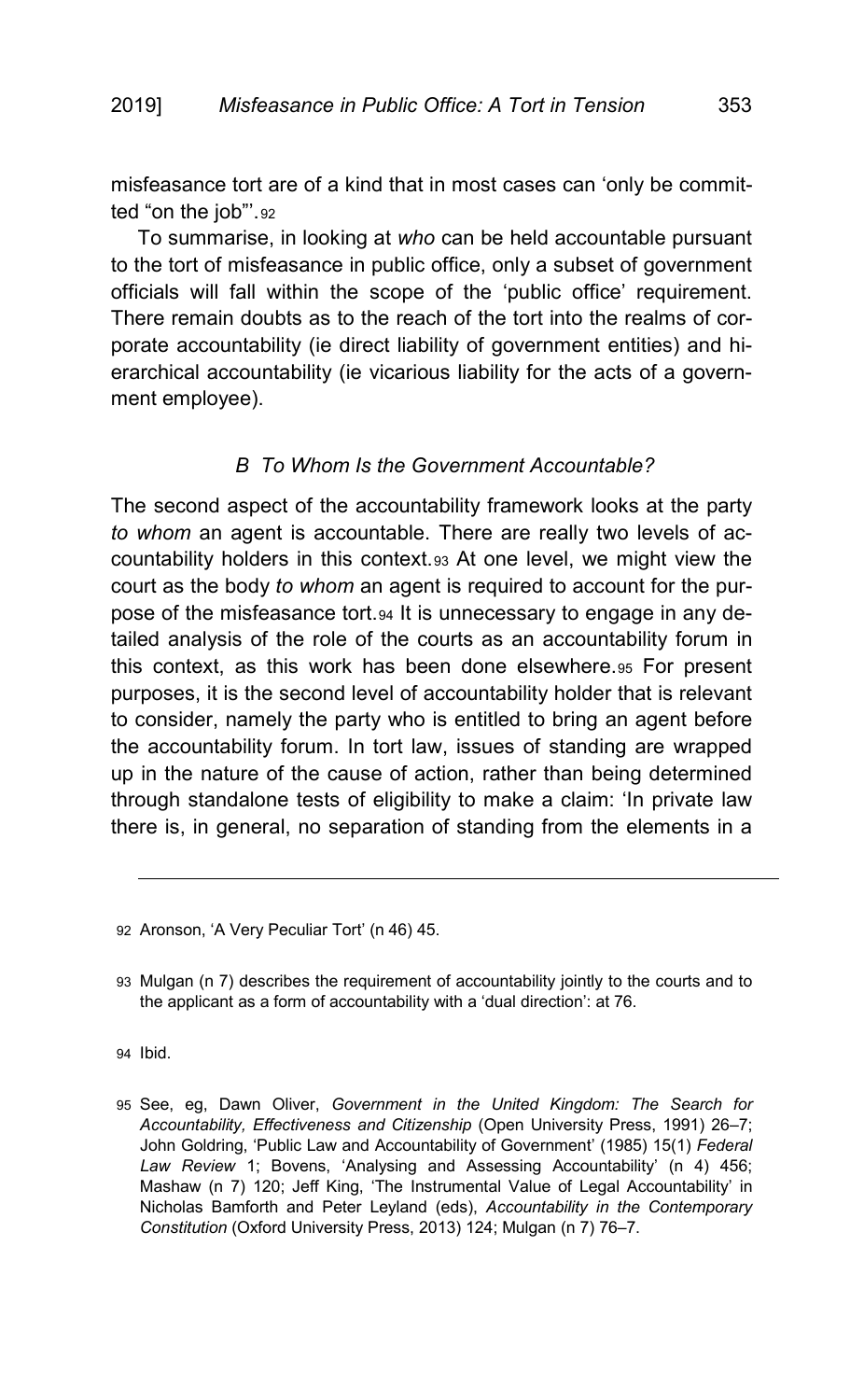cause of action.'[96](#page-17-0) In order to determine *to whom* a government defendant is accountable in tort, we must look at the content of the relevant cause of action. For the purpose of the misfeasance tort, two elements of the cause of action in particular operate as delimiting devices to mark out the range of individuals entitled to commence proceedings.

<span id="page-17-6"></span>The first delimiting device is the mental element(s) of the misfea-sance tort.[97](#page-17-1) Each of the two types of misfeasance claim (ie targeted malice and reckless exercise of powers) place the defendant in the driving seat in marking out the category of individuals to whom they might be liable. In cases of targeted malice, a direct line is created between the plaintiff and defendant. The defendant in such a case has consciously considered the interests of the plaintiff and has acted either with the intention of causing harm, or not caring that this would be the result of their actions. As noted in *Sanders v Snell [No 2]*,[98](#page-17-2) for the purpose of this limb of the tort, public power is employed 'as a means of inflicting harm'.[99](#page-17-3) The second limb of the tort — reckless exercise of powers — also places the plaintiff in the contemplation of the defendant. This is because the tort cannot be made out merely in cases of 'foreseeable' harm, but instead requires the defendant to have 'fore-seen' the harm likely to be occasioned.[100](#page-17-4) While there had been some doubt expressed as to whether the High Court in *Mengel* might have extended the tort to cases where loss was reasonably foreseeable, [101](#page-17-5)

<span id="page-17-2"></span>98 (2003) 130 FCR 149.

- <span id="page-17-3"></span>99 Ibid 178 [108] (Black CJ, French and von Doussa JJ) (emphasis omitted).
- <span id="page-17-4"></span>100 For discussion of the difference between these forms of mental state, see Mads Andenas and Duncan Fairgrieve, 'Misfeasance in Public Office, Governmental Liability, and European Influences' (2002) 51(4) *International and Comparative Law Quarterly* 757, 762–4.
- <span id="page-17-5"></span>101 See, eg, *Lampard-Trevorrow* (n [65\)](#page-12-8) 387–8 [260]–[264] (Doyle CJ, Duggan and White JJ); Aronson, Groves and Weeks (n [53\)](#page-10-7) 1151–2 [19.650]; Alison Doecke,

<span id="page-17-0"></span><sup>96</sup> *Bateman's Bay Local Aboriginal Land Council v Aboriginal Community Benefit Fund Pty Ltd* (1998) 194 CLR 247, 264 [43] (Gaudron, Gummow and Kirby JJ).

<span id="page-17-1"></span><sup>97</sup> See generally *Mengel* (n [31\)](#page-7-6) 356–7 (Brennan J); *Pyrenees Shire Council v Day*  (1998) 192 CLR 330, 376 [124] (Gummow J) ('*Pyrenees*'); *Three Rivers District Council v Governor and Company of the Bank of England [No 3]* [2003] 2 AC 1, 24 (Hirst LJ) ('*Three Rivers*').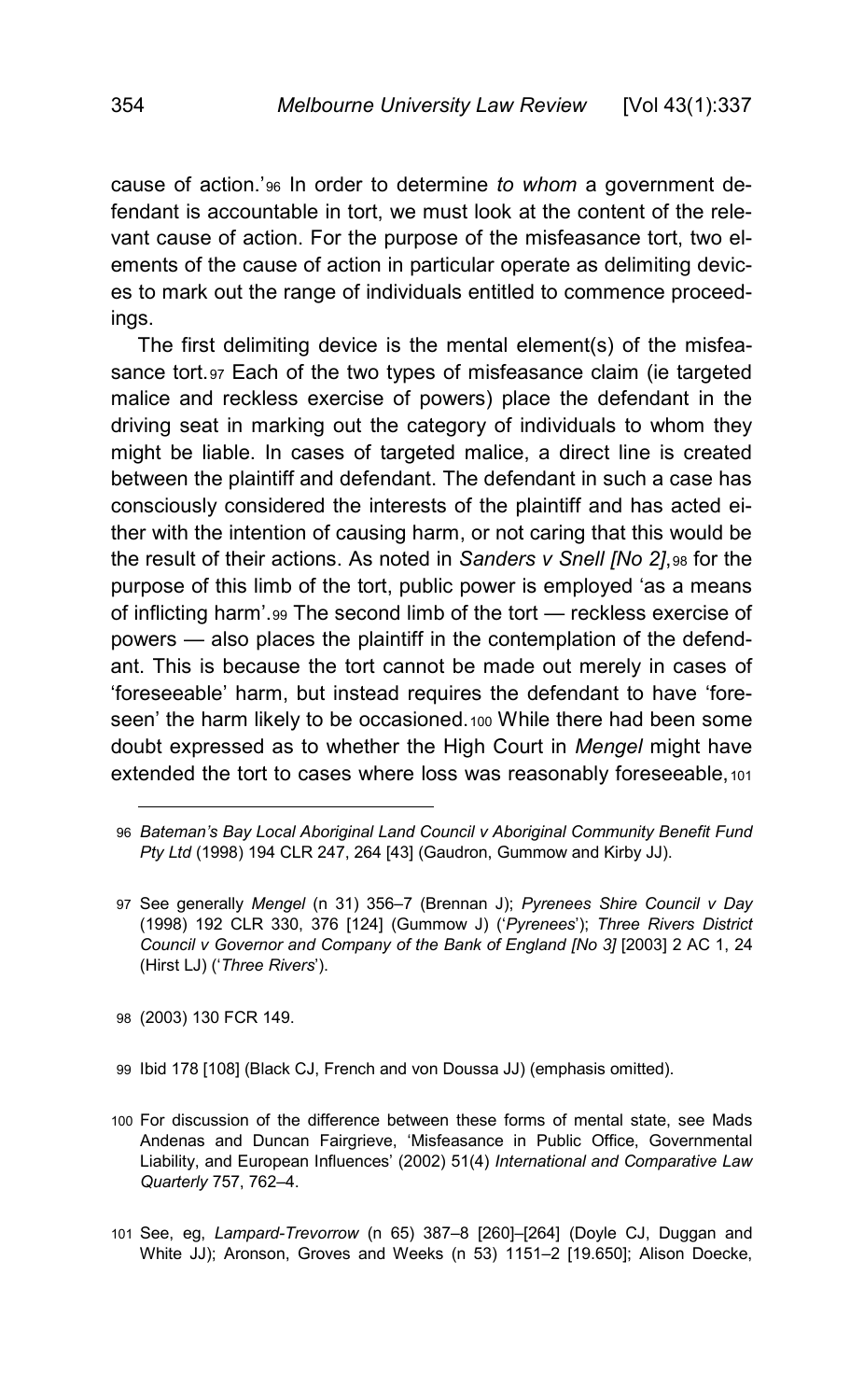the New South Wales Court of Appeal recently indicated in *Obeid* that this was a misreading of *Mengel*.[102](#page-18-0) Bathurst CJ was firmly of the view that it was necessary for the plaintiff to establish that the defendant was aware that their conduct would cause harm, or was recklessly indifferent to such a risk.[103](#page-18-1) The defendant, therefore, must have adverted to the plaintiff's interests at some level, and decided to proceed irrespective of the harm that was likely to result.[104](#page-18-2) We can say, therefore, that for both limbs of the tort, the individuals *to whom* a government defendant may be accountable are marked out by some degree of subjective contemplation by the defendant (whether conscious or recklessly indifferent), and, in this sense, the defendant plays a large role in determining *to whom* they are liable.

<span id="page-18-7"></span>A second delimiting device employed by the misfeasance tort is the requirement of loss or damage.[105](#page-18-3) Unlike those torts which are actionable per se,[106](#page-18-4) the misfeasance tort is derived from the historical ac-tion on the case, [107](#page-18-5) meaning that proof of damage is an essential element for liability. This is demonstrated by the plaintiff's failure in the English case of *Watkins v Secretary of State for the Home Department* ('*Watkins*').[108](#page-18-6) In that case, prison officers were found to have

<span id="page-18-0"></span>102 *Obeid* (n [34\)](#page-8-13) 648–53 [153]–[172] (Bathurst CJ), 665–7 [242] (Leeming JA).

<span id="page-18-1"></span>103 Ibid 648–53 [153]–[172].

<span id="page-18-2"></span>104 This requirement of subjectively *foreseen* as opposed to *foreseeable* loss might go some way towards ameliorating Chamberlain's concerns about the erosion of the historically strict 'standing' rules for the purpose of the misfeasance tort: Erika Chamberlain, 'The Need for a "Standing" Rule in Misfeasance in a Public Office' (2007) 7(2) *Oxford University Commonwealth Law Journal* 215, 225. Her other concern relates to the changing role of 'duty' in the context of the misfeasance tort, which might otherwise have acted as a further delimiting device: at 225–6.

<span id="page-18-3"></span>105 Ibid 227–8.

<span id="page-18-8"></span>-

<span id="page-18-4"></span>106 Such torts include assault, battery, and false imprisonment: Kit Barker et al, *The*  Law of Torts in Australia (Oxford University Press, 5<sup>th</sup> ed, 2012) 35.

<span id="page-18-5"></span>107 *Three Rivers* ([n 97\)](#page-17-6) 189–90 (Lord Steyn).

<span id="page-18-6"></span>108 [2006] 2 AC 395 (House of Lords) ('*Watkins*').

<sup>&#</sup>x27;Misfeasance in Public Office: Foreseen or Foreseeable Harm' (2014) 22(1) *Torts Law Journal* 20, 27–8.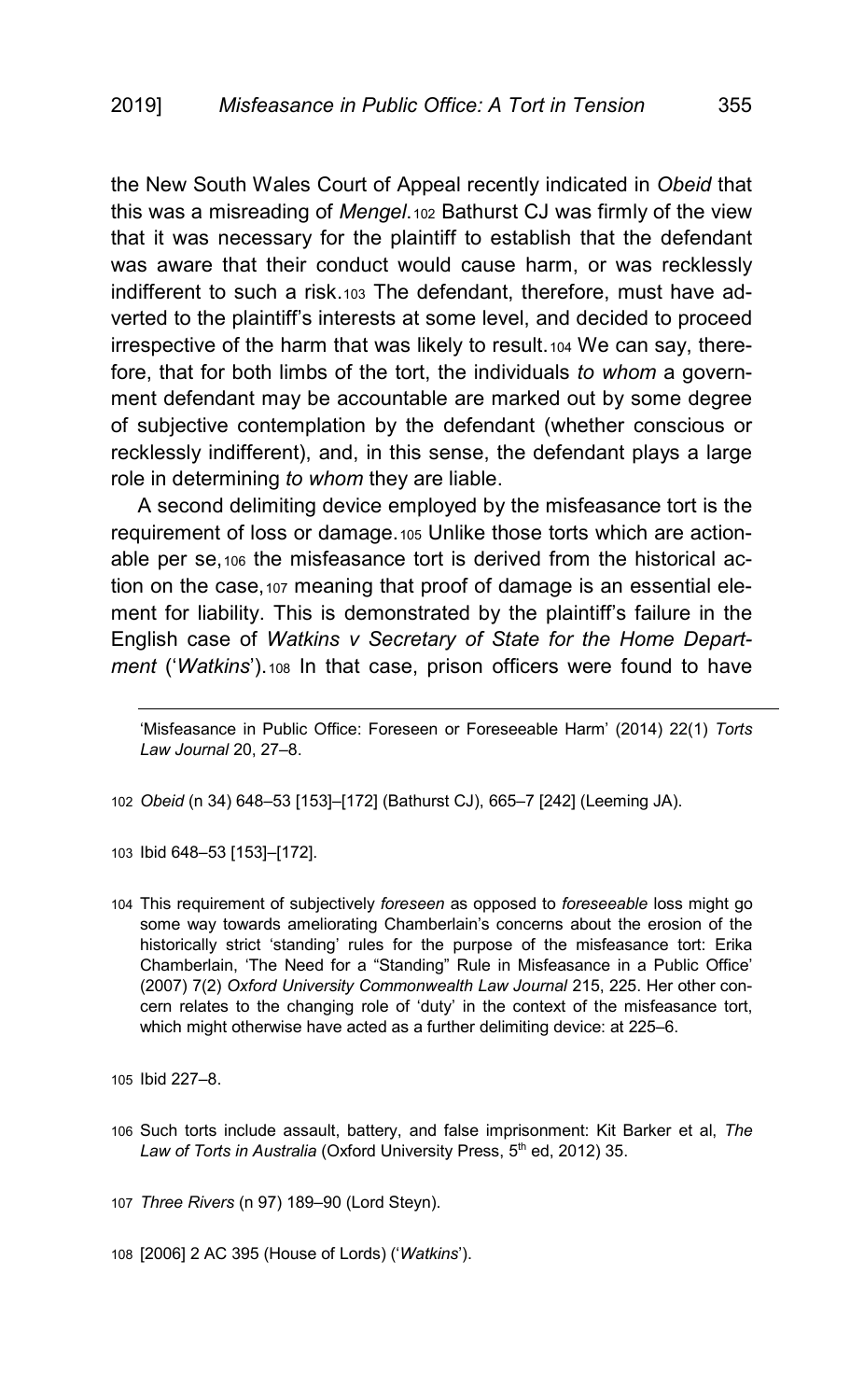acted ultra vires and in bad faith by opening the plaintiff's legal correspondence. The plaintiff sought to establish misfeasance in public office either on the basis that the tort was actionable per se, or alternatively, that some lesser degree of anxiety ('distress, injured feelings, indignation or annoyance') was sufficient to satisfy the requirement of loss or damage.[109](#page-19-1) The House of Lords rejected the claim, confirming that, as an action on the case, proof of material damage was an essential element of the tort.[110](#page-19-2) Therefore, the category of individuals *to whom* a government official will be liable pursuant to this tort is confined to those who suffer material loss or damage by reason of the defendant's conduct.

Having said this, the recognised forms of material loss and damage are relatively broad, extending beyond personal injury and property damage to pure economic loss, psychological harm, and loss of reputation.[111](#page-19-3) Recently, the Full Federal Court in *Nyoni* was willing to infer material damage where one government agent represented to another that Mr Nyoni was unfit to continue to conduct his pharmacy business: 'The making of such an allegation … should be presumed (as it would in cases of slander) to cause sufficient material or actual damage to support the action of misfeasance in public office'.<sub>[112](#page-19-4)</sub> While it remains necessary, therefore, for a plaintiff to point to a recognised form of harm, the court may be more willing to infer harm in cases involving malicious conduct aimed at affecting the plaintiff's reputation (or, at least, business reputation).

# <span id="page-19-0"></span>*C For What Does the Misfeasance Tort Hold an Agent Accountable?*

The tort of misfeasance in public office provides a remedy in damages for: '(i) an invalid or unauthorised act; (ii) done maliciously; (iii) by a

-

<span id="page-19-4"></span>112 *Nyoni* (n [59\)](#page-11-0) 332–3 [101] (North and Rares JJ).

<span id="page-19-1"></span><sup>109</sup> Ibid 402–3 [6]–[7] (Lord Bingham).

<span id="page-19-2"></span><sup>110</sup> Ibid 410 [27].

<span id="page-19-3"></span><sup>111</sup> See generally RP Balkin and JLR Davis, *Law of Torts* (LexisNexis Butterworths, 5th ed, 2013) 726 nn 226–9 and accompanying text.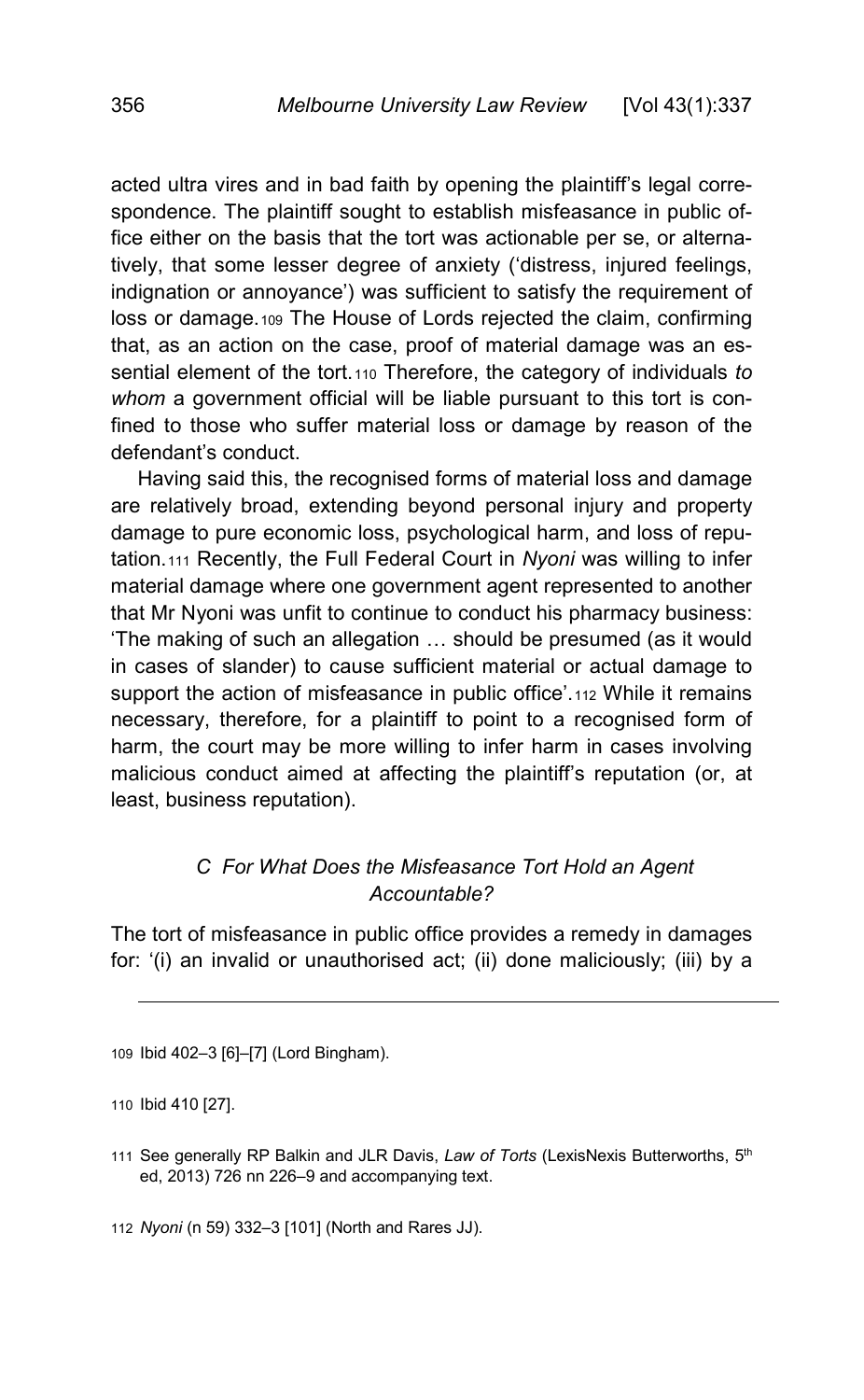public officer; (iv) in the purported discharge of his or her public duties; (v) which causes loss or harm to the plaintiff'.[113](#page-20-1) The third, fourth, and fifth of these elements (namely, the definition of 'public officer', the requirement that the agent's conduct be sufficiently linked with official functions, and the requirement of proof of damage) have been discussed above. It is the remaining elements of the tort that are most relevant for considering *for what* an official is held accountable.

### <span id="page-20-0"></span>*1 An Invalid or Unauthorised Act*

To understand the meaning of 'invalid or unauthorised', it is useful to contrast the scope of the tort with the now-defunct *Beaudesert* tort, [114](#page-20-2) which purported to make a remedy in damages available for the 'unlawful, intentional and positive acts of another'.[115](#page-20-3) In that context, 'unlawful' was used not in the public law sense of 'an act that is ultra vires and void', but was instead interpreted to mean 'an act forbidden by law'.[116](#page-20-4) The misfeasance tort, in contrast, encompasses both illegal conduct in the traditional sense (eg fabrication of evidence, forgery, and cover-ups by police officers), [117](#page-20-5) as well as more technical instances of illegality as understood in judicial review proceedings. As noted by Brennan J in *Mengel*:

[T]he purported exercise of power must be invalid, either because there is no power to be exercised or because a purported exercise of the power has miscarried by reason of some matter which warrants judicial review and a setting aside of the administrative action.[118](#page-20-6)

Accordingly, the meaning of 'invalid or unauthorised' is in part in-

<span id="page-20-1"></span>113 *Mengel* (n [31\)](#page-7-6) 370 (Deane J).

-

<span id="page-20-2"></span>114 Ibid 344–5 (Mason CJ, Dawson, Toohey, Gaudron and McHugh JJ).

- <span id="page-20-3"></span>115 *Beaudesert Shire Council v Smith* (1966) 120 CLR 145, 156 (Taylor, Menzies and Owen JJ).
- <span id="page-20-4"></span>116 *Mengel* (n [31\)](#page-7-6) 336 (Mason CJ, Dawson, Toohey, Gaudron and McHugh JJ).
- <span id="page-20-5"></span>117 See generally Aronson, Groves and Weeks ([n 53\)](#page-10-7) 1159 [19.760] nn 584–5, 587 and accompanying text.

<span id="page-20-6"></span><sup>118</sup> *Mengel* (n [31\)](#page-7-6) 356.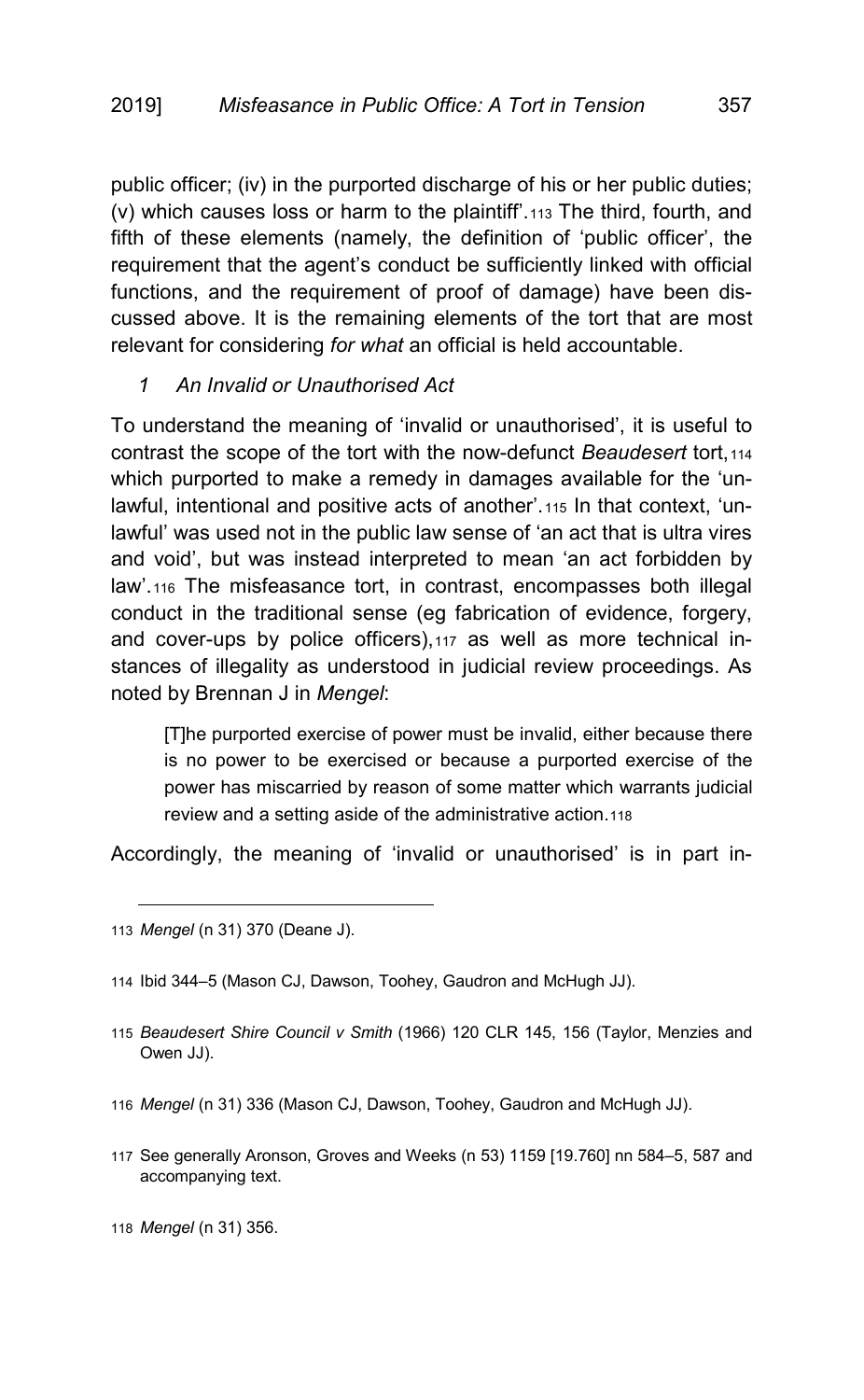formed by our understandings of the grounds on which a decision might be set aside in judicial review proceedings. It is also important to bear in mind that 'unlawfulness' in this context is limited to the abuse of *public* power, touched on in the discussion of 'public office' above.[119](#page-21-1) For this reason, an official who happens to be in uniform while committing a crime entirely unrelated to their public functions will not commit the tort of misfeasance.[120](#page-21-2)

### <span id="page-21-0"></span>*2 Causation*

In addition to the requirement that the loss be of a type recognised by the tort of misfeasance in public office,[121](#page-21-3) it is further necessary to demonstrate that there exists a requisite link between the conduct complained of and the harm occasioned. Tort law employs concepts of causation to mark out the boundaries of outcomes attributable to impugned conduct, most commonly by asking whether the harm would have occurred 'but for' that conduct (factual causation), [122](#page-21-4) and whether the outcome ought to be treated as a cause in law (attributive cau-sation).<sup>[123](#page-21-5)</sup> In many cases, determining whether an official's excess of power has caused the plaintiff's loss may be straightforward. This may be the case, for instance, where the government official had no jurisdiction to act in the first place (ie simple ultra vires). However, the situation becomes more complicated where the nature of the error is such that the same act could potentially have been performed within power (eg where the same decision could be made having afforded a fair hearing or ignoring the irrelevant consideration). [124](#page-21-6) After all, most

<span id="page-21-4"></span>122 Barker et al ([n 106\)](#page-18-7) 533.

<span id="page-21-5"></span>123 Ibid 544.

<span id="page-21-1"></span><sup>119</sup> See above 343–6. See also Aronson, 'Unfinished Business' (n [2\)](#page-1-2) 440–1.

<span id="page-21-2"></span><sup>120</sup> Aronson, 'Unfinished Business' (n [2\)](#page-1-2) 441.

<span id="page-21-3"></span><sup>121</sup> See above 352–3.

<span id="page-21-6"></span><sup>124</sup> Relief may also potentially be unavailable in the public law context in such cases, either on the basis that a non-'material' error is not jurisdictional (ie it would not 'have resulted in the making of a different decision': *Hossain v Minister for Immigration and Border Protection* (2018) 359 ALR 1, 9 [31] (Kiefel CJ, Gageler and Keane JJ)), or through the exercise of remedial discretion to deny relief in cases where it would be futile: see, eg, *Australian and International Pilots Association v Fair Work*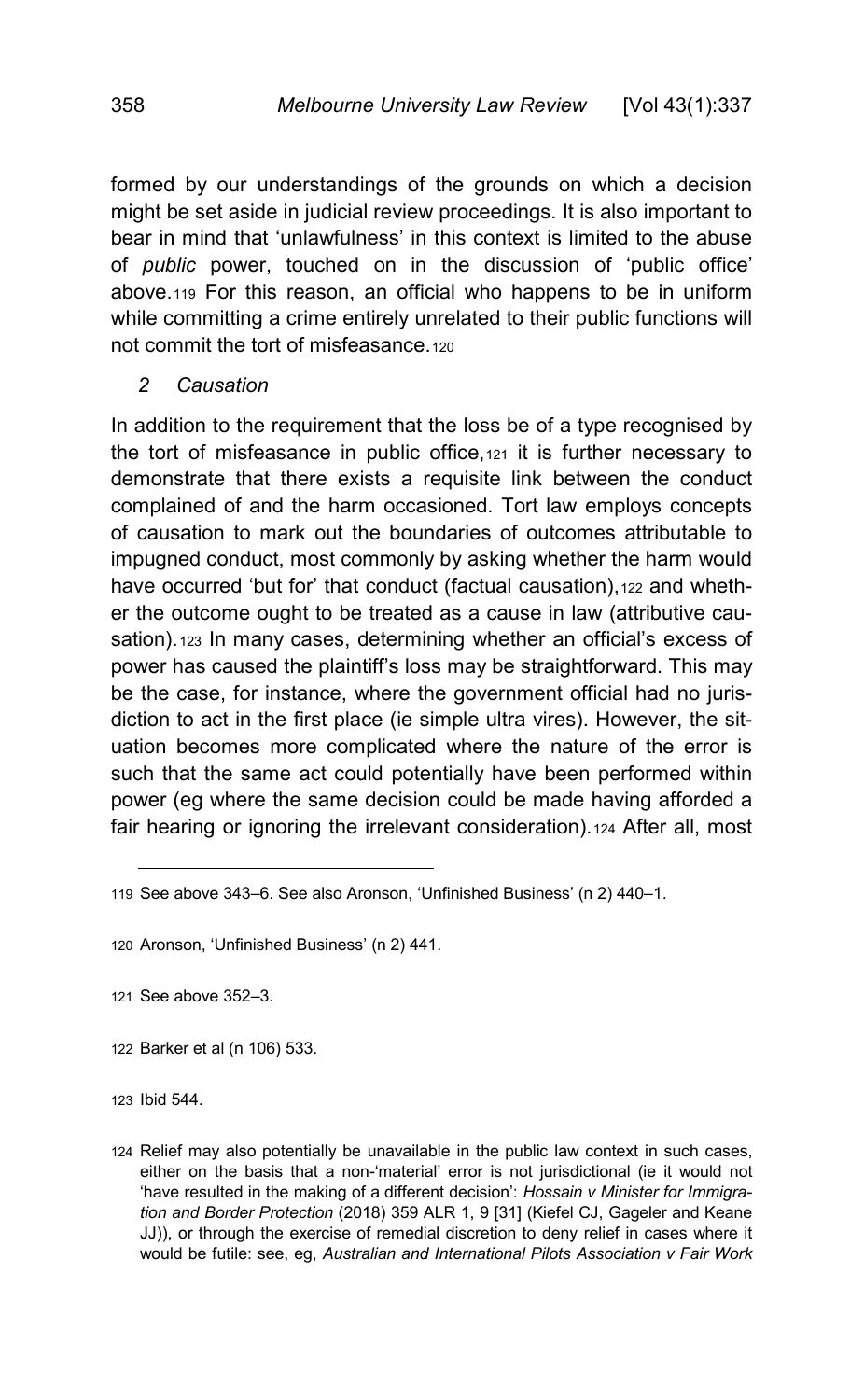species of public law 'unlawfulness' are concerned not with the substance of the ultimate decision, but with the means by which that decision is reached. This problem is particularly evident in respect of powers that are discretionary in nature. As noted in *Lock v Australian Securities and Investments Commission*:[125](#page-22-0)

The causation question requires consideration of what the relevant public officer would have done if there had been no such deliberate omission. In the case of an unlawful decision not to exercise a discretionary power, there may have been a range of alternative lawful decisions, one of which might include a lawful decision not to exercise the power.[126](#page-22-1)

Although the matter did not need to be determined in that case, the implication is that causation may be difficult to establish in cases where there is more than one legal way in which power might be exercised. This particular causation issue is one that must be confronted by advocates of a public law remedy in damages (ie damages for illegality per se).[127](#page-22-2) The crux of the difficulty is that, in determining whether harm would have occurred 'but for' the illegality complained of, the court is being asked implicitly to determine how the discretionary power *should* have been exercised, potentially moving the court into forbidden merits review territory.

The English courts confronted this difficulty in the context of the tort of false imprisonment in *R (Lumba) v Secretary of State for the Home Department*.[128](#page-22-3) In that case, the substance of the plaintiffs' claim was

*Australia* (2012) 202 FCR 200, 242–3 [182]–[185] (Perram J).

<span id="page-22-0"></span>125 (2016) 248 FCR 547.

<span id="page-22-4"></span>-

- <span id="page-22-1"></span>126 Ibid 579 [138] (Gleeson J). See also Aronson, Groves and Weeks (n [53\)](#page-10-7) 1158–9 [19.750].
- <span id="page-22-2"></span>127 See, eg, PP Craig, 'Compensation in Public Law' (1980) 96 (July) *Law Quarterly Review* 413, 438–9; Rossana Panetta, 'Damages for Wrongful Administrative Decisions' (1999) 6(4) *Australian Journal of Administrative Law* 163, 171–2; CS Phegan, 'Damages for Improper Exercise of Statutory Powers' (1980) 9(1) *Sydney Law Review* 93, 115–17. For a brief discussion of the misfeasance tort in this context, see Ellen Rock and Greg Weeks, 'Monetary Awards for Public Law Wrongs: Australia's Resistant Legal Landscape' (2018) 41(4) *University of New South Wales Law Journal* 1159, 1175–6.

<span id="page-22-3"></span>128 [2012] 1 AC 245 (Supreme Court) ('*R (Lumba)*'). See also *CPCF v Minister for Im-*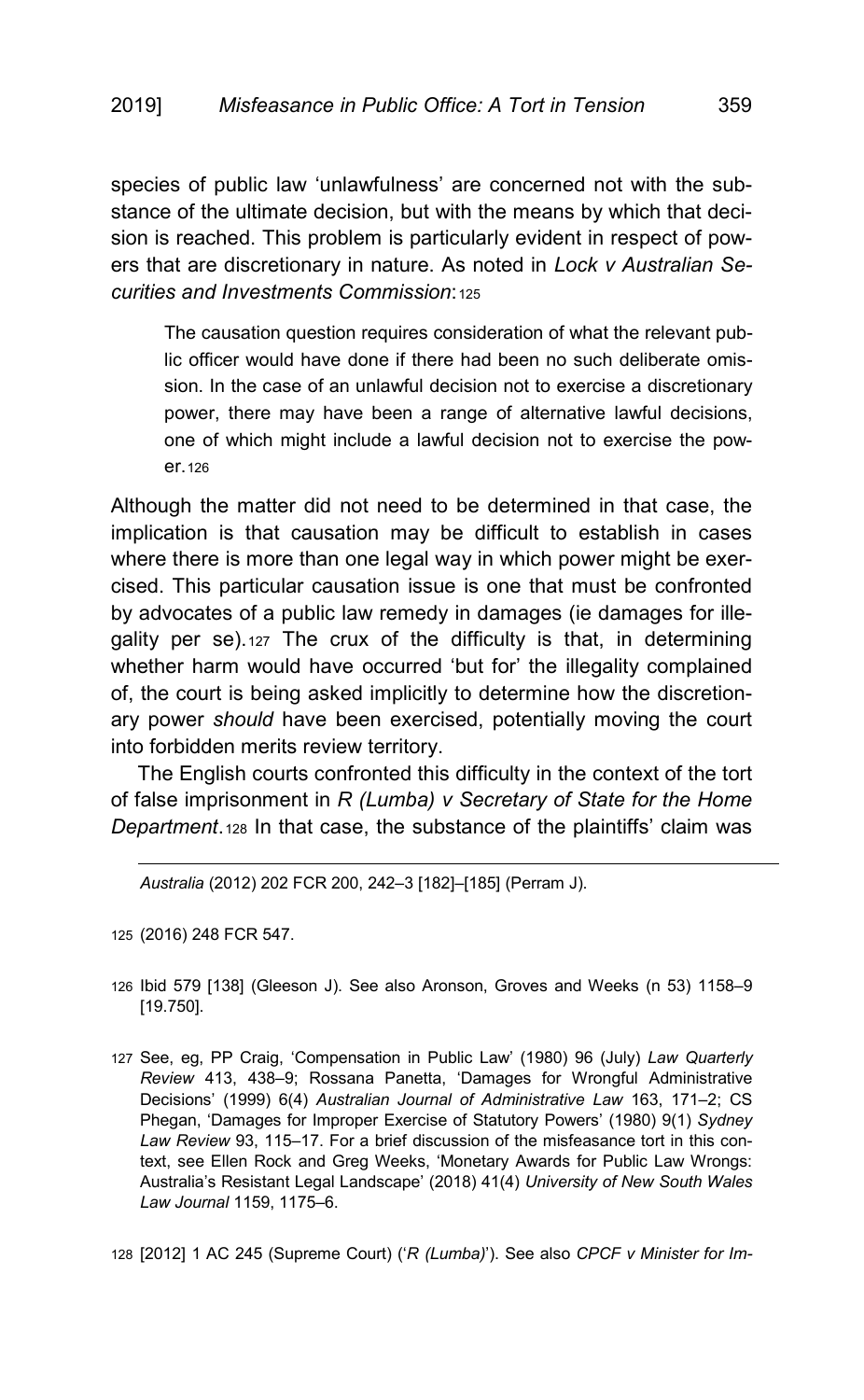that their detention was unlawful because the Home Department had operated in reliance on an unpublished and unlawful policy.[129](#page-23-0) Relevantly, however, the plaintiffs would still have been detained if the decision-maker had instead relied on the applicable published and lawful policy.[130](#page-23-1) Applying what was described as 'the causation test', the trial judge and the Court of Appeal rejected the claim on the basis that the detention was inevitable; the application of the unlawful policy was of no 'causative effect' because the lawful policy dictated the same re-sult.<sub>[131](#page-23-2)</sub> This approach was rejected by a majority of the Supreme Court, with Lord Dyson JSC indicating that there was 'no place for a causation test' in the context of the tort of false imprisonment.[132](#page-23-3) In his Lordship's view:

Where the power has not been lawfully exercised, it is nothing to the point that it could have been lawfully exercised. If the power could and would have been lawfully exercised, that is a powerful reason for concluding that the detainee has suffered no loss and is entitled to no more than nominal damages. But that is not a reason for holding that the tort has not been committed.[133](#page-23-4)

To adopt the words of Lord Kerr JSC, '[t]he fact that a person *could have been* lawfully detained says nothing on the question whether he *was* lawfully detained'.[134](#page-23-5) Nominal damages could therefore be awarded in recognition of the fact that the defendant's chosen justification for detention was an unlawful one, reserving higher quantum awards for cases in which there was no available legal justification,

<span id="page-23-0"></span>129 *R (Lumba)* ([n 128\)](#page-22-4) 261 [7] (Lord Dyson JSC).

<span id="page-23-1"></span>130 Ibid 273 [59].

<span id="page-23-2"></span>131 Ibid 273 [56]–[59].

<span id="page-23-3"></span>132 Ibid 274 [65].

<span id="page-23-4"></span>133 Ibid 276 [71].

<span id="page-23-5"></span>134 Ibid 321 [239] (emphasis in original).

j *migration and Border Protection* (2015) 255 CLR 514, 610–11 [324] (Kiefel J) ('*CPCF*'); *Fernando v Commonwealth* (2014) 231 FCR 251, 265–7 [66]–[76] (Besanko and Robertson JJ).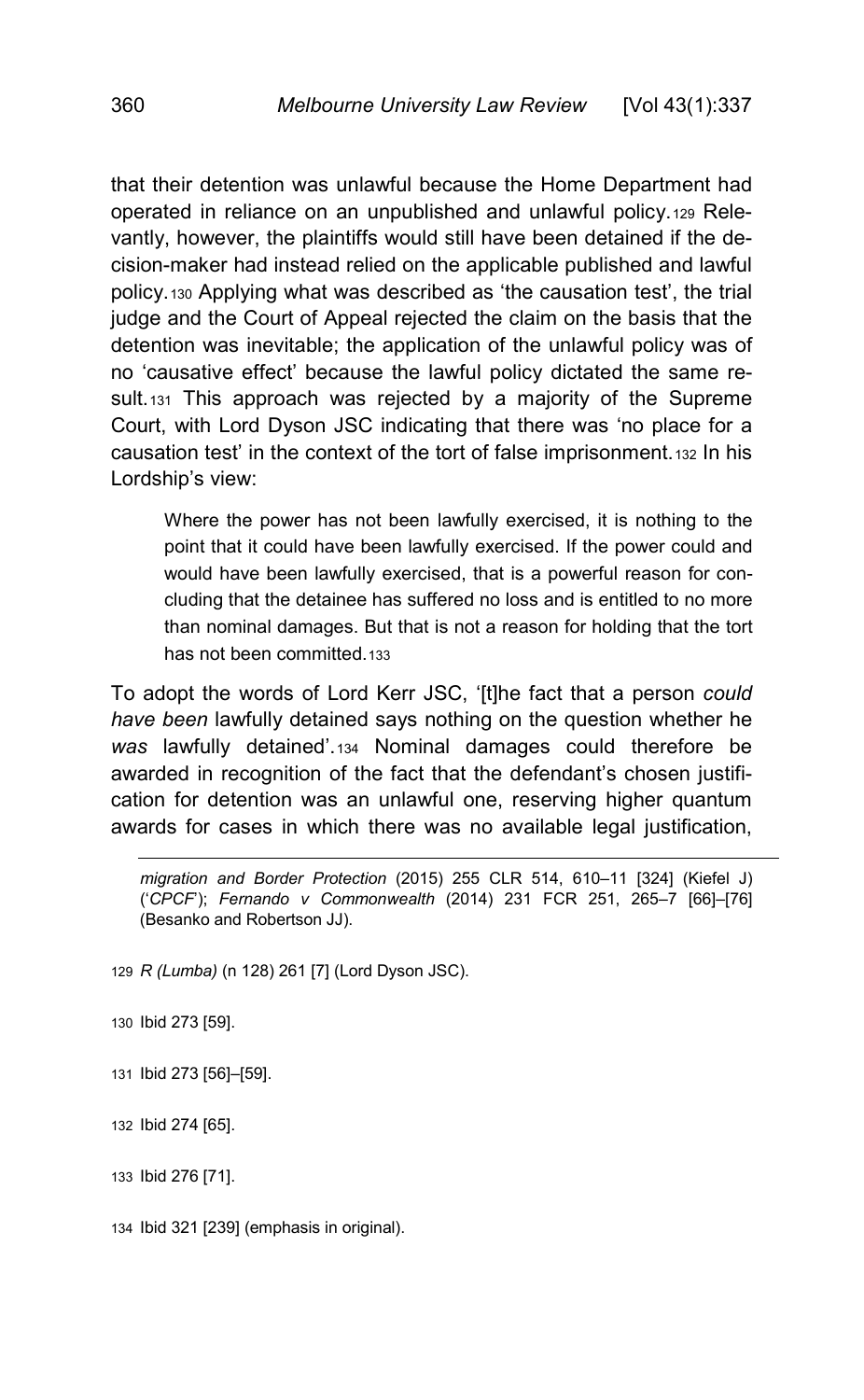thereby giving rise to material loss.[135](#page-24-1)

It may at first glance be tempting to extrapolate this reasoning across to misfeasance cases,[136](#page-24-2) treating the illegality of the defendant's chosen justification as determinative irrespective of whether or not an alternative legal path was open. However, there remains a critical point of difference between the two species of tort — while false imprisonment is actionable per se,[137](#page-24-3) courts have maintained a strict hold on the damage requirement for the misfeasance tort, as outlined above.[138](#page-24-4) The use of nominal damages to serve a non-compensatory purpose,[139](#page-24-5) circumventing the question of causation, is therefore a much smaller step to take in that context. Put simply, the cases have not yet gone far enough to tell us how these difficult causation questions might be resolved for the purpose of the misfeasance tort.[140](#page-24-6)

<span id="page-24-0"></span>*3 Malice*

j

The final element of the misfeasance tort to consider, in looking at *for what* an agent is held accountable, is the requirement that the act be 'done maliciously'.[141](#page-24-7) This mental element of the tort has been de-scribed as comprising 'two alternative "limbs".<sup>[142](#page-24-8)</sup> The first is that of 'targeted malice',[143](#page-24-9) which captures 'actual intention to cause such

- <span id="page-24-3"></span>137 *CPCF* ([n 128\)](#page-22-4) 569 [155] (Hayne and Bell JJ).
- <span id="page-24-4"></span>138 As to the requirement of proof of damage for the purpose of the misfeasance tort, see above 352–3.
- <span id="page-24-5"></span>139 One such non-compensatory purpose is vindication: Jason NE Varuhas, *Damages and Human Rights* (Hart Publishing, 2016) 46–9.
- <span id="page-24-6"></span>140 Aronson, 'Unfinished Business' (n [2\)](#page-1-2) 444.

<span id="page-24-7"></span>141 *Mengel* (n [31\)](#page-7-6) 370 (Deane J).

<span id="page-24-1"></span><sup>135</sup> Ibid 301 [169] (Lord Dyson JSC).

<span id="page-24-2"></span><sup>136</sup> For discussion on this point, see, eg, Erika Chamberlain, 'When Unlawfulness Becomes Tortious: Misfeasance in a Public Office and Administrative Law' (2015) 44(4) *Advocates' Quarterly* 489, 501–2.

<span id="page-24-8"></span><sup>142</sup> *Three Rivers* ([n 97\)](#page-17-6) 137 (Auld LJ).

<span id="page-24-9"></span><sup>143</sup> Ibid; *Mengel* ([n 31\)](#page-7-6) 370 (Deane J).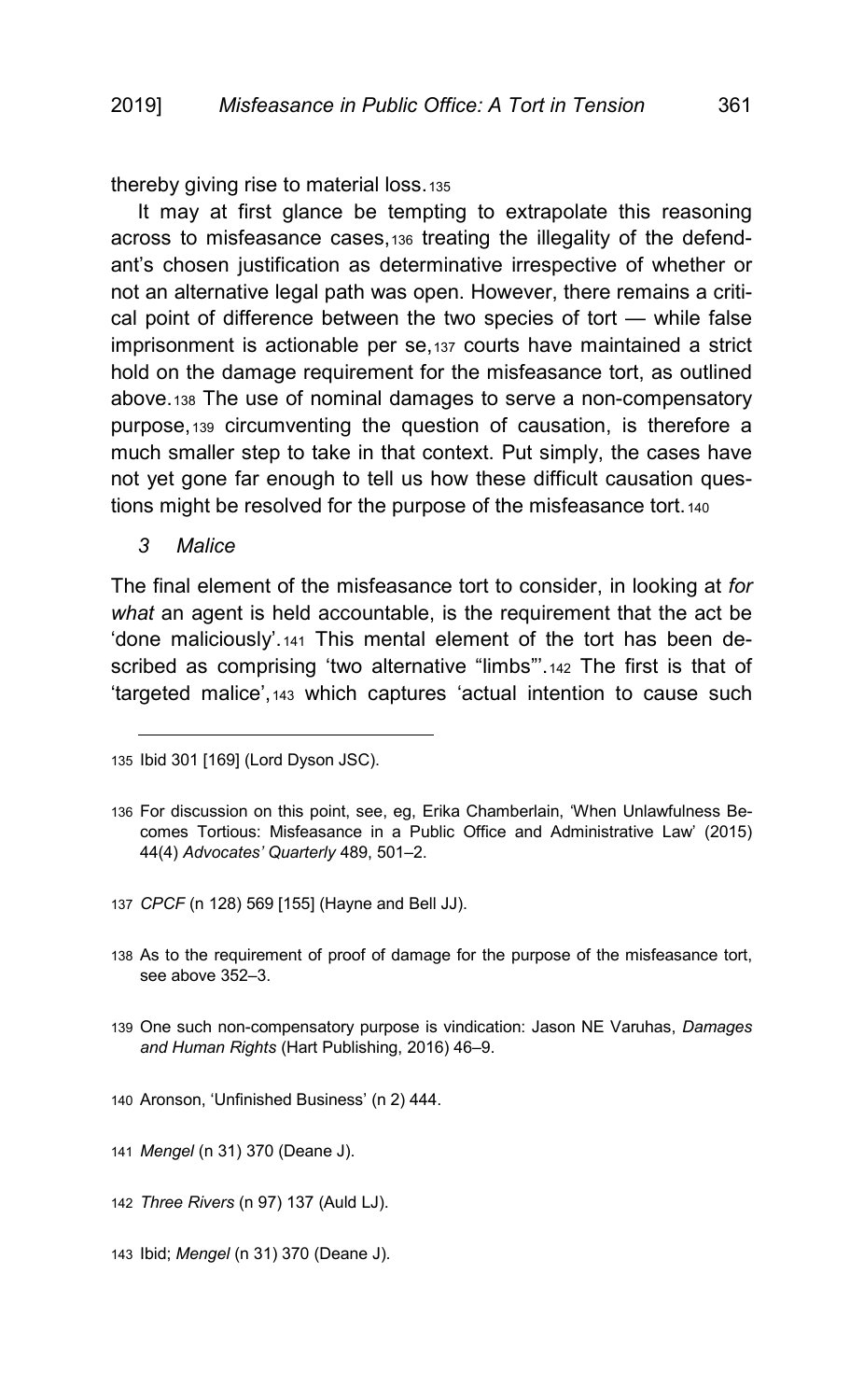injury',[144](#page-25-0) or conduct either 'specifically intended to injure a person'[145](#page-25-1) or engaged in 'with the predominant intent of damaging a person'.[146](#page-25-2) The second limb, which addresses a knowingly or recklessly unlawful act that causes damage, captures both deliberate wrongdoing and recklessness in the sense of 'deliberate blindness'.[147](#page-25-3) In other words, the tort requires a degree of 'conscious maladministration',[148](#page-25-4) either in the form of intention to cause harm (or recklessness as to harm arising), or intention to exceed powers (or recklessness as to legality).

It is further worth making the point that it is likely not possible to argue against liability for 'malicious' conduct on the basis that the act was otherwise within power. While it has been suggested that 'spite or an intention to harm are not sufficient [to make out the tort] if the action is in fact lawful',[149](#page-25-5) the better view is that spiteful or malicious conduct is unlikely to ever be considered 'otherwise lawful'; such conduct would likely contravene the judicial review grounds of improper purpose and bad faith.[150](#page-25-6) This leads to the conclusion that a plaintiff does not need to identify a separate ground of illegality (such as a failure to accord procedural fairness) in cases of targeted malice, but can rely on that conduct itself to establish an excess of power.

- <span id="page-25-1"></span>145 *Three Rivers* ([n 97\)](#page-17-6) 191 (Lord Steyn).
- <span id="page-25-2"></span>146 Ibid 137 (Auld LJ).

- <span id="page-25-3"></span>147 *Mengel* (n [31\)](#page-7-6) 371 (Deane J).
- <span id="page-25-4"></span>148 *Pyrenees* (n [97\)](#page-17-6) 376 [124] (Gummow J). See also *Federal Commissioner of Taxation v Futuris Corporation Ltd* (2008) 237 CLR 146, 153–4 [11]–[15] (Gummow, Hayne, Heydon and Crennan JJ).
- <span id="page-25-5"></span>149 Aronson, 'Unfinished Business' (n [2\)](#page-1-2) 441. Aronson gives the example of a parking inspector gleefully issuing a parking fine to their enemy.
- <span id="page-25-6"></span>150 *Nyoni* (n [59\)](#page-11-0) 329–30 [87]–[91] (North and Rares JJ). The only circumstance in which this would not be the case would be in relation to a power specifically conferred to enable an official to act maliciously, and it is inconceivable that the legislature would enact such a law.

<span id="page-25-0"></span><sup>144</sup> *Mengel* (n [31\)](#page-7-6) 370 (Deane J).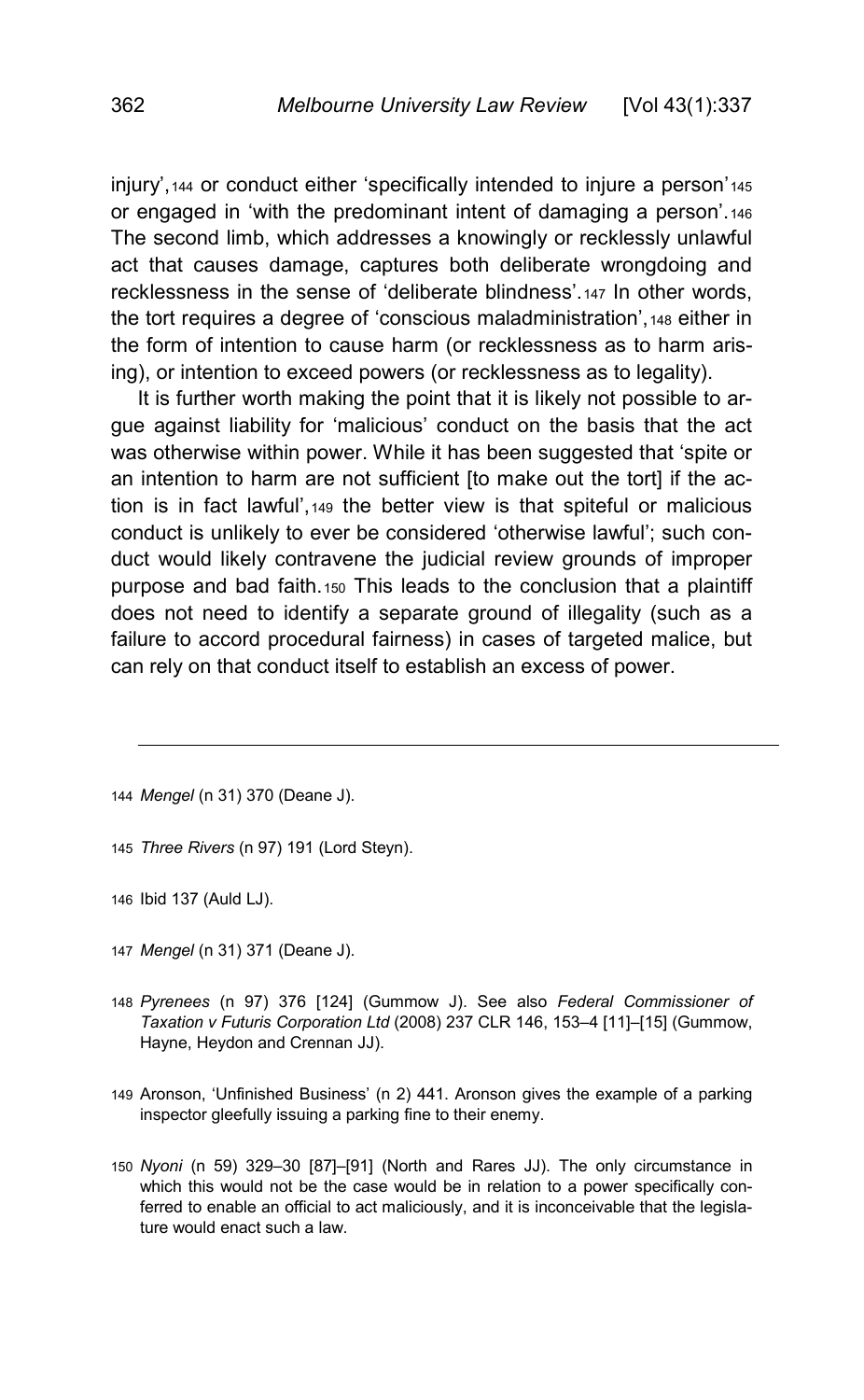## *D How Is an Agent Held Accountable?*

<span id="page-26-0"></span>The question of *how* an agent is held accountable encompasses two levels of enquiry. The first considers the process by which accountability is delivered (ie procedural aspects of the court process), and the second considers the final result of that process (ie court orders). As noted above, others have already considered the more general contribution that the courts make to government accountability.[151](#page-26-1) Returning to the various rationales for accountability set out above,[152](#page-26-2) there is much to recommend judicial process for the purpose of meeting these ends. Transparency is fostered in a number of ways. Perhaps most critically, courts contribute to transparency through the open nature of the court forum and through the publication of judicial reasons.[153](#page-26-3) Government transparency is further facilitated through the use of pretrial and in-court procedures to compel the production of documents and evidence from government defendants, including discovery, subpoenas, interrogatories, pleadings, and cross-examination.[154](#page-26-4) The tort of misfeasance in public office enjoys all of these transparencyoriented accountability benefits, providing citizens with a means to call a government official to explain and justify their conduct in a public forum.

The remaining results-oriented rationales for accountability are then supported through the provision of remedies and sanctions.[155](#page-26-5) The archetypal remedy in tort proceedings is an award of damages.[156](#page-26-6) While damages are, in essence, a reparative remedy aligned with the restorative rationale for accountability, they can also be viewed as

j

<span id="page-26-4"></span>154 Rock, 'A Core Public Law Value?' (n [3\)](#page-2-9) 196.

<span id="page-26-5"></span>155 See ibid 196–7.

<span id="page-26-6"></span>156 Barker et al ([n 106\)](#page-18-7) 693.

<span id="page-26-1"></span><sup>151</sup> See above n [95.](#page-16-5) Notable amongst these are the observations of King (n [95\)](#page-16-5) about the instrumental benefits associated with accountability via the judicial process: at 129–51.

<span id="page-26-2"></span><sup>152</sup> See above 341–2.

<span id="page-26-3"></span><sup>153</sup> Justice Michael Kirby, 'Judicial Accountability in Australia' (2003) 6(1) *Legal Ethics* 41, 45–6.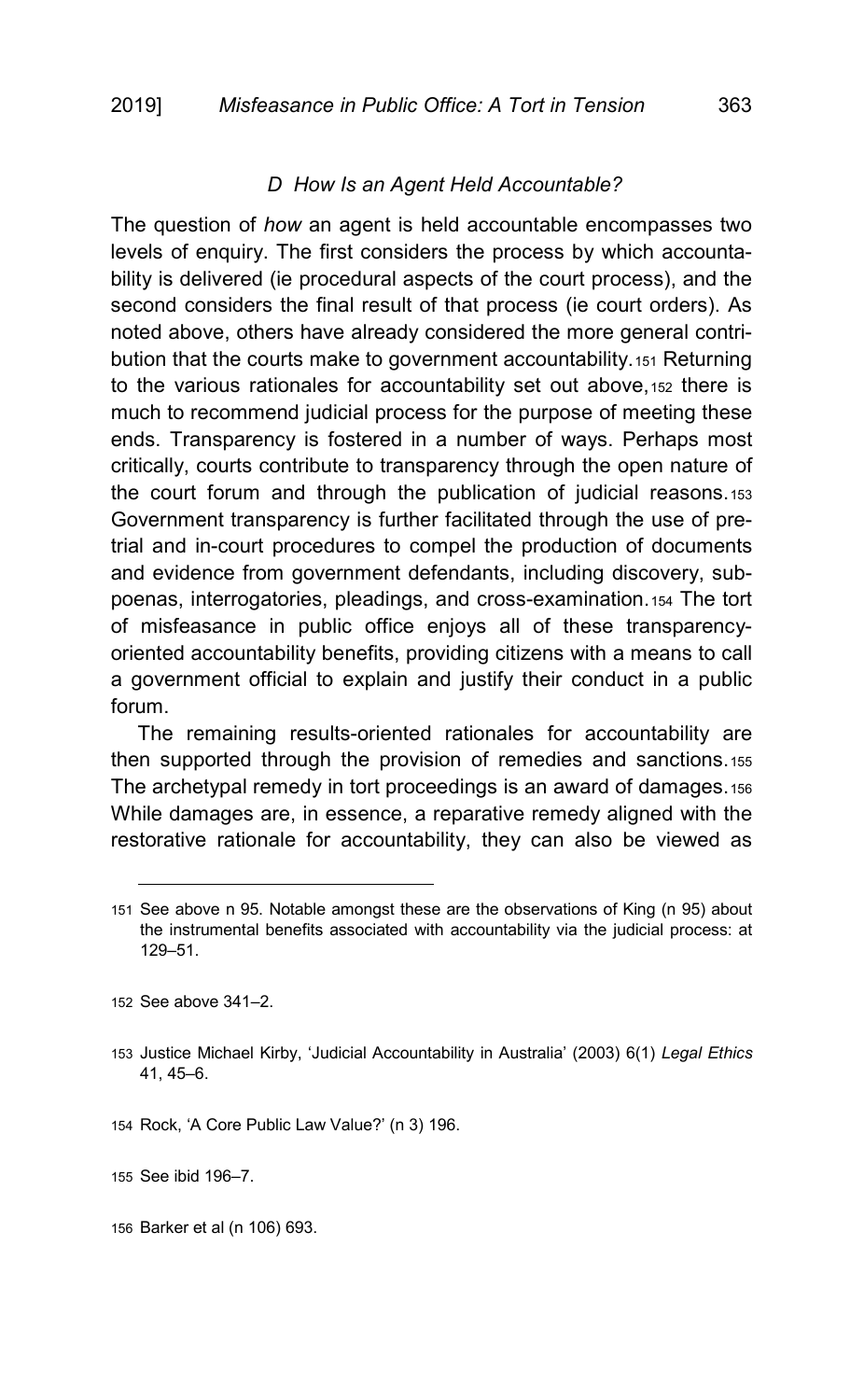contributing to a number of the other accountability rationales: 'Money is probably the most frequently used means of punishing, deterring, compensating and regulating throughout the legal system.'[157](#page-27-1) When awarded in the context of the tort of misfeasance in public office, compensatory and punitive damages can each be understood to contribute to a number of accountability rationales. Compensatory damages provide an individual with a monetary payment to make up for pecuniary and non-pecuniary loss, damage, or injury that they have sustained.[158](#page-27-2) In this context, the aim of the award is to place the plaintiff in the same position as they would have been in but for the defendant's wrong.[159](#page-27-3) This rationale is well aligned with the restorative function of accountability, providing individuals who have suffered loss with a monetary payment designed to repair that loss; the tort is 'designed to provide redress for acts done by public officers in abuse or misuse of powers conferred on them for the purpose of their public duties'.[160](#page-27-4)

<span id="page-27-0"></span>Punitive (or exemplary) damages are also available for the purpose of the misfeasance tort.[161](#page-27-5) Punitive damages align well with the desert rationale for accountability, not only in terms of their purpose, but also in terms of the circumstances in which the award is thought to be appropriate. Punitive damages are thought to be appropriate in cases where a defendant's 'conduct is sufficiently outrageous to merit punishment, as where it discloses malice, fraud, cruelty, insolence or the like',[162](#page-27-6) or in response to 'conscious wrongdoing in contumelious dis-

<span id="page-27-3"></span>159 *Livingstone v Rawyards Coal Co* (1880) 5 App Cas 25, 39, cited in McGregor (n [158\)](#page-27-0) 14.

<span id="page-27-4"></span>160 *Obeid* (n [34\)](#page-8-13) 639 [100] (Bathurst CJ).

<span id="page-27-1"></span><sup>157</sup> Pat O'Malley, *The Currency of Justice: Fines and Damages in Consumer Societies* (Routledge-Cavendish, 2009) 1.

<span id="page-27-2"></span><sup>158</sup> Harvey McGregor, *McGregor on Damages* (Sweet & Maxwell, 19th ed, 2014) 13.

<span id="page-27-5"></span><sup>161</sup> There remains dispute as to whether aggravated damages fall into this same category: see, eg, Peter Cane, *The Anatomy of Tort Law* (Hart Publishing, 1997) 114; Allan Beever, 'The Structure of Aggravated and Exemplary Damages' (2003) 23(1) *Oxford Journal of Legal Studies* 87. If we conceive of aggravated damages as plaintiff-focused (ie appeasing a perceived indignity) as opposed to defendant-focused (ie punishing and deterring), it is convenient to hive off aggravated damages in the context of the present discussion. Otherwise, little turns on this dispute.

<span id="page-27-6"></span><sup>162</sup> McGregor (n [158\)](#page-27-0) 454.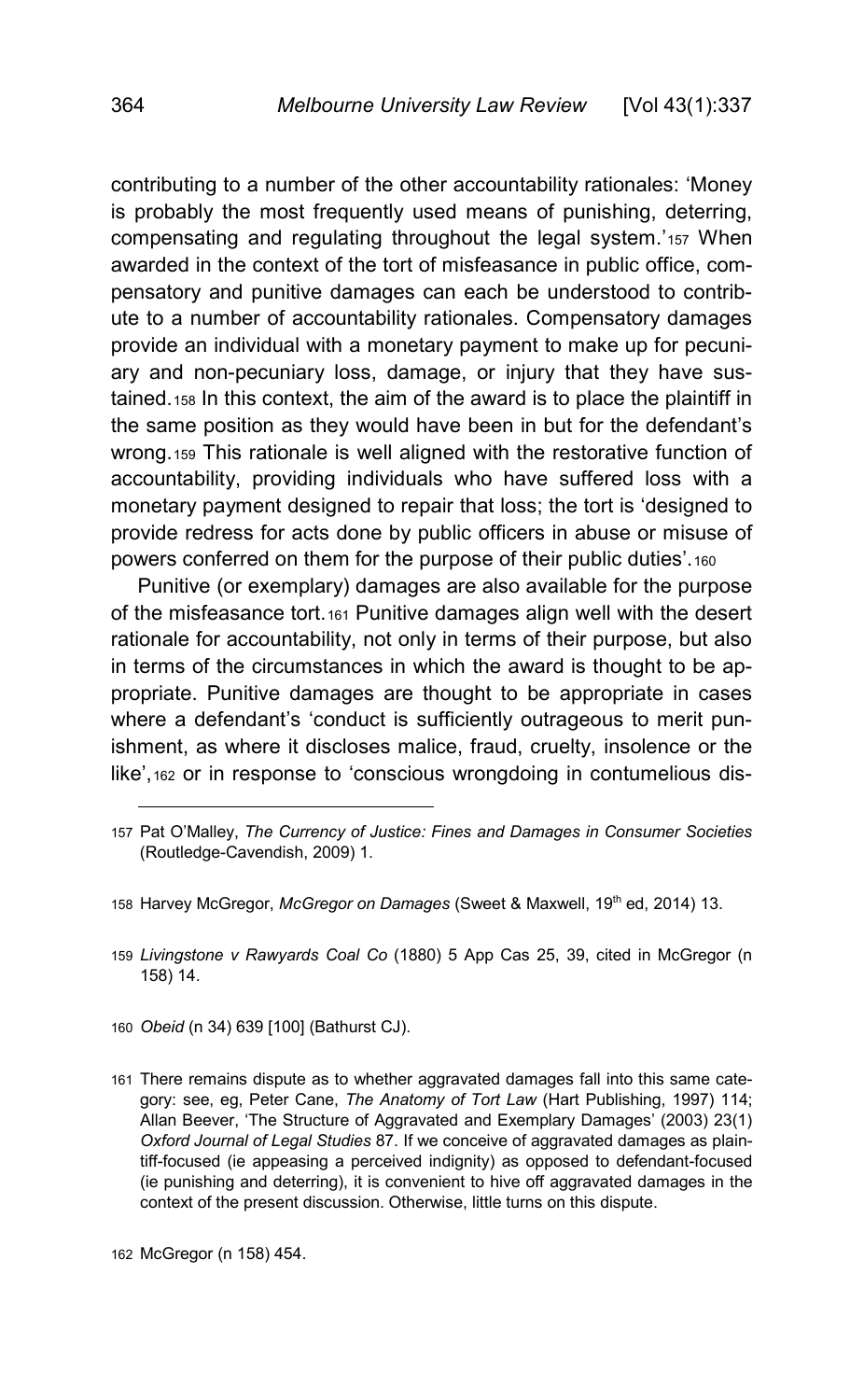<span id="page-28-10"></span><span id="page-28-1"></span><span id="page-28-0"></span>regard of another's rights'.[163](#page-28-2) Though it is not necessary to establish that the defendant's conduct was malicious in order to obtain a punitive damages award, it does appear necessary to establish a minimum level of conscious engagement on the part of the defendant, in the form of intentional or reckless behaviour.[164](#page-28-3) Australian courts have not followed the restrictive approach of the English courts represented by the decision of *Rookes v Barnard* ('*Rookes*'),[165](#page-28-4) in which the House of Lords fixed the availability of punitive damages to already-recognised categories of cases.[166](#page-28-5) Even within that restrictive approach, however, punitive damages have been made available for egregious conduct by government officials. In *Rookes*, Lord Devlin was concerned to maintain the availability of punitive damages in response to 'arbitrary and outrageous use of executive power',[167](#page-28-6) as in cases of 'oppressive, arbitrary or unconstitutional action by the servants of the govern-ment' [168](#page-28-7)

Punitive damages are particularly apt in the context of the tort of misfeasance in public office.[169](#page-28-8) As outlined above,[170](#page-28-9) this tort involves

- 166 See *Uren v John Fairfax & Sons Pty Ltd* (1966) 117 CLR 118, 138–9 (Taylor J); *Rookes* ([n 165\)](#page-28-1) 1226–7 (Lord Devlin).
- <span id="page-28-7"></span><span id="page-28-6"></span>167 *Rookes* ([n 165\)](#page-28-1) 1223.

<span id="page-28-8"></span>168 Ibid 1226.

j

169 Note that while there is a degree of alignment between rationales, in practice the award of punitive damages for the misfeasance tort has been rare. But see *Fernando v Commonwealth [No 4]* (2010) 276 ALR 586, 589–95 [13]–[53] (Siopis J) (Federal Court). The finding of liability was ultimately set aside: *Commonwealth v Fernando* (2012) 200 FCR 1, 28–9 [130]–[131] (Gray, Rares and Tracey JJ).

<span id="page-28-2"></span><sup>163</sup> *Gray v Motor Accident Commission* (1998) 196 CLR 1, 7 [14] (Gleeson CJ, McHugh, Gummow and Hayne JJ) ('*Gray*'), quoting *Whitfeld v De Lauret & Co Ltd* (1920) 29 CLR 71, 77 (Knox CJ).

<span id="page-28-3"></span><sup>164</sup> *Lamb v Cotogno* (1987) 164 CLR 1, 8–9 (Mason CJ, Brennan, Deane, Dawson and Gaudron JJ); *Gray* (n [163\)](#page-28-0) 196 CLR 1, 9–10 [19]–[23] (Gleeson CJ, McHugh, Gummow and Hayne JJ); *Trevorrow [No 5]* (n [62\)](#page-11-10) 389–90 [1213]–[1221] (Gray J). See also Carol Harlow, 'A Punitive Role for Tort Law?' in Linda Pearson, Carol Harlow and Michael Taggart (eds), *Administrative Law in a Changing State: Essays in Honour of Mark Aronson* (Hart Publishing, 2008) 247, 252.

<span id="page-28-9"></span><span id="page-28-5"></span><span id="page-28-4"></span><sup>165</sup> [1964] AC 1129 (House of Lords) ('*Rookes*').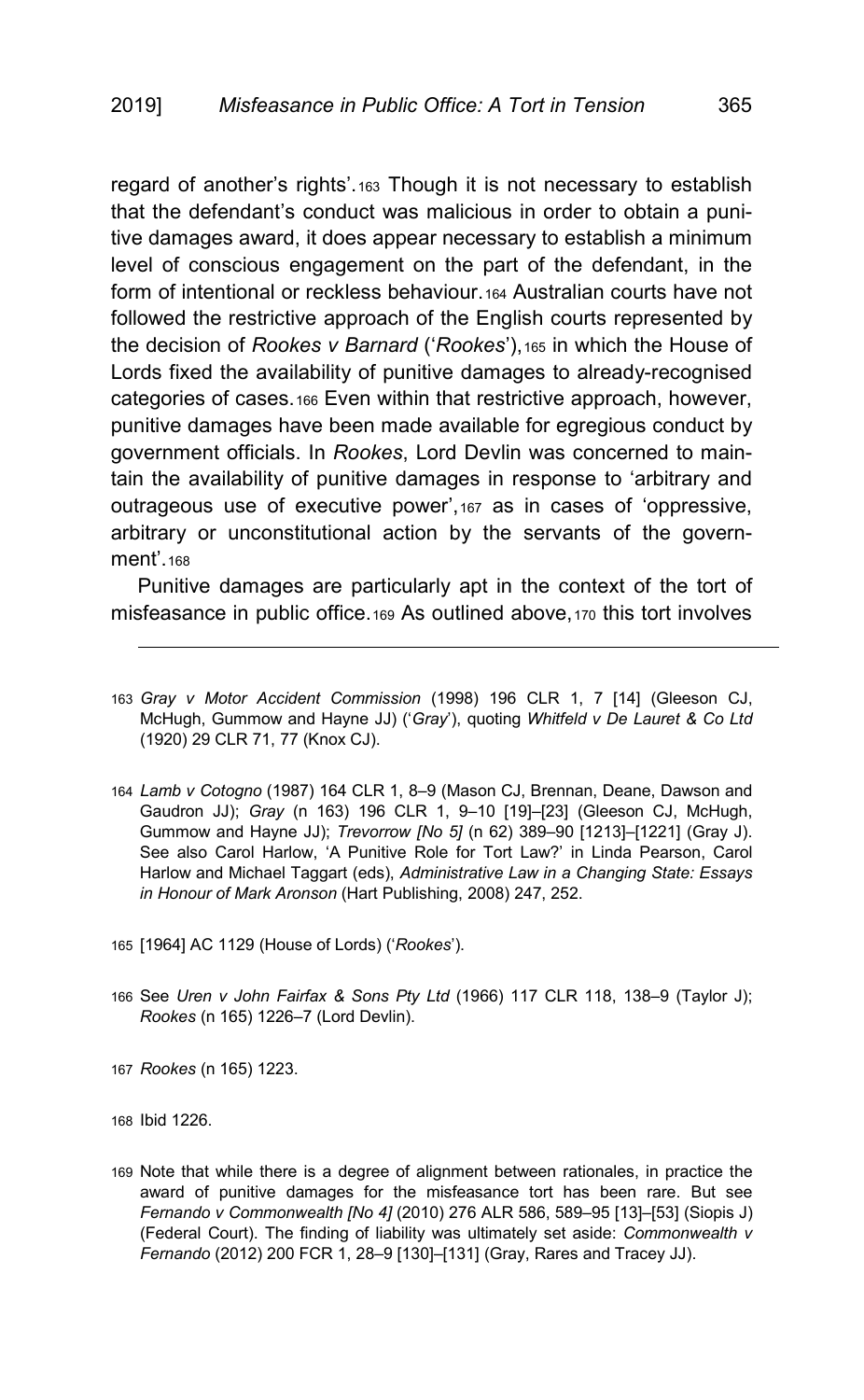<span id="page-29-0"></span>a serious degree of subjective fault on the part of the official concerned, which may invite the conclusion that punitive damages will be available in every case where a claim is made out. However, courts appear to require something more than the elements of subjective fault comprised in the misfeasance tort before awarding punitive damages. In *Kuddus v Chief Constable of Leicestershire Constabulary*  ('*Kuddus*'),[171](#page-29-1) Lord Hutton accepted that punitive damages may be available in respect of oppressive, arbitrary, or unconstitutional acts by government officials, but expressed the view that 'not every abuse of power which constitutes the tort of misfeasance will come within [that] category'.[172](#page-29-2) In order for punitive damages to be relevant, therefore, the plaintiff must show something more than the degree of subjective fault that constitutes the tort itself.

Like the desert rationale for accountability, punitive damages focus primarily on the individual wrongdoer rather than on the victim.[173](#page-29-3) This is because the purpose of a punitive damages award is to punish and mark public disapproval of the wrongdoer's conduct.[174](#page-29-4) As put by Chamberlain, making punitive damages available in misfeasance cases 'is necessary to express a sense of public outrage at the misuse of the powers that were granted to the official to exercise in the public interest'.[175](#page-29-5) The availability of punitive damages further serves the important constitutional function of 'uphold[ing] and vindicat[ing] the rule of law',[176](#page-29-6) or, in Harlow's words, represents 'a constitutional principle

<sup>170</sup> See above 351–2, 357–8.

<span id="page-29-1"></span><sup>171</sup> [2002] 2 AC 122 (House of Lords) ('*Kuddus*').

<span id="page-29-2"></span><sup>172</sup> Ibid 153 [91].

<span id="page-29-3"></span><sup>173</sup> *Gray* (n [163\)](#page-28-0) 7 [15] (Gleeson CJ, McHugh, Gummow and Hayne JJ).

<span id="page-29-4"></span><sup>174</sup> *Wilkes v Wood* (1763) Lofft 1; 98 ER 489, 498–9 (Pratt CJ).

<span id="page-29-5"></span><sup>175</sup> Chamberlain, *Misfeasance in a Public Office* ([n 43\)](#page-9-8) 67.

<span id="page-29-6"></span><sup>176</sup> See *Kuddus* (n [171\)](#page-29-0) 149 [79] (Lord Hutton), cited in *New South Wales v Ibbett* (2006) 229 CLR 638, 649–50 [40] (Gleeson CJ, Gummow, Kirby, Heydon and Crennan JJ).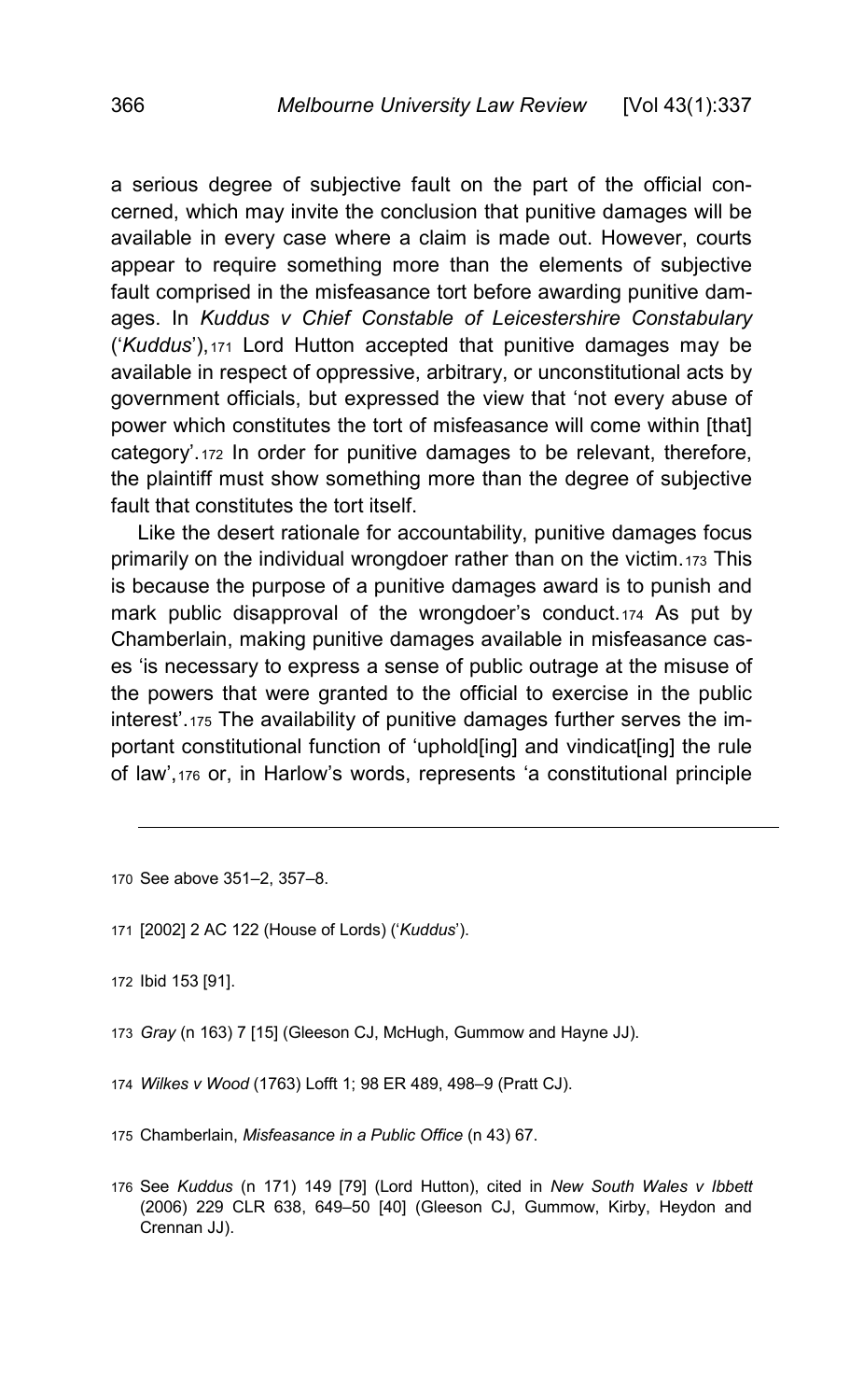of symbolic importance'.[177](#page-30-0) Not only is the purpose of a punitive damages award closely aligned to the accountability rationale of desert, it can also be viewed as contributing to the higher theoretical goal of supporting the legitimacy of government.

It is also worth noting that, even in the absence of an award of punitive damages, misfeasance proceedings may play a potentially punitive role in maintaining government accountability. The process of appearing in court to answer to a claim of misfeasance, along with findings of malice or knowing recklessness, can be imagined to be an unpleasant and embarrassing experience even aside from the imposition of damages liability. As Bovens puts it, public acknowledgement of a failure to comply with prescribed norms may in some circumstances be 'particularly painful', in which case 'sanctions [are] therefore present in the very process of being held responsible'.[178](#page-30-1) If we accept that a finding of liability for misfeasance in public office (and attendant compensatory damages) carries a potentially punitive effect, the award of punitive damages then serves a function of reinforcing that stigma in more egregious cases.

Beyond restoration and desert, we might wonder whether the remedies available in misfeasance claims have a potential deterrent function. For many, the idea of tort law as a tool of deterrence is 'innate',[179](#page-30-2) although, as Harlow notes, '[d]eterrent theories of tort law are today hard to come by'.[180](#page-30-3) More recent academic attention has focused instead on attempting to discern the impact of tort remedies as an empirical matter, with varying degrees of success.[181](#page-30-4) Whatever we

- <span id="page-30-1"></span>178 Mark Bovens, *The Quest for Responsibility: Accountability and Citizenship in Complex Organisations* (Cambridge University Press, 1998) 39–40. See also Behn (n [18\)](#page-4-7) 3.
- <span id="page-30-2"></span>179 Carol Harlow, 'Damages and Human Rights' [2004] (3) *New Zealand Law Review* 429, 432.
- <span id="page-30-3"></span>180 Harlow, 'A Punitive Role for Tort Law?' (n [164\)](#page-28-10) 249. For discussion of deterrent justifications for the misfeasance tort, see Chamberlain, *Misfeasance in a Public Office* (n [43\)](#page-9-8) 66–9.
- <span id="page-30-4"></span>181 Harlow, 'A Punitive Role for Tort Law?' (n [164\)](#page-28-10) 249–50. See also Peter H Schuck, *Suing Government: Citizen Remedies for Official Wrongs* (Yale University Press, 1983) 16–17; David S Cohen, 'Regulating Regulators: The Legal Environment of the State' (1990) 40(2) *University of Toronto Law Journal* 213, 257–9.

<span id="page-30-0"></span><sup>177</sup> Harlow, 'A Punitive Role for Tort Law?' ([n 164\)](#page-28-10) 251.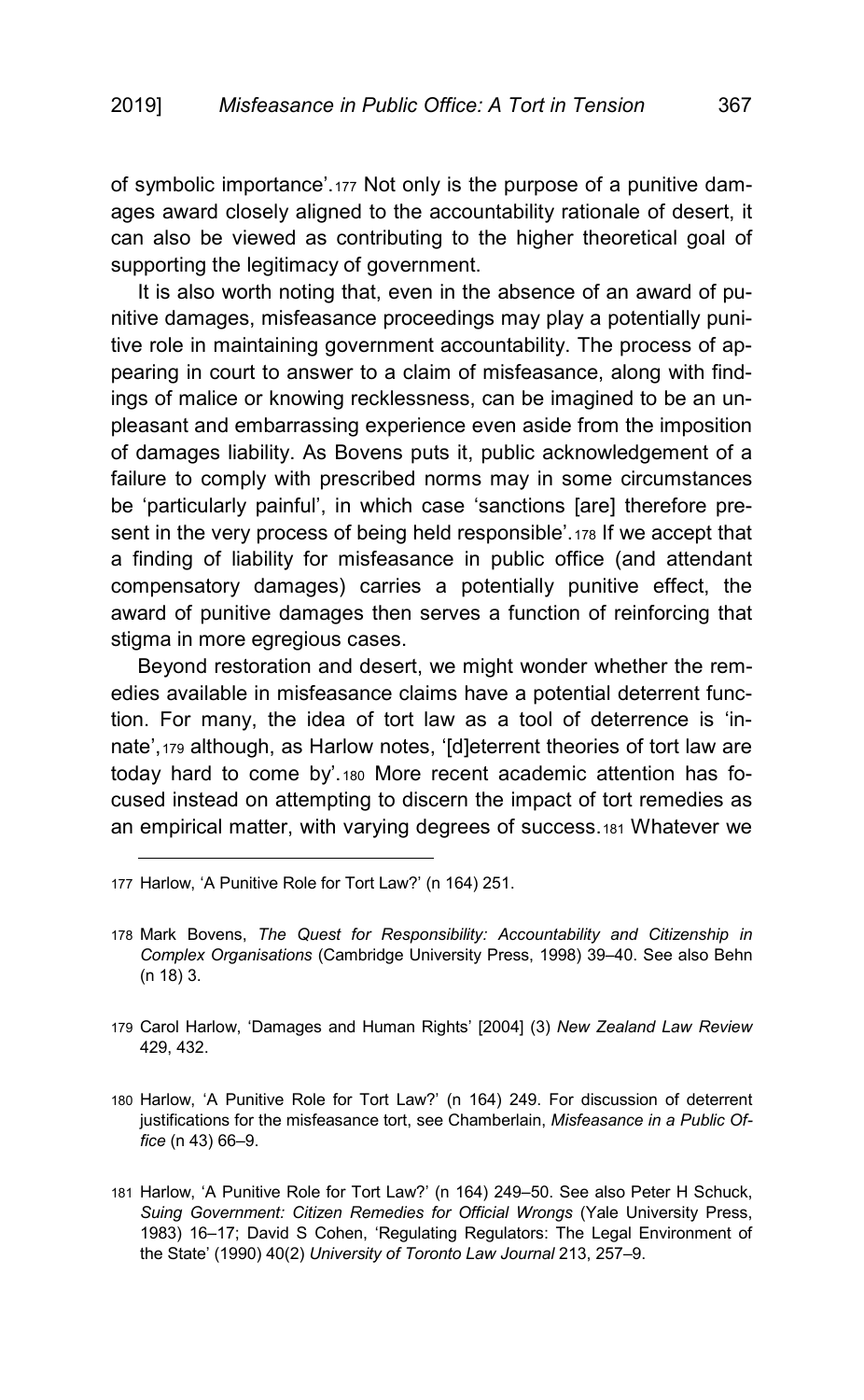think of the potential utility of *compensatory* damages as a tool of deterrence, there are far stronger claims supporting the deterrent effect of *punitive* damages. Reflections of this rationale were evident even in the seminal misfeasance case of *Ashby v White*,[182](#page-31-1) where Holt CJ stated that '[i]f publick officers will infringe mens rights, they ought to pay greater damages than other men, to deter and hinder other officers from the like offences'.[183](#page-31-2) To similar effect, Lord Hutton in *Kuddus* indicated that

<span id="page-31-0"></span>the power to award exemplary damages in such cases … serves to deter such actions in future as such awards will bring home to officers in command of individual units that discipline must be maintained at all times. In my respectful opinion the view is not fanciful … that such awards have a deterrent effect […184](#page-31-3)

Lord Scott was less convinced, at least in cases where liability was to be borne not by the individual wrongdoer but by their employer.[185](#page-31-4)

There are also doubts as to whether personal liability to pay punitive damages has a deterrent effect, or whether there is a risk that such punitive sanctions may be counterproductive (particularly in cases of abuse of power). Braithwaite's review of a range of empirical (primarily criminological) research led him to conclude that the threat of sanction may not be a useful deterrent in this context.[186](#page-31-5) According to this research, there are a range of reasons why 'big sticks often rebound'.[187](#page-31-6) For instance, in some cases an individual may respond to a threat of sanction with defiance: by 'getting mad rather than by ceas-

<span id="page-31-1"></span>182 (1703) 2 Ld Raym 938; 92 ER 126 ('*Ashby*'). See generally Aronson, 'A Very Peculiar Tort' ([n 46\)](#page-9-7) 6.

<span id="page-31-2"></span>183 *Ashby* (n [182\)](#page-31-0) 137.

-

<span id="page-31-3"></span>184 *Kuddus* ([n 171\)](#page-29-0) 149 [79].

<span id="page-31-4"></span>185 Ibid 157 [108], 161 [129]. See also Bruce Feldthusen, 'Punitive Damages: Hard Choices and High Stakes' [1998] (4) *New Zealand Law Review* 741, 761.

<span id="page-31-5"></span>186 Braithwaite ([n 28\)](#page-7-7) 314–22.

<span id="page-31-6"></span>187 Ibid 360.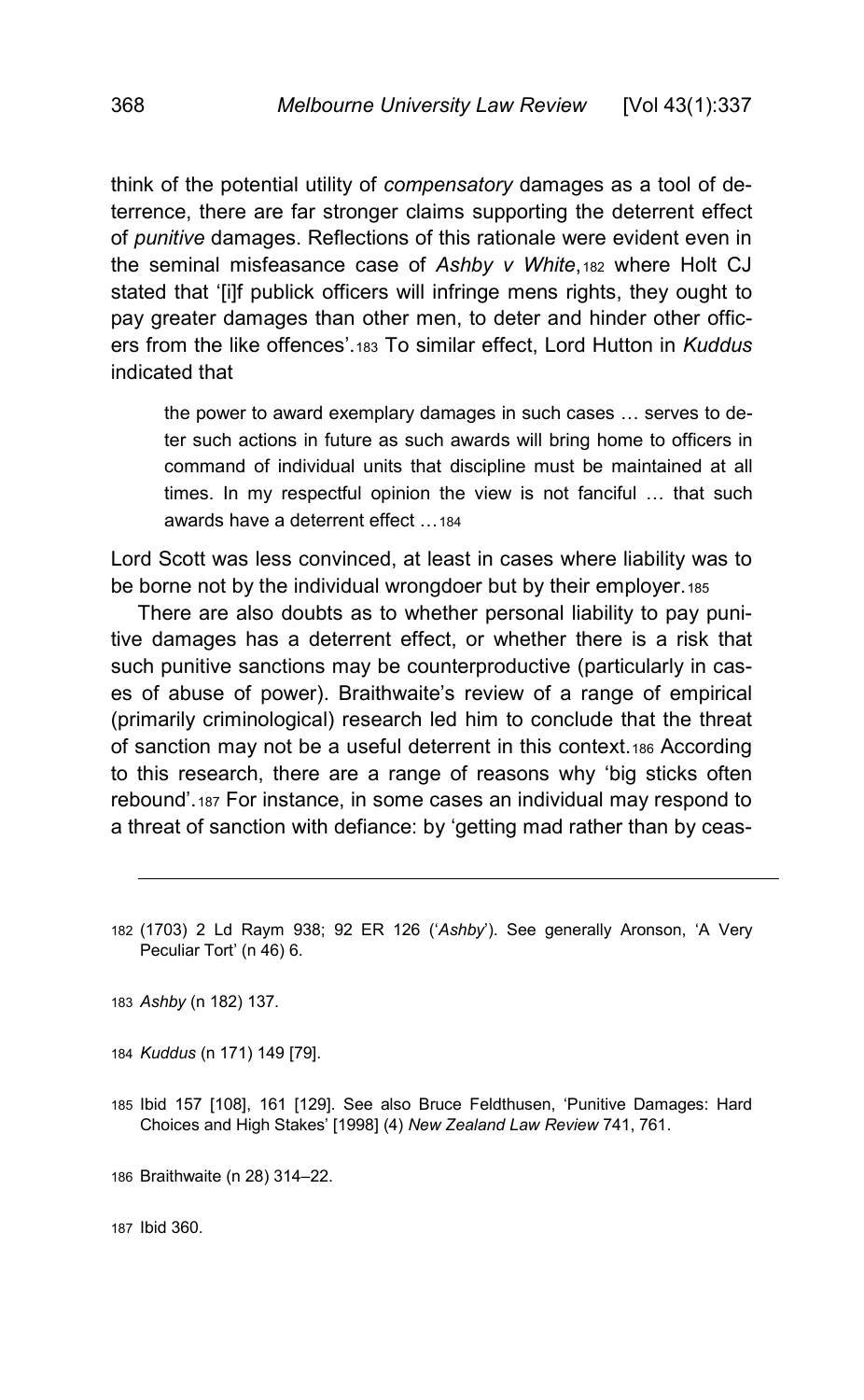ing to be bad'.[188](#page-32-1) The level of reactance (ie the motivation to act to regain a freedom that has been lost or threatened)<sub>[189](#page-32-2)</sub> may be affected by factors such as the actor's level of emotionality or the importance of the freedom under threat.[190](#page-32-3) While the threat of sanction might produce gains in some contexts, the risk of backfire, Braithwaite concludes, leads to a potentially nil overall effect.[191](#page-32-4) Courts have also acknowledged this risk in connection with the misfeasance tort, noting that the '[i]nappropriate imposition of liability on public officials may deter officials from exercising powers conferred on them when their exercise would be for the public good'.[192](#page-32-5)

# <span id="page-32-7"></span><span id="page-32-0"></span>III The Misfeasance Tort: Caught between Accountability **Rationales**

The foregoing analysis has demonstrated that the misfeasance tort is often said to be underpinned by three different objectives that can also more broadly be understood to be rationales of accountability: restoration, desert, and deterrence. Because these three accountability rationales are at times in tension, the misfeasance tort reflects something of a compromise between competing positions. This is evident in the following aspects of the tort.

First, the high-grade mental element of malice places a significant restriction on a plaintiff's ability to obtain restoration. If the primary purpose of tort is to compensate loss, we might be concerned if this mental requirement contributes to low rates of success in misfeasance cases.[193](#page-32-6) But the high-grade nature of this mental element is perhaps

j

<span id="page-32-3"></span>190 Braithwaite ([n 28\)](#page-7-7) 316–19, 322–4.

<span id="page-32-4"></span>191 Ibid 318.

- <span id="page-32-5"></span>192 *Sanders v Snell* (1998) 196 CLR 329, 344 [37] (Gleeson CJ, Gaudron, Kirby and Hayne JJ) ('*Sanders*').
- <span id="page-32-6"></span>193 Vines (n [82\)](#page-14-9) notes that between 2002 and 2010, only five of 79 pleaded misfeasance cases appear to have succeeded: at 222–3.

<span id="page-32-1"></span><sup>188</sup> Ibid 318.

<span id="page-32-2"></span><sup>189</sup> See generally Jack W Brehm, *A Theory of Psychological Reactance* (Academic Press, 1966).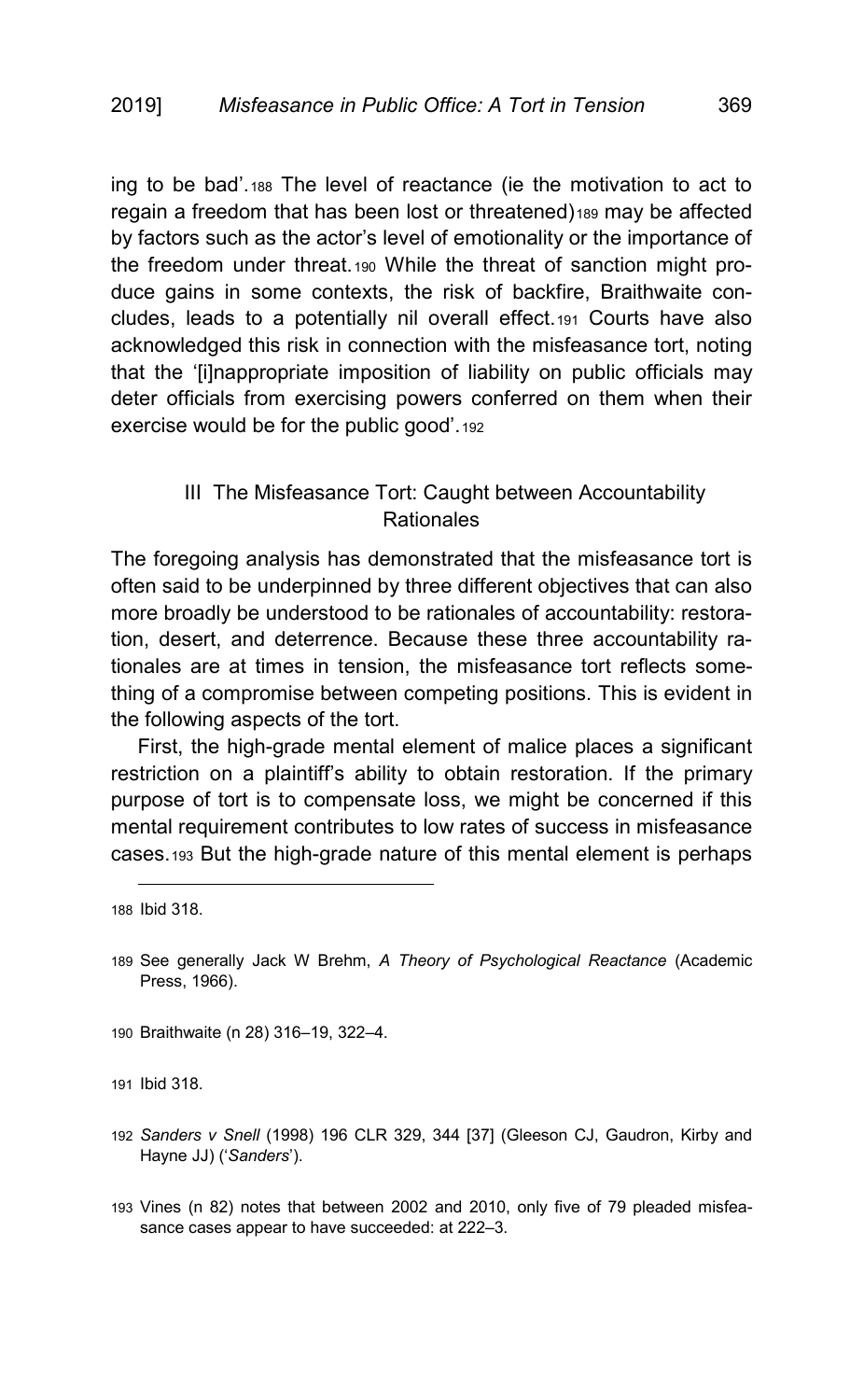explicable when taking into account the desert rationale for accountability. Desert-oriented mechanisms are attended by notions of condemnation, stigma, and public disapproval. For this reason, we have difficulty extending punishment beyond the reaches of subjectively faulty conduct.[194](#page-33-0) This reluctance is well reflected in the misfeasance tort's mental elements of intention and subjective recklessness, which apply both in relation to the impugned act itself and in relation to the harm likely to be suffered by the plaintiff. One way of viewing these mental elements is as a compromise between the primary restoration rationale and the subsidiary rationales of desert and deterrence. In *Obeid*, Bathurst CJ was of the opinion that the fault element strikes such a balance, noting that

an approach which requires a plaintiff to establish that they were likely to suffer harm and that the defendant was either aware of or recklessly indifferent to that risk strikes a correct balance between, on the one hand, the inappropriate imposition of liability on public officers which may deter them from exercising powers conferred on them to be exercised in the public interest, and on the other hand, the protection of persons affected by misuse or abuse of public power.[195](#page-33-1)

We can also view the misfeasance tort's requirement of proof of damage as a compromise between competing rationales. If the sole concern of the tort was to condemn abuse of power (a reflection of the desert or deterrence rationales), we might say that this goal would be best served if the tort were actionable without proof of harm. Courts' insistence that damage is the gist of the action $196$  might potentially be viewed as accommodating the restoration rationale for accountability, which is concerned with compensating harm. In *Watkins*, Lord Bingham confirmed that the scope of the tort ought not to be expanded beyond this reach, noting: 'I would not for my part develop the law of tort to make it an instrument of punishment in cases where there is no material damage for which to compensate.'[197](#page-33-3) While making the tort

<span id="page-33-3"></span>197 Ibid 409–10 [26].

<span id="page-33-0"></span><sup>194</sup> HLA Hart, *The Concept of Law* (Oxford University Press, 1961) 173, cited in Peter Cane, *Responsibility in Law and Morality* (Hart Publishing, 2002) 95.

<span id="page-33-1"></span><sup>195</sup> *Obeid* (n [35\)](#page-8-14) 649 [157].

<span id="page-33-2"></span><sup>196</sup> *Watkins* (n [108\)](#page-18-8) 410 [27] (Lord Bingham).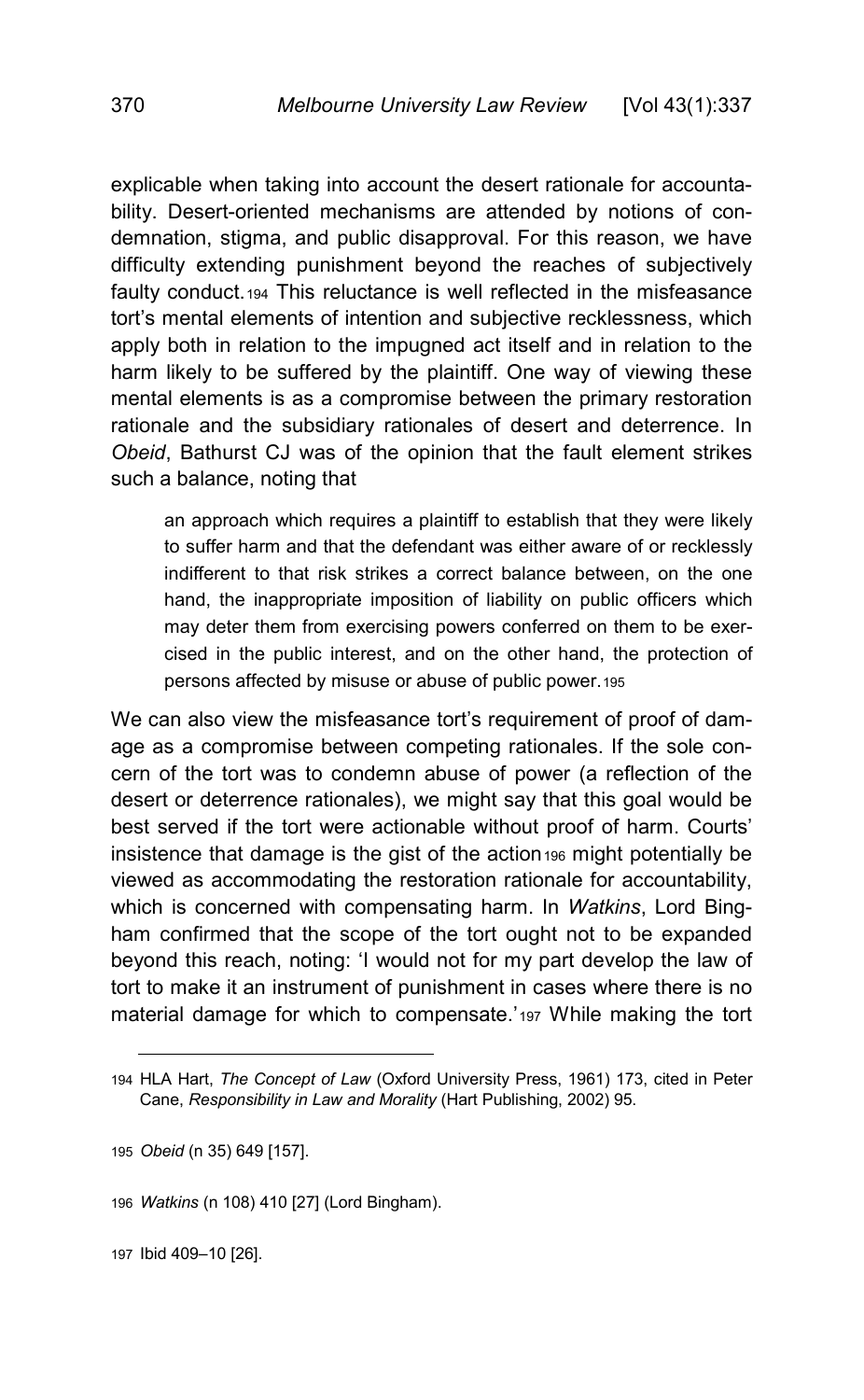actionable per se would potentially serve other plaintiff-oriented functions (eg vindication),[198](#page-34-0) this is not an intrinsic function of the restoration rationale. In this respect, we might view the desert and deterrence potential of the tort as tempered by the restoration rationale.

We might make a similar observation in relation to the availability of punitive damages, which are treated not as a freestanding head of recovery but as an extension of compensatory damages.[199](#page-34-1) This means that punitive damages will be available only if compensatory damages are insufficient to facilitate punishment, and will be unavailable if the claim for compensation fails: 'If there is no host, there can not be a parasite.'[200](#page-34-2) If our core concern was to facilitate punishment of wrongdoing, we might wonder why punitive damages are not available independently of compensatory damages. Again, however, we can view the prioritisation of compensatory damages as tempering the desert rationale by reference to the restoration rationale.

The identification of the appropriate defendant in misfeasance claims also reveals a tension between rationales. It was noted above that the misfeasance tort is primarily conceived of as the personal tort of a public officer, and that the extension of the tort to encompass vicarious liability is the exception rather than the rule.[201](#page-34-3) If our primary concern was to facilitate restoration of wronged parties, we might question that approach; there can be little doubt that the government is better placed than individual officials to support compensation claims.[202](#page-34-4) The preference for individual liability might instead be viewed as a reflection of the desert and deterrence rationales. Shifting

- <span id="page-34-1"></span>199 *XL Petroleum (NSW) Pty Ltd v Caltex Oil (Australia) Pty Ltd* (1985) 155 CLR 448, 468–9 (Brennan J).
- <span id="page-34-2"></span>200 *Fatimi Pty Ltd v Bryant* (2004) 59 NSWLR 678, 691 [73] (Giles JA).

<span id="page-34-3"></span>201 See above 348–50.

-

<span id="page-34-4"></span>202 This is to say nothing about the broader question of the propriety of expanding government liability in such a fashion, which may raise issues of public resourcing and the appropriate allocation of public funds. The point here is simply a pragmatic one: the government will likely have 'deeper pockets' than an individual official.

<span id="page-34-0"></span><sup>198</sup> See Jason NE Varuhas, 'The Concept of "Vindication" in the Law of Torts: Rights, Interests and Damages' (2014) 34(2) *Oxford Journal of Legal Studies* 253.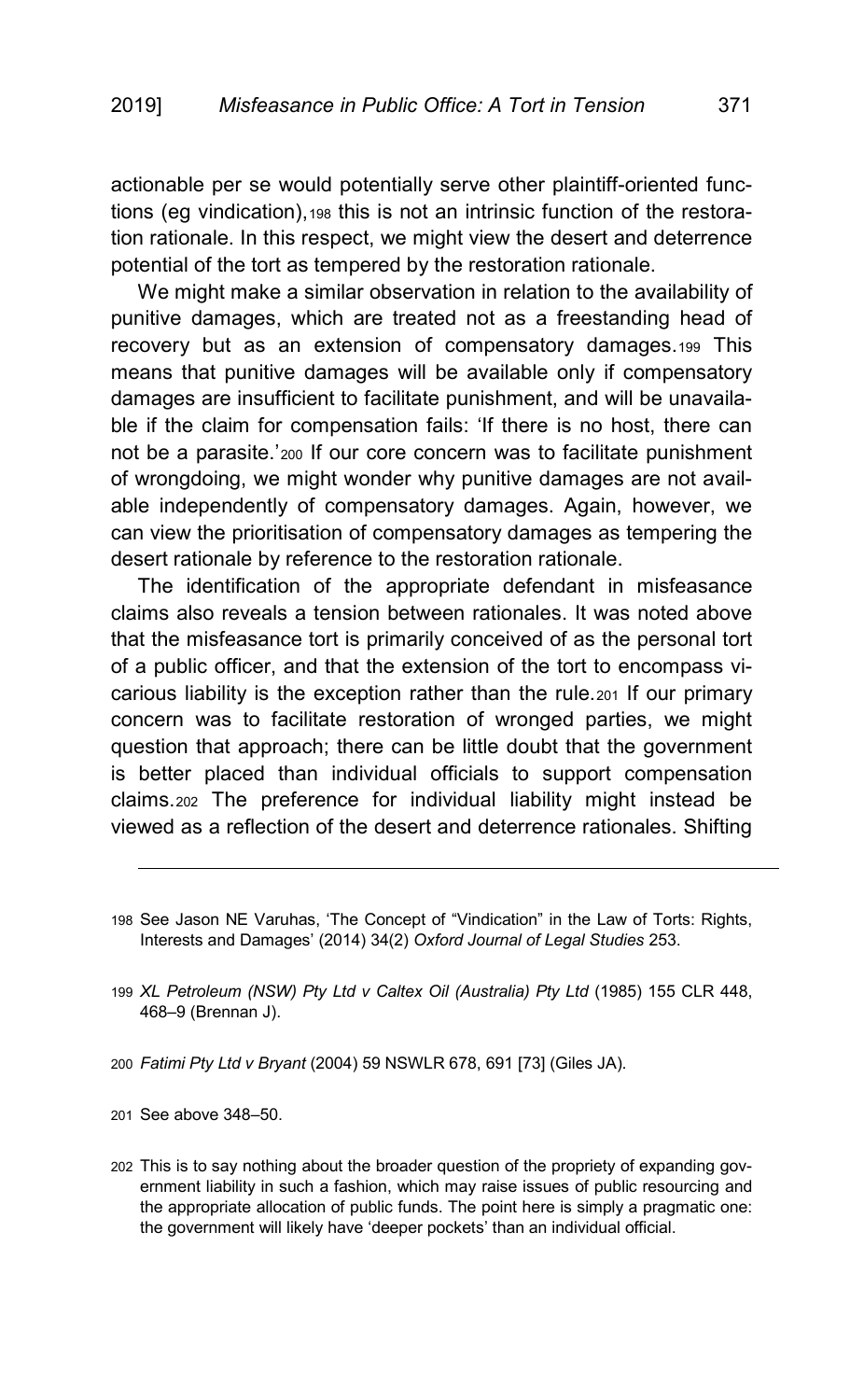liability to a government employer removes focus from the individual who engaged in the conduct warranting punishment, and there may be very real doubts as to the deterrent effects of a damages award borne by an employer.[203](#page-35-0) In this sense, we might view the reluctance to extend the misfeasance tort more widely into the realm of vicarious liability as a potential accommodation of these punitive rationales.[204](#page-35-1)

<span id="page-35-7"></span>A further area of compromise between rationales can be viewed in connection with the applicable burden of proof. Adopting the ordinary civil standard, a plaintiff in a misfeasance claim must make out their case 'on the balance of probabilities'.[205](#page-35-2) However, the nature of the allegations forming the tort's mental elements move it into more difficult terrain. Unless an official has made an admission revealing their motives in a given situation, proof of state of mind is notoriously difficult,[206](#page-35-3) often becoming a matter of inference.[207](#page-35-4) Courts have reiterated that the requisite state of mind to establish the misfeasance tort 'is a very serious allegation … [that] cannot be made in a broad brush way'.[208](#page-35-5) Although the standard of proof technically remains constant (being on the balance of probabilities), the *Briginshaw* principle[209](#page-35-6)

- <span id="page-35-2"></span>205 See, eg, *Deputy Commissioner of Taxation v Frangieh [No 3]* (2017) 321 FLR 1, 25–6 [124]–[126] (Harrison AsJ) (Supreme Court of New South Wales) ('*Frangieh [No 3]*'), citing *Neat Holdings Pty Ltd v Karajan Holdings Pty Ltd* (1992) 110 ALR 449, 449–50 (Mason CJ, Brennan, Deane and Gaudron JJ) (High Court).
- <span id="page-35-3"></span>206 Peter Cane, '*Mens Rea* in Tort Law' (2000) 20(4) *Oxford Journal of Legal Studies* 533, 542.
- <span id="page-35-4"></span>207 *A v New South Wales* (2007) 230 CLR 500, 521 [61] (Gleeson CJ, Gummow, Kirby, Hayne, Heydon and Crennan JJ).
- <span id="page-35-5"></span>208 *Leinenga v Logan City Council* [2006] QSC 294, [64] (Mullins J). See also *Uniform Civil Procedure Rules 2005* (NSW) r 15.4.
- <span id="page-35-6"></span>209 The case of *Briginshaw v Briginshaw* (1938) 60 CLR 336 is taken as having established the principle that a judge will not find that a serious allegation has been made out on the balance of probabilities unless they 'feel an actual persuasion': at 361

<span id="page-35-0"></span><sup>203</sup> *Kuddus* ([n 171\)](#page-29-0) 157 [108] (Lord Scott).

<span id="page-35-1"></span><sup>204</sup> Nolan makes the point that the imposition of vicarious liability might serve the public law purpose of demonstrating 'that deliberate abuse of public office is intolerable behaviour for which the relevant official will be held to account': Nolan, 'Tort and Public Law' ([n 2\)](#page-1-2) 291–2. As positioned in this article, such a purpose might be more directly served via a corporate approach to liability: see above 346–8.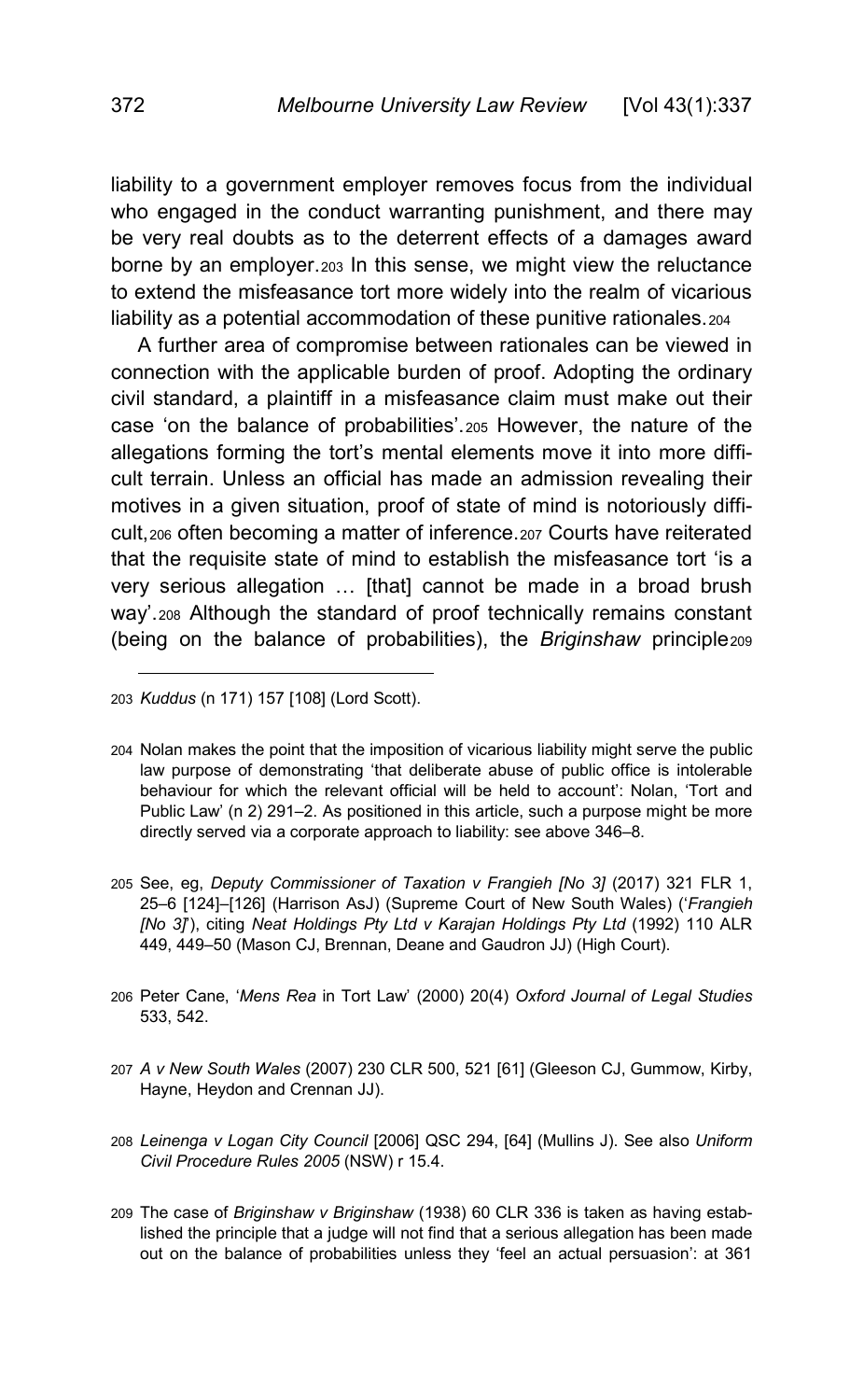governs proof of malicious intent.[210](#page-36-1) The result is that courts will not lightly find that a public officer has acted with malice, and will prefer to adopt an inference that is favourable to the public officer against whom such a serious accusation of wrongdoing has been made.[211](#page-36-2) Further, costs implications may arise following a baseless allegation of bad faith or malice, particularly in the context of the exercise of public powers.[212](#page-36-3) We might say, therefore, that the restoration rationale gives way to the desert rationale in connection with the burden of proof for the mental elements of the misfeasance tort.

All of these points lead us to the conclusion that the misfeasance tort reflects a compromise between various rationales, which are framed in this article as rationales for accountability. Striking an appropriate balance in this compromise is no small task, as reflected by the comments of the High Court in *Sanders v Snell*:

Misfeasance in public office is concerned with misuse of public power. Inappropriate imposition of liability on public officials may deter officials from exercising powers conferred on them when their exercise would be for the public good. But too narrow a definition of the ambit of liability may leave persons affected by an abuse of power uncompensated. The tort of misfeasance in public office must seek to balance these competing considerations. Not surprisingly, identifying the intention with which the public official acts has a prominent place in striking that balance.[213](#page-36-4)

### IV Conclusion

<span id="page-36-0"></span>This article has presented a picture of the tort of misfeasance in public office as an accountability mechanism, analysing its structure within the framework of *who* is accountable *to whom*, *for what*, and *how*? This analysis reveals that the misfeasance tort is underpinned by three rationales (restoration, desert, and deterrence), each of which

(Dixon J); or reach a 'comfortable satisfaction' as to that allegation: at 350 (Rich J).

<span id="page-36-1"></span>210 *Frangieh [No 3]* ([n 205\)](#page-35-7) 25–6 [124]–[126] (Harrison AsJ).

<span id="page-36-2"></span>211 Ibid 26 [125].

-

<span id="page-36-3"></span>212 See, eg, *Obeid v Ipp* [2017] NSWSC 271, [15]–[21] (Hammerschlag J).

<span id="page-36-4"></span>213 *Sanders* ([n 192\)](#page-32-7) 344 [37] (Gleeson CJ, Gaudron, Kirby and Hayne JJ).